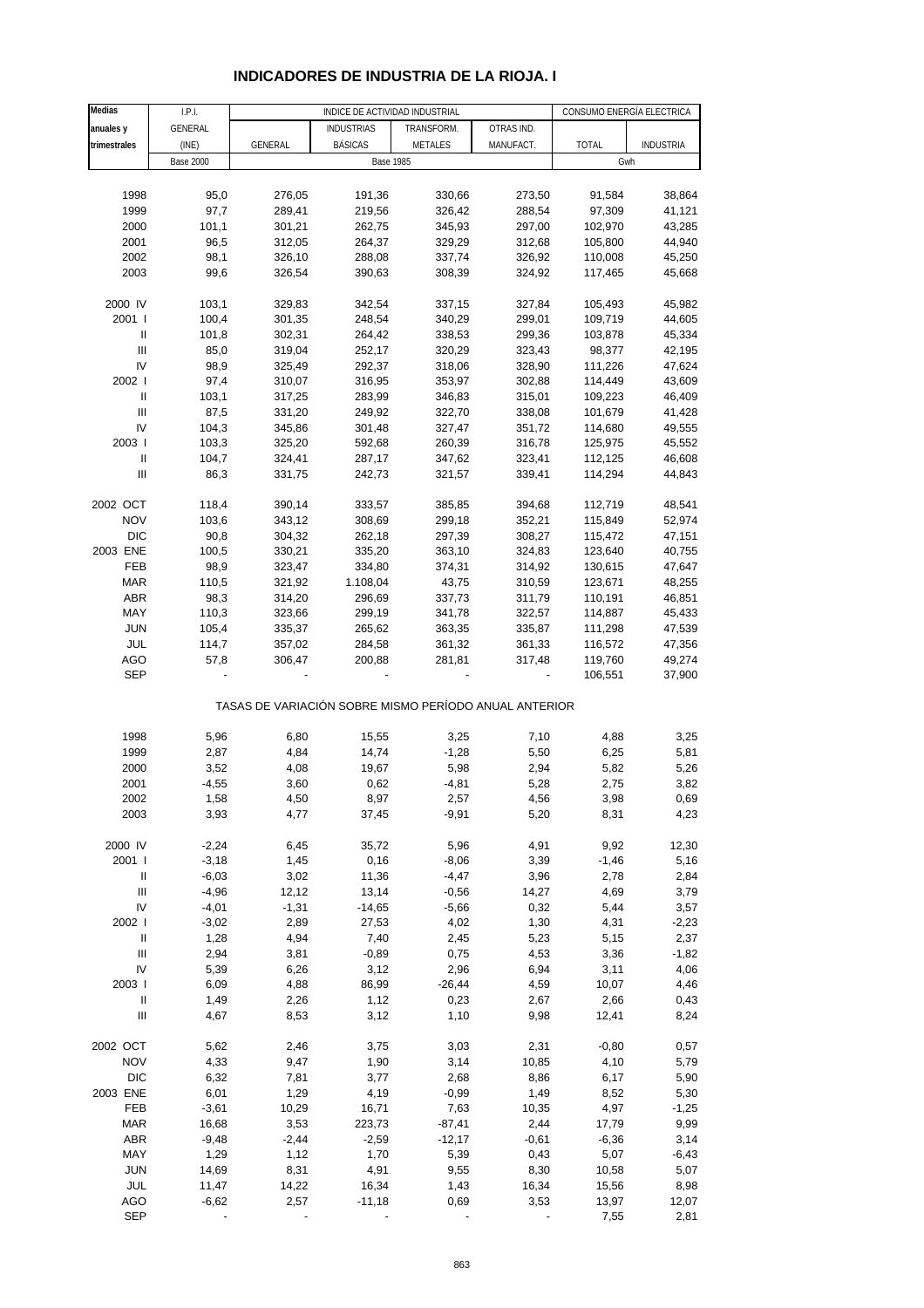## **INDICADORES DE INDUSTRIA DE LA RIOJA. II**

| Medias                             |               |                | OPINIONES EMPRESARIALES: INDUSTRIA                    |               |                          |
|------------------------------------|---------------|----------------|-------------------------------------------------------|---------------|--------------------------|
| anuales y                          | INDICADOR DE  | NIVEL CARTERA  | TENDENCIA                                             | NIVEL         | UTILIZACIÓN              |
| trimestrales                       | CLIMA INDUST. | <b>PEDIDOS</b> | PRODUCCIÓN                                            | <b>STOCKS</b> | CAPACIDAD                |
|                                    |               |                | Saldo de respuestas                                   |               | $\%$                     |
|                                    |               |                |                                                       |               |                          |
| 1998                               | $-33,3$       | $-38$          | -3                                                    | 46            | 65,6                     |
| 1999                               | $-37,4$       | -66            | 0                                                     | 53            | 60,2                     |
|                                    | $-42,4$       | $-52$          | $-22$                                                 | 60            | 65,6                     |
| 2000                               |               |                |                                                       |               |                          |
| 2001                               | $-50,4$       | $-55$          | $-42$                                                 | 55            | 65,6                     |
| 2002                               | $-45,0$       | $-54$          | $-29$                                                 | 48            | 53,6                     |
| 2003                               | $-55,8$       | $-74$          | $-59$                                                 | 68            | 45,0                     |
| 2000 IV                            | $-45,1$       | -66            | $-35$                                                 | 63            | 58,6                     |
| 2001 l                             | $-46,0$       | $-58$          | -9                                                    | 52            | 71,4                     |
| $\sf II$                           | $-50,1$       | $-70$          | $-33$                                                 | 68            | 43,0                     |
| $\ensuremath{\mathsf{III}}\xspace$ | $-54,3$       | $-63$          | $-64$                                                 | 59            | 56,7                     |
| IV                                 | $-51,4$       | $-30$          | $-62$                                                 | 40            | 91,2                     |
| 2002                               | $-44,4$       | $-48$          | 4                                                     | 36            | 77,2                     |
| Ш                                  | $-43,7$       | $-58$          | $-35$                                                 | 53            | 49,9                     |
|                                    |               |                |                                                       |               |                          |
| Ш                                  | $-44,2$       | $-60$          | $-67$                                                 | 62            | 44,4                     |
| IV                                 | $-47,6$       | $-50$          | $-17$                                                 | 44            | 42,7                     |
| 2003                               | $-52,7$       | $-65$          | $-52$                                                 | 49            | 40,1                     |
| Ш                                  | $-58,9$       | $-70$          | $-51$                                                 | 69            | 42,6                     |
| $\begin{array}{c} \Pi \end{array}$ |               | $-88$          | $-73$                                                 | 87            | 52,4                     |
|                                    | $-45,1$       |                |                                                       |               |                          |
| 2002 OCT                           | $-47,6$       | -63            | $-44$                                                 | 59            |                          |
| <b>NOV</b>                         |               | $-11$          | 54                                                    | 8             |                          |
| <b>DIC</b>                         | $-50,2$       | $-75$          | $-60$                                                 | 64            |                          |
| 2003 ENE                           | $-51,5$       | $-96$          | $-55$                                                 | 85            |                          |
| FEB                                | $-52,4$       | $-51$          | $-47$                                                 | 61            |                          |
| <b>MAR</b>                         | $-54,1$       | $-47$          | $-53$                                                 | 0             |                          |
| ABR                                | $-56,4$       | $-62$          | $-53$                                                 | 63            | $\overline{\phantom{a}}$ |
| MAY                                | $-58,8$       | $-60$          | $-49$                                                 | 60            |                          |
| <b>JUN</b>                         | $-61,5$       | $-89$          | $-52$                                                 | 85            |                          |
| JUL                                |               | $-85$          | $-59$                                                 | 85            |                          |
| AGO                                |               | $-92$          | $-92$                                                 | 91            |                          |
| <b>SEP</b>                         |               | $-86$          | $-68$                                                 | 85            |                          |
|                                    |               |                | TASAS DE VARIACIÓN SOBRE MISMO PERÍODO ANUAL ANTERIOR |               |                          |
|                                    |               |                |                                                       |               |                          |
| 1998                               |               |                |                                                       |               |                          |
| 1999                               |               |                |                                                       |               |                          |
| 2000                               |               |                |                                                       |               |                          |
| 2001                               |               | ÷              |                                                       |               |                          |
| 2002                               |               |                |                                                       |               |                          |
| 2003                               |               |                |                                                       |               |                          |
|                                    |               |                |                                                       |               |                          |
| 2000 IV                            |               |                |                                                       |               |                          |
| 2001 l                             |               |                |                                                       |               |                          |
| Ш                                  |               |                |                                                       |               |                          |
| Ш                                  |               |                |                                                       |               |                          |
| IV                                 |               |                |                                                       |               |                          |
| 2002 l                             |               |                |                                                       |               |                          |
| Ш                                  |               |                |                                                       |               |                          |
| Ш                                  |               |                |                                                       |               |                          |
| IV                                 |               |                |                                                       |               |                          |
| 2003                               |               |                |                                                       |               |                          |
| Ш                                  |               |                |                                                       |               |                          |
| Ш                                  |               |                |                                                       |               |                          |
|                                    |               |                |                                                       |               |                          |
| 2002 OCT                           |               |                |                                                       |               |                          |
| <b>NOV</b>                         |               |                |                                                       |               |                          |
| <b>DIC</b>                         |               |                |                                                       |               |                          |
| 2003 ENE                           |               |                |                                                       |               |                          |
| <b>FEB</b>                         |               |                |                                                       |               |                          |
| <b>MAR</b>                         |               |                |                                                       |               |                          |
| <b>ABR</b>                         |               |                |                                                       |               |                          |
| MAY                                |               |                |                                                       |               |                          |
| <b>JUN</b>                         |               |                |                                                       |               |                          |
| <b>JUL</b>                         |               |                |                                                       |               |                          |
| <b>AGO</b>                         |               |                |                                                       |               |                          |
| <b>SEP</b>                         |               |                |                                                       |               |                          |
|                                    |               |                |                                                       |               |                          |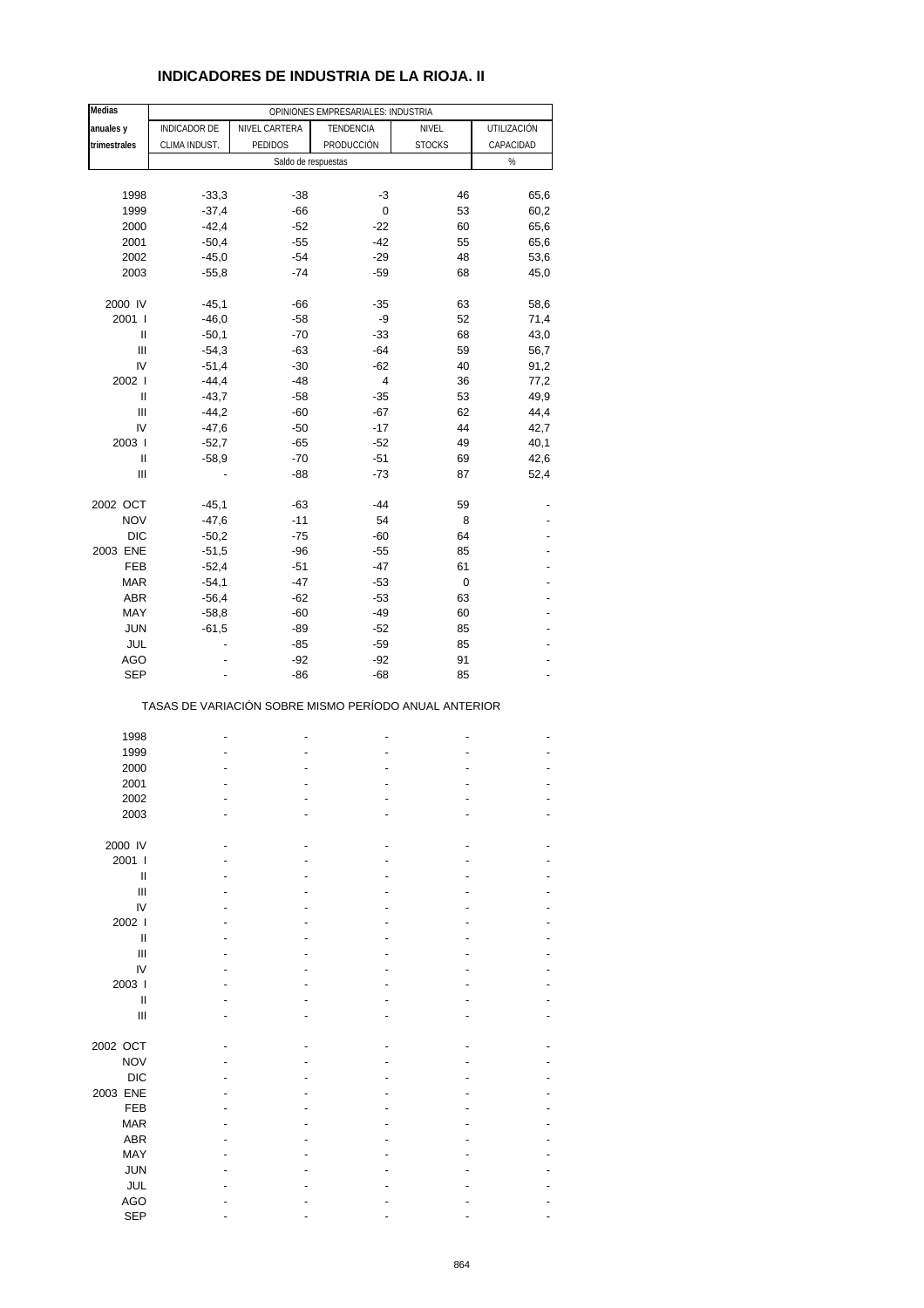| <b>Medias</b>                      |          |                  | VISADOS: SUPERFICIE A CONSTRUIR                       |                 |          | LICENCIAS: SUPERFICIE A CONSTRUIR |                           |                          |                  |
|------------------------------------|----------|------------------|-------------------------------------------------------|-----------------|----------|-----------------------------------|---------------------------|--------------------------|------------------|
| anuales y                          | TOTAL    | <b>EDIFICIOS</b> | <b>SERVICIOS</b>                                      | <b>OTROS</b>    | TOTAL    |                                   | <b>RESIDENCIAL</b>        |                          | NO RESID.        |
| trimestrales                       |          | <b>VIVIENDAS</b> | COMERCIALES                                           | <b>DESTINOS</b> |          | <b>TOTAL</b>                      | <b>VIVIENDAS</b>          | COLECTIVOS               |                  |
|                                    |          |                  | Metros cuadrados                                      |                 |          |                                   | Miles de metros cuadrados |                          |                  |
|                                    |          |                  |                                                       |                 |          |                                   |                           |                          |                  |
|                                    |          |                  |                                                       |                 |          |                                   |                           |                          |                  |
| 1998                               | 71.844   | 61.911           | 1.576                                                 | 8.357           | 53       | 38                                | 38                        | 0                        | 14               |
| 1999                               | 73.019   | 64.061           | 3.383                                                 | 5.575           | 59       | 46                                | 46                        | $\pmb{0}$                | 13               |
| 2000                               | 75.627   | 66.191           | 1.304                                                 | 8.132           | 62       | 51                                | 50                        | $\pmb{0}$                | 12               |
| 2001                               | 85.798   | 72.784           | 4.331                                                 | 8.683           | 56       | 45                                | 45                        | $\pmb{0}$                | 11               |
| 2002                               | 96.178   | 64.133           | 21.141                                                | 10.904          | 62       | 47                                | 46                        | $\mathbf{1}$             | 15               |
| 2003                               | 135.033  | 89.944           | 36.787                                                | 8.303           | 52       | 45                                | 45                        | $\pmb{0}$                | $\bf 8$          |
|                                    |          |                  |                                                       |                 |          |                                   |                           |                          |                  |
| 2000 III                           | 70.214   | 66.782           | 576                                                   | 2.856           | 81       | 68                                | 68                        | $\pmb{0}$                | 13               |
| IV                                 | 72.881   | 58.624           | 820                                                   | 13.438          | 52       | 44                                | 42                        | $\sqrt{2}$               | $\bf 8$          |
| 2001 l                             | 93.350   | 80.299           | 2.610                                                 | 10.440          | 48       | 42                                | 42                        | $\pmb{0}$                | $\,6\,$          |
| $\sf II$                           | 98.896   | 88.865           | 1.438                                                 | 8.593           | 47       | 35                                | 35                        | $\pmb{0}$                | 12               |
| $\ensuremath{\mathsf{III}}\xspace$ | 91.964   | 76.710           | 10.257                                                | 4.997           | 64       | 53                                | 53                        | 0                        | 11               |
| IV                                 | 58.981   | 45.262           | 3.019                                                 | 10.700          | 63       | 50                                | 50                        | 0                        | 14               |
| 2002 l                             | 74.726   | 61.651           | 3.822                                                 | 9.252           | 69       | 50                                | 48                        | $\sqrt{2}$               | 19               |
|                                    |          |                  |                                                       |                 |          |                                   |                           |                          |                  |
| $\, \parallel$                     | 119.908  | 69.838           | 34.312                                                | 15.758          | 31       | 22                                | 22                        | $\pmb{0}$                | $10$             |
| $\ensuremath{\mathsf{III}}\xspace$ | 127.111  | 73.694           | 43.405                                                | 10.012          | 66       | 50                                | 49                        | $\mathbf{1}$             | 16               |
| IV                                 | 62.966   | 51.351           | 3.024                                                 | 8.592           | 80       | 65                                | 65                        | $\pmb{0}$                | 14               |
| 2003                               | 93.145   | 84.816           | 1.878                                                 | 6.451           | 49       | 41                                | 41                        | 0                        | $\bf 8$          |
| Ш                                  | 176.922  | 95.071           | 71.696                                                | 10.155          | 61       | 54                                | 54                        | $\pmb{0}$                | $\overline{7}$   |
|                                    |          |                  |                                                       |                 |          |                                   |                           |                          |                  |
| 2002 JUL                           | 240.452  | 97.596           | 129.544                                               | 13.312          | 84       | 72                                | 70                        | $\overline{c}$           | 12               |
| <b>AGO</b>                         | 66.099   | 53.956           | 440                                                   | 11.703          | 78       | 59                                | 59                        | $\pmb{0}$                | 19               |
| <b>SEP</b>                         | 74.781   | 69.529           | 230                                                   | 5.022           | 36       | 18                                | 18                        | 0                        | 18               |
| OCT                                | 68.308   | 65.487           | 2.821                                                 | 0               | 109      | 81                                | 81                        | $\pmb{0}$                | 28               |
| <b>NOV</b>                         | 40.962   | 37.803           | 1.306                                                 | 1.853           | 26       | 20                                | 20                        | $\pmb{0}$                | $\,6\,$          |
| <b>DIC</b>                         | 79.629   | 50.762           | 4.944                                                 | 23.923          | 104      | 95                                | 95                        | 0                        | $\boldsymbol{9}$ |
| 2003 ENE                           | 65.419   | 55.805           | 3.881                                                 | 5.733           | 29       | 20                                | 20                        | $\pmb{0}$                | $\boldsymbol{9}$ |
|                                    |          |                  |                                                       |                 |          |                                   |                           | $\pmb{0}$                | $\sqrt{2}$       |
| FEB                                | 120.121  | 113.322          | 1.342                                                 | 5.457           | 89       | 87                                | 87                        |                          |                  |
| <b>MAR</b>                         | 93.894   | 85.322           | 410                                                   | 8.162           | 29       | 17                                | 17                        | 0                        | 12               |
| <b>ABR</b>                         | 300.729  | 90.160           | 191.468                                               | 19.101          | 61       | 54                                | 54                        | 0                        | $\overline{7}$   |
| MAY                                | 153.616  | 128.408          | 15.033                                                | 10.175          |          |                                   |                           |                          |                  |
| <b>JUN</b>                         | 76.421   | 66.646           | 8.586                                                 | 1.189           |          |                                   |                           |                          |                  |
|                                    |          |                  | TASAS DE VARIACIÓN SOBRE MISMO PERÍODO ANUAL ANTERIOR |                 |          |                                   |                           |                          |                  |
|                                    |          |                  |                                                       |                 |          |                                   |                           |                          |                  |
| 1998                               | 24,02    | 23,67            | 74,69                                                 | 19,96           | 23,53    | 15,70                             | 17,18                     |                          | 50,43            |
| 1999                               | 1,64     | 3,47             | 114,72                                                | $-33,29$        | 12,70    | 21,88                             | 21,01                     |                          | $-11,56$         |
| 2000                               | 3,57     | 3,32             | $-61,45$                                              | 45,86           | 5,35     | 9,16                              | 9,04                      | 25,00                    | $-8,50$          |
| 2001                               | 13,45    | 9,96             | 232,04                                                | 6,77            | $-10,70$ | $-11,51$                          | $-10,95$                  | $-80,00$                 | $-7,14$          |
| 2002                               | 12,10    | -11,89           | 388,14                                                | 25,58           | 10,63    | 4,09                              | 2,98                      | 600,00                   | 37,69            |
| 2003                               | 38,76    | 36,81            | 92,93                                                 | $-33,60$        | $-12,24$ | 4,71                              | 7,88                      |                          | $-55,22$         |
|                                    |          |                  |                                                       |                 |          |                                   |                           |                          |                  |
| 2000 III                           | 20,78    | 28,71            | $-87,48$                                              | 73,63           | 44,91    | 118,28                            | 118,28                    |                          | $-47,30$         |
| IV                                 | $-24,92$ | $-33,33$         | $-9,33$                                               | 63,18           | $-26,54$ | $-27,47$                          | $-30,22$                  |                          | $-20,69$         |
| 2001 l                             | 37,64    | 31,79            | 42,90                                                 | 106,00          | 2,11     | 16,67                             | 16,67                     | $\overline{\phantom{0}}$ | $-44, 12$        |
| Ш                                  | 7,98     | 13,31            | $-27,92$                                              | $-23,04$        | $-32,54$ | $-36,36$                          | $-36,97$                  |                          | $-18,18$         |
| III                                | 30,98    | 14,87            | $\sim$                                                | 74,99           | $-20,66$ | $-22,17$                          | $-22,17$                  | $\blacksquare$           | $-12,82$         |
| IV                                 | $-19,07$ | $-22,79$         | 268,32                                                | $-20,38$        | 22,58    | 12,88                             | 17,32                     |                          | 78,26            |
| 2002 l                             | $-19,95$ | $-23,22$         | 46,43                                                 | $-11,38$        | 43,45    | 19,05                             | 15,08                     |                          | 205,26           |
| $\mathbf{II}$                      | 21,25    | $-21,41$         | $\blacksquare$                                        | 83,37           | $-33,33$ | $-38,10$                          | $-37,50$                  | $\blacksquare$           | $-19,44$         |
| Ш                                  | 38,22    | $-3,93$          | 323,18                                                | 100,37          | 3,13     | $-5,70$                           | $-6,96$                   |                          | 44,12            |
|                                    |          |                  |                                                       |                 |          |                                   |                           |                          |                  |
| IV                                 | 6,76     | 13,45            | 0,15                                                  | $-19,70$        | 25,79    | 31,54                             | 31,54                     |                          | 4,88             |
| 2003                               | 24,65    | 37,57            | $-50,88$                                              | $-30,28$        | $-29,33$ | $-17,33$                          | $-14,48$                  |                          | $-60,34$         |
| $\, \parallel$                     | 47,55    | 36,13            | 108,95                                                | $-35,56$        | 110,34   | 170,00                            | 170,00                    |                          | $-22,22$         |
| 2002 JUL                           | 82,74    | $-2,64$          | 336,98                                                | 684,91          | 950,00   | $\overline{\phantom{a}}$          |                           |                          | 200,00           |
| <b>AGO</b>                         | $-41,91$ | $-51,08$         | $-38,38$                                              | 322,19          | 56,00    | 40,48                             | 40,48                     |                          | 137,50           |
| <b>SEP</b>                         | 145,01   | 254,96           | $-44,04$                                              | $-52,28$        | $-73,13$ | $-83,93$                          | $-83,93$                  |                          | $-18,18$         |
| OCT                                | 6,22     | 16,80            | $-32,14$                                              | $\sim$          | 25,29    | 6,58                              | 6,58                      |                          | 154,55           |
|                                    |          |                  |                                                       |                 |          |                                   |                           |                          |                  |
| <b>NOV</b>                         | $-26,48$ | $-13,30$         | 160,16                                                | $-84,04$        | $-46,94$ | $-44,44$                          | -44,44                    |                          | $-53,85$         |
| <b>DIC</b>                         | 39,90    | 40,56            | 12,41                                                 | 45,83           | 92,59    | 156,76                            | 156,76                    |                          | $-47,06$         |
| 2003 ENE                           | $-21,80$ | 15,99            | $-63,08$                                              | $-77,10$        | $-45,28$ | $-56,52$                          | $-56,52$                  |                          | 28,57            |
| FEB                                | 28,57    | 25,54            | 48,29                                                 | 142,00          | $-27,05$ | 8,75                              | 8,75                      |                          | $-95,24$         |
| <b>MAR</b>                         | 99,37    | 83,19            | 720,00                                                | $\blacksquare$  | $-12,12$ | $-29,17$                          | $-10,53$                  |                          | 33,33            |
| <b>ABR</b>                         | 220,72   | 6,95             | $\overline{\phantom{a}}$                              | 108,12          | 110,34   | 170,00                            | 170,00                    |                          | $-22,22$         |
| MAY                                | 265,84   | 345,74           | 768,46                                                | $-11,14$        |          |                                   |                           |                          |                  |
| <b>JUN</b>                         | $-65,88$ | $-30,87$         | $-91,49$                                              | $-95,54$        |          |                                   |                           |                          |                  |

## **INDICADORES DE CONSTRUCCIÓN DE LA RIOJA. I**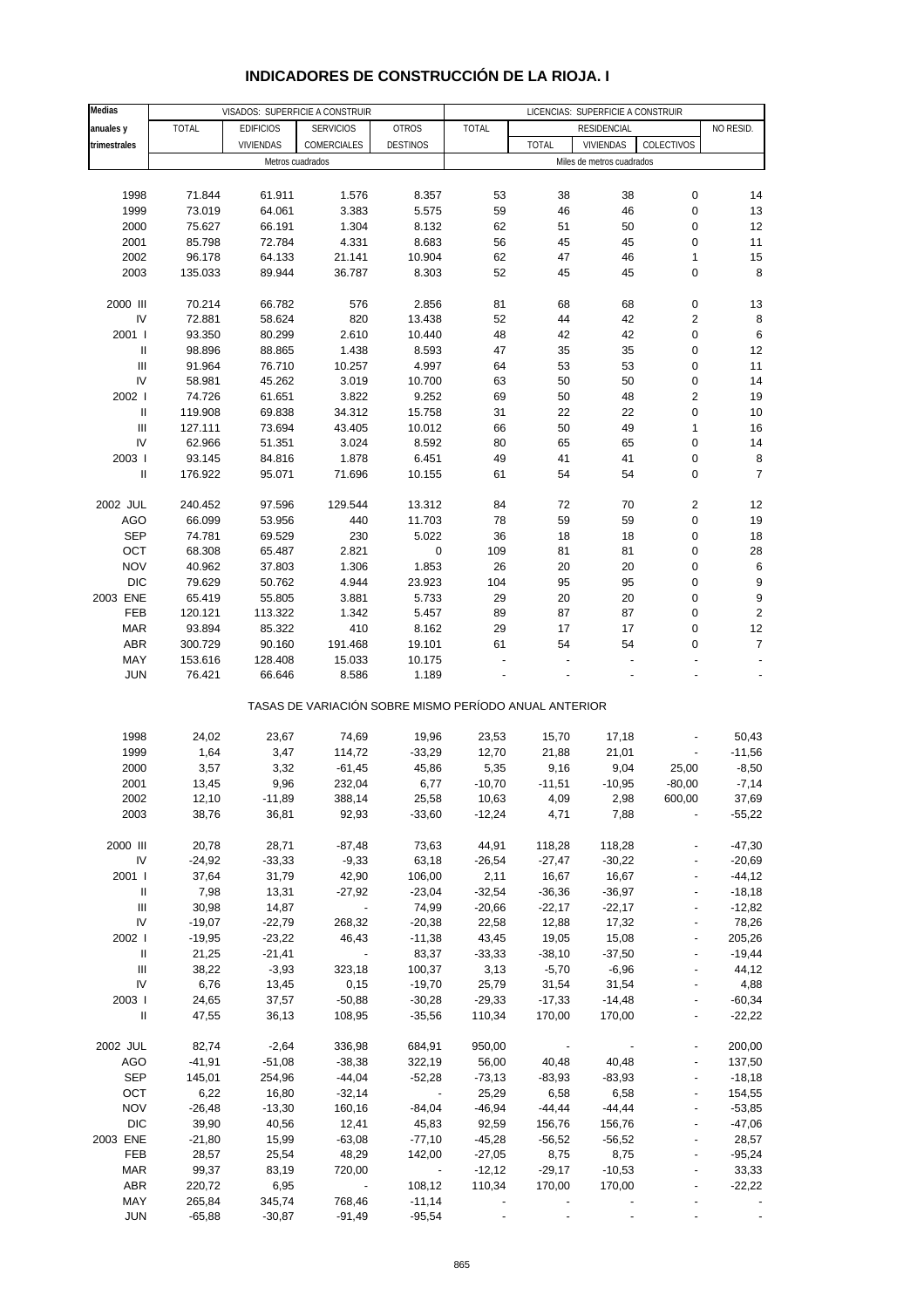| VIVIENDAS VISADAS COLEGIO ARQUITECTOS TÉCNICOS<br><b>TOTAL</b><br>anuales y<br>OBRA NUEVA<br>Α<br>OBRA<br>REHABI-<br>DEMO-<br>Α<br><b>TOTAL</b><br>EDIF.VIV.<br>AMPLIAR<br><b>REFORMAR</b><br>NUEVA<br>LICIÓN<br>trimestrales<br>OTROS EDIF.<br>LITACIÓN<br>Unidades<br>$\overline{\mathbf{c}}$<br>5<br>1998<br>347<br>334<br>332<br>$\overline{\mathbf{c}}$<br>12<br>199<br>4<br>1999<br>345<br>336<br>8<br>4<br>8<br>3<br>356<br>226<br>4<br>3<br>3<br>3<br>2000<br>377<br>354<br>351<br>21<br>272<br>11<br>382<br>3<br>$\overline{\mathbf{c}}$<br>$\,6$<br>2001<br>415<br>383<br>1<br>29<br>250<br>2002<br>4<br>$\overline{\mathbf{c}}$<br>31<br>4<br>12<br>388<br>355<br>352<br>257<br>$\overline{2}$<br>2<br>$\overline{c}$<br>10<br>2003<br>520<br>503<br>501<br>16<br>238<br>2000 III<br>5<br>8<br>374<br>351<br>350<br>1<br>19<br>364<br>3<br>IV<br>2<br>$\mathbf{1}$<br>12<br>4<br>9<br>321<br>308<br>306<br>237<br>2001 l<br>462<br>$\pmb{0}$<br>2<br>34<br>$\mathbf 1$<br>$\overline{\mathcal{I}}$<br>426<br>426<br>240<br>$\sf II$<br>2<br>4<br>$\overline{\mathbf{c}}$<br>$\overline{\mathbf{4}}$<br>520<br>468<br>466<br>48<br>185<br>3<br>Ш<br>1<br>4<br>6<br>425<br>404<br>403<br>17<br>266<br>$\overline{c}$<br>IV<br>233<br>$\mathbf 0$<br>3<br>15<br>$\overline{7}$<br>251<br>233<br>310<br>2<br>15<br>4<br>2002  <br>342<br>327<br>326<br>$\mathbf{1}$<br>13<br>247<br>$\sf II$<br>3<br>4<br>6<br>450<br>395<br>384<br>11<br>52<br>111<br>Ш<br>$\pmb{0}$<br>2<br>28<br>428<br>399<br>398<br>271<br>1<br>14<br>$\overline{c}$<br>IV<br>331<br>$\overline{\mathbf{c}}$<br>6<br>11<br>300<br>297<br>30<br>401<br>$\overline{\mathbf{c}}$<br>469<br>2<br>9<br>$\overline{\mathbf{c}}$<br>2003  <br>458<br>456<br>220<br>$\overline{7}$<br>$\mathsf{I}$<br>3<br>22<br>$\mathbf{1}$<br>16<br>571<br>548<br>545<br>1<br>291<br>2002 JUL<br>5<br>5<br>552<br>488<br>487<br>1<br>59<br>383<br>1<br><b>AGO</b><br>$\pmb{0}$<br>0<br>18<br>$\mathbf 1$<br>28<br>333<br>315<br>315<br>355<br><b>SEP</b><br>$\pmb{0}$<br>0<br>6<br>74<br>$\overline{\mathbf{c}}$<br>8<br>399<br>393<br>393<br>13<br>OCT<br>418<br>405<br>3<br>9<br>500<br>0<br>406<br>1<br>1<br>2<br>9<br>14<br><b>NOV</b><br>220<br>217<br>213<br>4<br>118<br>$\sqrt{5}$<br><b>DIC</b><br>2<br>1<br>78<br>8<br>355<br>276<br>274<br>584<br>2003 ENE<br>$\pmb{0}$<br>$\overline{\mathbf{c}}$<br>97<br>$\overline{7}$<br>326<br>318<br>318<br>6<br>0<br>2<br>1<br>6<br>13<br>FEB<br>610<br>603<br>601<br>491<br>1<br>3<br>$\overline{c}$<br>4<br>16<br>73<br>4<br><b>MAR</b><br>472<br>452<br>449<br><b>ABR</b><br>523<br>493<br>$\overline{\mathbf{c}}$<br>291<br>16<br>495<br>4<br>24<br>$\mathbf{1}$<br>MAY<br>825<br>788<br>788<br>0<br>0<br>37<br>$\overline{7}$<br>354<br>0<br>4<br><b>JUN</b><br>365<br>361<br>TASAS DE VARIACIÓN SOBRE MISMO PERÍODO ANUAL ANTERIOR<br>1998<br>23,32<br>24,12<br>25,60<br>$-56,90$<br>$-25,00$<br>12,00<br>16,39<br>4,26<br>$-68,42$<br>1999<br>2,74<br>3,27<br>166,67<br>$-33,57$<br>$-28,57$<br>$-16,67$<br>1,38<br>304,00<br>13,41<br>2000<br>5,71<br>2,59<br>4,39<br>$-69,31$<br>$-33,33$<br>164,52<br>20,38<br>5,71<br>188,89<br>2001<br>39,43<br>$-46, 15$<br>10,09<br>8,30<br>8,86<br>$-67,74$<br>21,88<br>$-8,08$<br>$-35,14$<br>2002<br>$-6,53$<br>$-7,27$<br>-7,98<br>320,00<br>$-38,46$<br>7,00<br>2,83<br>91,67<br>97,14<br>2003<br>31,47<br>39,35<br>40,92<br>$-58,82$<br>$-21,43$<br>$-52,31$<br>15,25<br>$-66,67$<br>$-29,63$<br>2000 III<br>33,06<br>32,45<br>38,03<br>$-88,57$<br>$-33,33$<br>100,00<br>$-20,00$<br>500,00<br>154,78<br>IV<br>$-33,01$<br>$-34,54$<br>$-34,62$<br>$-16,67$<br>$-78,57$<br>200,00<br>$-21,26$<br>225,00<br>800,00<br>2001 l<br>20,21<br>22,88<br>24,83<br>$-94, 12$<br>$-25,00$<br>$-2,86$<br>21,25<br>$-66,67$<br>$-41,18$<br>Ш<br>21,76<br>14,60<br>14,58<br>85,71<br>191,84<br>$-36,09$<br>$-14,29$<br>$-75,56$<br>20,00<br>Ш<br>13,62<br>15,10<br>15,35<br>$-50,00$<br>$-14,29$<br>$-7,14$<br>$-26,99$<br>25,00<br>$-29,17$<br>IV<br>$-21,73$<br>$-24,27$<br>$-23,97$<br>$-80,00$<br>166,67<br>27,78<br>30,80<br>$-61,54$<br>$-18,52$<br>2002  <br>$-26,05$<br>$-23,32$<br>$-23,41$<br>100,00<br>0,00<br>$-61,76$<br>3,06<br>130,00<br>300,00<br>$\mathbf{II}$<br>$-13,58$<br>$-15,66$<br>9,09<br>72,73<br>$-17,58$<br>433,33<br>$-38,46$<br>$-40,11$<br>116,67<br>$\ensuremath{\mathsf{III}}\xspace$<br>$-1,32$<br>1,75<br>0,63<br>$-1,24$<br>$-50,00$<br>$-58,33$<br>59,62<br>$-60,00$<br>141,18<br>IV<br>31,87<br>28,61<br>27,79<br>600,00<br>$-37,50$<br>93,48<br>29,25<br>45,45<br>240,00<br>2003  <br>37,37<br>40,10<br>39,88<br>150,00<br>16,67<br>$-28,21$<br>$-10,80$<br>$-52,17$<br>$-58,33$<br>$\ensuremath{\mathsf{II}}$<br>26,98<br>38,73<br>41,80<br>$-71,88$<br>$-50,00$<br>$-58,33$<br>242,35<br>100,00<br>$-83,33$<br>2002 JUL<br>0,91<br>$-8,10$<br>$-8,29$<br>$-44, 44$<br>742,86<br>150,00<br>$\overline{\phantom{a}}$<br>$-75,00$<br><b>AGO</b><br>$-44,41$<br>$-45,50$<br>$-45,41$<br>$-5,26$<br>74,02<br>$-83,33$<br>833,33<br><b>SEP</b><br>206,92<br>281,55<br>285,29<br>$-76,92$<br>$-87,11$<br>$-33,33$<br>$\overline{\phantom{a}}$<br>OCT<br>31,86<br>35,33<br>35,45<br>0,00<br>$-47,06$<br>$-8,76$<br>333,33<br>$\blacksquare$<br>$\overline{\phantom{a}}$<br><b>NOV</b><br>$-71,43$<br>75,00<br>8,37<br>11,86<br>9,79<br>$-50,00$<br>$-29,76$<br>200,00<br><b>DIC</b><br>52,36<br>34,63<br>33,66<br>$-83,33$<br>254,55<br>172,90<br>$-54,55$<br>$\overline{\phantom{a}}$<br>2003 ENE<br>21,19<br>26,19<br>26,69<br>0,00<br>$-60,00$<br>$-56,89$<br>$\overline{\phantom{a}}$<br>16,67<br>$\overline{\phantom{a}}$<br>$-66,67$<br>$-45,83$<br>FEB<br>27,08<br>29,68<br>29,53<br>100,00<br>$-50,00$<br>15,80<br>$-80,00$<br><b>MAR</b><br>71,01<br>71,86<br>70,72<br>300,00<br>33,33<br>$-20,65$<br>300,00<br>$-87,50$<br>$\overline{\phantom{a}}$<br>9,07<br>ABR<br>10,57<br>7,38<br>100,00<br>140,00<br>242,35<br>$-83,33$<br>100,00<br>$-77,78$<br>MAY<br>391,07<br>415,03<br>421,85<br>236,36<br><b>JUN</b><br>$-48,45$<br>$-35,64$<br>$-66,67$<br>$-97,04$ | <b>Medias</b> |          |  | LICENCIAS MUNIC.: Nº DE VIVIENDAS |  |  |  |
|--------------------------------------------------------------------------------------------------------------------------------------------------------------------------------------------------------------------------------------------------------------------------------------------------------------------------------------------------------------------------------------------------------------------------------------------------------------------------------------------------------------------------------------------------------------------------------------------------------------------------------------------------------------------------------------------------------------------------------------------------------------------------------------------------------------------------------------------------------------------------------------------------------------------------------------------------------------------------------------------------------------------------------------------------------------------------------------------------------------------------------------------------------------------------------------------------------------------------------------------------------------------------------------------------------------------------------------------------------------------------------------------------------------------------------------------------------------------------------------------------------------------------------------------------------------------------------------------------------------------------------------------------------------------------------------------------------------------------------------------------------------------------------------------------------------------------------------------------------------------------------------------------------------------------------------------------------------------------------------------------------------------------------------------------------------------------------------------------------------------------------------------------------------------------------------------------------------------------------------------------------------------------------------------------------------------------------------------------------------------------------------------------------------------------------------------------------------------------------------------------------------------------------------------------------------------------------------------------------------------------------------------------------------------------------------------------------------------------------------------------------------------------------------------------------------------------------------------------------------------------------------------------------------------------------------------------------------------------------------------------------------------------------------------------------------------------------------------------------------------------------------------------------------------------------------------------------------------------------------------------------------------------------------------------------------------------------------------------------------------------------------------------------------------------------------------------------------------------------------------------------------------------------------------------------------------------------------------------------------------------------------------------------------------------------------------------------------------------------------------------------------------------------------------------------------------------------------------------------------------------------------------------------------------------------------------------------------------------------------------------------------------------------------------------------------------------------------------------------------------------------------------------------------------------------------------------------------------------------------------------------------------------------------------------------------------------------------------------------------------------------------------------------------------------------------------------------------------------------------------------------------------------------------------------------------------------------------------------------------------------------------------------------------------------------------------------------------------------------------------------------------------------------------------------------------------------------------------------------------------------------------------------------------------------------------------------------------------------------------------------------------------------------------------------------------------------------------------------------------------------------------------------------------------------------------------------------------------------------------------------------------------------------------------------------------------------------------------------------------------------------------------------------------------------------------------------------------------------------------------------------------------------------------------------------------------------------------------------------------------------------------------------------------------------------------------------------------------------------------------------------------------------------------------------------------------------------------------------------------------------------------------------------------------------------------------------------------------------------------------------------------------------------------------------------------|---------------|----------|--|-----------------------------------|--|--|--|
|                                                                                                                                                                                                                                                                                                                                                                                                                                                                                                                                                                                                                                                                                                                                                                                                                                                                                                                                                                                                                                                                                                                                                                                                                                                                                                                                                                                                                                                                                                                                                                                                                                                                                                                                                                                                                                                                                                                                                                                                                                                                                                                                                                                                                                                                                                                                                                                                                                                                                                                                                                                                                                                                                                                                                                                                                                                                                                                                                                                                                                                                                                                                                                                                                                                                                                                                                                                                                                                                                                                                                                                                                                                                                                                                                                                                                                                                                                                                                                                                                                                                                                                                                                                                                                                                                                                                                                                                                                                                                                                                                                                                                                                                                                                                                                                                                                                                                                                                                                                                                                                                                                                                                                                                                                                                                                                                                                                                                                                                                                                                                                                                                                                                                                                                                                                                                                                                                                                                                                                                                                                              |               |          |  |                                   |  |  |  |
|                                                                                                                                                                                                                                                                                                                                                                                                                                                                                                                                                                                                                                                                                                                                                                                                                                                                                                                                                                                                                                                                                                                                                                                                                                                                                                                                                                                                                                                                                                                                                                                                                                                                                                                                                                                                                                                                                                                                                                                                                                                                                                                                                                                                                                                                                                                                                                                                                                                                                                                                                                                                                                                                                                                                                                                                                                                                                                                                                                                                                                                                                                                                                                                                                                                                                                                                                                                                                                                                                                                                                                                                                                                                                                                                                                                                                                                                                                                                                                                                                                                                                                                                                                                                                                                                                                                                                                                                                                                                                                                                                                                                                                                                                                                                                                                                                                                                                                                                                                                                                                                                                                                                                                                                                                                                                                                                                                                                                                                                                                                                                                                                                                                                                                                                                                                                                                                                                                                                                                                                                                                              |               |          |  |                                   |  |  |  |
|                                                                                                                                                                                                                                                                                                                                                                                                                                                                                                                                                                                                                                                                                                                                                                                                                                                                                                                                                                                                                                                                                                                                                                                                                                                                                                                                                                                                                                                                                                                                                                                                                                                                                                                                                                                                                                                                                                                                                                                                                                                                                                                                                                                                                                                                                                                                                                                                                                                                                                                                                                                                                                                                                                                                                                                                                                                                                                                                                                                                                                                                                                                                                                                                                                                                                                                                                                                                                                                                                                                                                                                                                                                                                                                                                                                                                                                                                                                                                                                                                                                                                                                                                                                                                                                                                                                                                                                                                                                                                                                                                                                                                                                                                                                                                                                                                                                                                                                                                                                                                                                                                                                                                                                                                                                                                                                                                                                                                                                                                                                                                                                                                                                                                                                                                                                                                                                                                                                                                                                                                                                              |               |          |  |                                   |  |  |  |
|                                                                                                                                                                                                                                                                                                                                                                                                                                                                                                                                                                                                                                                                                                                                                                                                                                                                                                                                                                                                                                                                                                                                                                                                                                                                                                                                                                                                                                                                                                                                                                                                                                                                                                                                                                                                                                                                                                                                                                                                                                                                                                                                                                                                                                                                                                                                                                                                                                                                                                                                                                                                                                                                                                                                                                                                                                                                                                                                                                                                                                                                                                                                                                                                                                                                                                                                                                                                                                                                                                                                                                                                                                                                                                                                                                                                                                                                                                                                                                                                                                                                                                                                                                                                                                                                                                                                                                                                                                                                                                                                                                                                                                                                                                                                                                                                                                                                                                                                                                                                                                                                                                                                                                                                                                                                                                                                                                                                                                                                                                                                                                                                                                                                                                                                                                                                                                                                                                                                                                                                                                                              |               |          |  |                                   |  |  |  |
|                                                                                                                                                                                                                                                                                                                                                                                                                                                                                                                                                                                                                                                                                                                                                                                                                                                                                                                                                                                                                                                                                                                                                                                                                                                                                                                                                                                                                                                                                                                                                                                                                                                                                                                                                                                                                                                                                                                                                                                                                                                                                                                                                                                                                                                                                                                                                                                                                                                                                                                                                                                                                                                                                                                                                                                                                                                                                                                                                                                                                                                                                                                                                                                                                                                                                                                                                                                                                                                                                                                                                                                                                                                                                                                                                                                                                                                                                                                                                                                                                                                                                                                                                                                                                                                                                                                                                                                                                                                                                                                                                                                                                                                                                                                                                                                                                                                                                                                                                                                                                                                                                                                                                                                                                                                                                                                                                                                                                                                                                                                                                                                                                                                                                                                                                                                                                                                                                                                                                                                                                                                              |               |          |  |                                   |  |  |  |
|                                                                                                                                                                                                                                                                                                                                                                                                                                                                                                                                                                                                                                                                                                                                                                                                                                                                                                                                                                                                                                                                                                                                                                                                                                                                                                                                                                                                                                                                                                                                                                                                                                                                                                                                                                                                                                                                                                                                                                                                                                                                                                                                                                                                                                                                                                                                                                                                                                                                                                                                                                                                                                                                                                                                                                                                                                                                                                                                                                                                                                                                                                                                                                                                                                                                                                                                                                                                                                                                                                                                                                                                                                                                                                                                                                                                                                                                                                                                                                                                                                                                                                                                                                                                                                                                                                                                                                                                                                                                                                                                                                                                                                                                                                                                                                                                                                                                                                                                                                                                                                                                                                                                                                                                                                                                                                                                                                                                                                                                                                                                                                                                                                                                                                                                                                                                                                                                                                                                                                                                                                                              |               |          |  |                                   |  |  |  |
|                                                                                                                                                                                                                                                                                                                                                                                                                                                                                                                                                                                                                                                                                                                                                                                                                                                                                                                                                                                                                                                                                                                                                                                                                                                                                                                                                                                                                                                                                                                                                                                                                                                                                                                                                                                                                                                                                                                                                                                                                                                                                                                                                                                                                                                                                                                                                                                                                                                                                                                                                                                                                                                                                                                                                                                                                                                                                                                                                                                                                                                                                                                                                                                                                                                                                                                                                                                                                                                                                                                                                                                                                                                                                                                                                                                                                                                                                                                                                                                                                                                                                                                                                                                                                                                                                                                                                                                                                                                                                                                                                                                                                                                                                                                                                                                                                                                                                                                                                                                                                                                                                                                                                                                                                                                                                                                                                                                                                                                                                                                                                                                                                                                                                                                                                                                                                                                                                                                                                                                                                                                              |               |          |  |                                   |  |  |  |
|                                                                                                                                                                                                                                                                                                                                                                                                                                                                                                                                                                                                                                                                                                                                                                                                                                                                                                                                                                                                                                                                                                                                                                                                                                                                                                                                                                                                                                                                                                                                                                                                                                                                                                                                                                                                                                                                                                                                                                                                                                                                                                                                                                                                                                                                                                                                                                                                                                                                                                                                                                                                                                                                                                                                                                                                                                                                                                                                                                                                                                                                                                                                                                                                                                                                                                                                                                                                                                                                                                                                                                                                                                                                                                                                                                                                                                                                                                                                                                                                                                                                                                                                                                                                                                                                                                                                                                                                                                                                                                                                                                                                                                                                                                                                                                                                                                                                                                                                                                                                                                                                                                                                                                                                                                                                                                                                                                                                                                                                                                                                                                                                                                                                                                                                                                                                                                                                                                                                                                                                                                                              |               |          |  |                                   |  |  |  |
|                                                                                                                                                                                                                                                                                                                                                                                                                                                                                                                                                                                                                                                                                                                                                                                                                                                                                                                                                                                                                                                                                                                                                                                                                                                                                                                                                                                                                                                                                                                                                                                                                                                                                                                                                                                                                                                                                                                                                                                                                                                                                                                                                                                                                                                                                                                                                                                                                                                                                                                                                                                                                                                                                                                                                                                                                                                                                                                                                                                                                                                                                                                                                                                                                                                                                                                                                                                                                                                                                                                                                                                                                                                                                                                                                                                                                                                                                                                                                                                                                                                                                                                                                                                                                                                                                                                                                                                                                                                                                                                                                                                                                                                                                                                                                                                                                                                                                                                                                                                                                                                                                                                                                                                                                                                                                                                                                                                                                                                                                                                                                                                                                                                                                                                                                                                                                                                                                                                                                                                                                                                              |               |          |  |                                   |  |  |  |
|                                                                                                                                                                                                                                                                                                                                                                                                                                                                                                                                                                                                                                                                                                                                                                                                                                                                                                                                                                                                                                                                                                                                                                                                                                                                                                                                                                                                                                                                                                                                                                                                                                                                                                                                                                                                                                                                                                                                                                                                                                                                                                                                                                                                                                                                                                                                                                                                                                                                                                                                                                                                                                                                                                                                                                                                                                                                                                                                                                                                                                                                                                                                                                                                                                                                                                                                                                                                                                                                                                                                                                                                                                                                                                                                                                                                                                                                                                                                                                                                                                                                                                                                                                                                                                                                                                                                                                                                                                                                                                                                                                                                                                                                                                                                                                                                                                                                                                                                                                                                                                                                                                                                                                                                                                                                                                                                                                                                                                                                                                                                                                                                                                                                                                                                                                                                                                                                                                                                                                                                                                                              |               |          |  |                                   |  |  |  |
|                                                                                                                                                                                                                                                                                                                                                                                                                                                                                                                                                                                                                                                                                                                                                                                                                                                                                                                                                                                                                                                                                                                                                                                                                                                                                                                                                                                                                                                                                                                                                                                                                                                                                                                                                                                                                                                                                                                                                                                                                                                                                                                                                                                                                                                                                                                                                                                                                                                                                                                                                                                                                                                                                                                                                                                                                                                                                                                                                                                                                                                                                                                                                                                                                                                                                                                                                                                                                                                                                                                                                                                                                                                                                                                                                                                                                                                                                                                                                                                                                                                                                                                                                                                                                                                                                                                                                                                                                                                                                                                                                                                                                                                                                                                                                                                                                                                                                                                                                                                                                                                                                                                                                                                                                                                                                                                                                                                                                                                                                                                                                                                                                                                                                                                                                                                                                                                                                                                                                                                                                                                              |               |          |  |                                   |  |  |  |
|                                                                                                                                                                                                                                                                                                                                                                                                                                                                                                                                                                                                                                                                                                                                                                                                                                                                                                                                                                                                                                                                                                                                                                                                                                                                                                                                                                                                                                                                                                                                                                                                                                                                                                                                                                                                                                                                                                                                                                                                                                                                                                                                                                                                                                                                                                                                                                                                                                                                                                                                                                                                                                                                                                                                                                                                                                                                                                                                                                                                                                                                                                                                                                                                                                                                                                                                                                                                                                                                                                                                                                                                                                                                                                                                                                                                                                                                                                                                                                                                                                                                                                                                                                                                                                                                                                                                                                                                                                                                                                                                                                                                                                                                                                                                                                                                                                                                                                                                                                                                                                                                                                                                                                                                                                                                                                                                                                                                                                                                                                                                                                                                                                                                                                                                                                                                                                                                                                                                                                                                                                                              |               |          |  |                                   |  |  |  |
|                                                                                                                                                                                                                                                                                                                                                                                                                                                                                                                                                                                                                                                                                                                                                                                                                                                                                                                                                                                                                                                                                                                                                                                                                                                                                                                                                                                                                                                                                                                                                                                                                                                                                                                                                                                                                                                                                                                                                                                                                                                                                                                                                                                                                                                                                                                                                                                                                                                                                                                                                                                                                                                                                                                                                                                                                                                                                                                                                                                                                                                                                                                                                                                                                                                                                                                                                                                                                                                                                                                                                                                                                                                                                                                                                                                                                                                                                                                                                                                                                                                                                                                                                                                                                                                                                                                                                                                                                                                                                                                                                                                                                                                                                                                                                                                                                                                                                                                                                                                                                                                                                                                                                                                                                                                                                                                                                                                                                                                                                                                                                                                                                                                                                                                                                                                                                                                                                                                                                                                                                                                              |               |          |  |                                   |  |  |  |
|                                                                                                                                                                                                                                                                                                                                                                                                                                                                                                                                                                                                                                                                                                                                                                                                                                                                                                                                                                                                                                                                                                                                                                                                                                                                                                                                                                                                                                                                                                                                                                                                                                                                                                                                                                                                                                                                                                                                                                                                                                                                                                                                                                                                                                                                                                                                                                                                                                                                                                                                                                                                                                                                                                                                                                                                                                                                                                                                                                                                                                                                                                                                                                                                                                                                                                                                                                                                                                                                                                                                                                                                                                                                                                                                                                                                                                                                                                                                                                                                                                                                                                                                                                                                                                                                                                                                                                                                                                                                                                                                                                                                                                                                                                                                                                                                                                                                                                                                                                                                                                                                                                                                                                                                                                                                                                                                                                                                                                                                                                                                                                                                                                                                                                                                                                                                                                                                                                                                                                                                                                                              |               |          |  |                                   |  |  |  |
|                                                                                                                                                                                                                                                                                                                                                                                                                                                                                                                                                                                                                                                                                                                                                                                                                                                                                                                                                                                                                                                                                                                                                                                                                                                                                                                                                                                                                                                                                                                                                                                                                                                                                                                                                                                                                                                                                                                                                                                                                                                                                                                                                                                                                                                                                                                                                                                                                                                                                                                                                                                                                                                                                                                                                                                                                                                                                                                                                                                                                                                                                                                                                                                                                                                                                                                                                                                                                                                                                                                                                                                                                                                                                                                                                                                                                                                                                                                                                                                                                                                                                                                                                                                                                                                                                                                                                                                                                                                                                                                                                                                                                                                                                                                                                                                                                                                                                                                                                                                                                                                                                                                                                                                                                                                                                                                                                                                                                                                                                                                                                                                                                                                                                                                                                                                                                                                                                                                                                                                                                                                              |               |          |  |                                   |  |  |  |
|                                                                                                                                                                                                                                                                                                                                                                                                                                                                                                                                                                                                                                                                                                                                                                                                                                                                                                                                                                                                                                                                                                                                                                                                                                                                                                                                                                                                                                                                                                                                                                                                                                                                                                                                                                                                                                                                                                                                                                                                                                                                                                                                                                                                                                                                                                                                                                                                                                                                                                                                                                                                                                                                                                                                                                                                                                                                                                                                                                                                                                                                                                                                                                                                                                                                                                                                                                                                                                                                                                                                                                                                                                                                                                                                                                                                                                                                                                                                                                                                                                                                                                                                                                                                                                                                                                                                                                                                                                                                                                                                                                                                                                                                                                                                                                                                                                                                                                                                                                                                                                                                                                                                                                                                                                                                                                                                                                                                                                                                                                                                                                                                                                                                                                                                                                                                                                                                                                                                                                                                                                                              |               |          |  |                                   |  |  |  |
|                                                                                                                                                                                                                                                                                                                                                                                                                                                                                                                                                                                                                                                                                                                                                                                                                                                                                                                                                                                                                                                                                                                                                                                                                                                                                                                                                                                                                                                                                                                                                                                                                                                                                                                                                                                                                                                                                                                                                                                                                                                                                                                                                                                                                                                                                                                                                                                                                                                                                                                                                                                                                                                                                                                                                                                                                                                                                                                                                                                                                                                                                                                                                                                                                                                                                                                                                                                                                                                                                                                                                                                                                                                                                                                                                                                                                                                                                                                                                                                                                                                                                                                                                                                                                                                                                                                                                                                                                                                                                                                                                                                                                                                                                                                                                                                                                                                                                                                                                                                                                                                                                                                                                                                                                                                                                                                                                                                                                                                                                                                                                                                                                                                                                                                                                                                                                                                                                                                                                                                                                                                              |               |          |  |                                   |  |  |  |
|                                                                                                                                                                                                                                                                                                                                                                                                                                                                                                                                                                                                                                                                                                                                                                                                                                                                                                                                                                                                                                                                                                                                                                                                                                                                                                                                                                                                                                                                                                                                                                                                                                                                                                                                                                                                                                                                                                                                                                                                                                                                                                                                                                                                                                                                                                                                                                                                                                                                                                                                                                                                                                                                                                                                                                                                                                                                                                                                                                                                                                                                                                                                                                                                                                                                                                                                                                                                                                                                                                                                                                                                                                                                                                                                                                                                                                                                                                                                                                                                                                                                                                                                                                                                                                                                                                                                                                                                                                                                                                                                                                                                                                                                                                                                                                                                                                                                                                                                                                                                                                                                                                                                                                                                                                                                                                                                                                                                                                                                                                                                                                                                                                                                                                                                                                                                                                                                                                                                                                                                                                                              |               |          |  |                                   |  |  |  |
|                                                                                                                                                                                                                                                                                                                                                                                                                                                                                                                                                                                                                                                                                                                                                                                                                                                                                                                                                                                                                                                                                                                                                                                                                                                                                                                                                                                                                                                                                                                                                                                                                                                                                                                                                                                                                                                                                                                                                                                                                                                                                                                                                                                                                                                                                                                                                                                                                                                                                                                                                                                                                                                                                                                                                                                                                                                                                                                                                                                                                                                                                                                                                                                                                                                                                                                                                                                                                                                                                                                                                                                                                                                                                                                                                                                                                                                                                                                                                                                                                                                                                                                                                                                                                                                                                                                                                                                                                                                                                                                                                                                                                                                                                                                                                                                                                                                                                                                                                                                                                                                                                                                                                                                                                                                                                                                                                                                                                                                                                                                                                                                                                                                                                                                                                                                                                                                                                                                                                                                                                                                              |               |          |  |                                   |  |  |  |
|                                                                                                                                                                                                                                                                                                                                                                                                                                                                                                                                                                                                                                                                                                                                                                                                                                                                                                                                                                                                                                                                                                                                                                                                                                                                                                                                                                                                                                                                                                                                                                                                                                                                                                                                                                                                                                                                                                                                                                                                                                                                                                                                                                                                                                                                                                                                                                                                                                                                                                                                                                                                                                                                                                                                                                                                                                                                                                                                                                                                                                                                                                                                                                                                                                                                                                                                                                                                                                                                                                                                                                                                                                                                                                                                                                                                                                                                                                                                                                                                                                                                                                                                                                                                                                                                                                                                                                                                                                                                                                                                                                                                                                                                                                                                                                                                                                                                                                                                                                                                                                                                                                                                                                                                                                                                                                                                                                                                                                                                                                                                                                                                                                                                                                                                                                                                                                                                                                                                                                                                                                                              |               |          |  |                                   |  |  |  |
|                                                                                                                                                                                                                                                                                                                                                                                                                                                                                                                                                                                                                                                                                                                                                                                                                                                                                                                                                                                                                                                                                                                                                                                                                                                                                                                                                                                                                                                                                                                                                                                                                                                                                                                                                                                                                                                                                                                                                                                                                                                                                                                                                                                                                                                                                                                                                                                                                                                                                                                                                                                                                                                                                                                                                                                                                                                                                                                                                                                                                                                                                                                                                                                                                                                                                                                                                                                                                                                                                                                                                                                                                                                                                                                                                                                                                                                                                                                                                                                                                                                                                                                                                                                                                                                                                                                                                                                                                                                                                                                                                                                                                                                                                                                                                                                                                                                                                                                                                                                                                                                                                                                                                                                                                                                                                                                                                                                                                                                                                                                                                                                                                                                                                                                                                                                                                                                                                                                                                                                                                                                              |               |          |  |                                   |  |  |  |
|                                                                                                                                                                                                                                                                                                                                                                                                                                                                                                                                                                                                                                                                                                                                                                                                                                                                                                                                                                                                                                                                                                                                                                                                                                                                                                                                                                                                                                                                                                                                                                                                                                                                                                                                                                                                                                                                                                                                                                                                                                                                                                                                                                                                                                                                                                                                                                                                                                                                                                                                                                                                                                                                                                                                                                                                                                                                                                                                                                                                                                                                                                                                                                                                                                                                                                                                                                                                                                                                                                                                                                                                                                                                                                                                                                                                                                                                                                                                                                                                                                                                                                                                                                                                                                                                                                                                                                                                                                                                                                                                                                                                                                                                                                                                                                                                                                                                                                                                                                                                                                                                                                                                                                                                                                                                                                                                                                                                                                                                                                                                                                                                                                                                                                                                                                                                                                                                                                                                                                                                                                                              |               |          |  |                                   |  |  |  |
|                                                                                                                                                                                                                                                                                                                                                                                                                                                                                                                                                                                                                                                                                                                                                                                                                                                                                                                                                                                                                                                                                                                                                                                                                                                                                                                                                                                                                                                                                                                                                                                                                                                                                                                                                                                                                                                                                                                                                                                                                                                                                                                                                                                                                                                                                                                                                                                                                                                                                                                                                                                                                                                                                                                                                                                                                                                                                                                                                                                                                                                                                                                                                                                                                                                                                                                                                                                                                                                                                                                                                                                                                                                                                                                                                                                                                                                                                                                                                                                                                                                                                                                                                                                                                                                                                                                                                                                                                                                                                                                                                                                                                                                                                                                                                                                                                                                                                                                                                                                                                                                                                                                                                                                                                                                                                                                                                                                                                                                                                                                                                                                                                                                                                                                                                                                                                                                                                                                                                                                                                                                              |               |          |  |                                   |  |  |  |
|                                                                                                                                                                                                                                                                                                                                                                                                                                                                                                                                                                                                                                                                                                                                                                                                                                                                                                                                                                                                                                                                                                                                                                                                                                                                                                                                                                                                                                                                                                                                                                                                                                                                                                                                                                                                                                                                                                                                                                                                                                                                                                                                                                                                                                                                                                                                                                                                                                                                                                                                                                                                                                                                                                                                                                                                                                                                                                                                                                                                                                                                                                                                                                                                                                                                                                                                                                                                                                                                                                                                                                                                                                                                                                                                                                                                                                                                                                                                                                                                                                                                                                                                                                                                                                                                                                                                                                                                                                                                                                                                                                                                                                                                                                                                                                                                                                                                                                                                                                                                                                                                                                                                                                                                                                                                                                                                                                                                                                                                                                                                                                                                                                                                                                                                                                                                                                                                                                                                                                                                                                                              |               |          |  |                                   |  |  |  |
|                                                                                                                                                                                                                                                                                                                                                                                                                                                                                                                                                                                                                                                                                                                                                                                                                                                                                                                                                                                                                                                                                                                                                                                                                                                                                                                                                                                                                                                                                                                                                                                                                                                                                                                                                                                                                                                                                                                                                                                                                                                                                                                                                                                                                                                                                                                                                                                                                                                                                                                                                                                                                                                                                                                                                                                                                                                                                                                                                                                                                                                                                                                                                                                                                                                                                                                                                                                                                                                                                                                                                                                                                                                                                                                                                                                                                                                                                                                                                                                                                                                                                                                                                                                                                                                                                                                                                                                                                                                                                                                                                                                                                                                                                                                                                                                                                                                                                                                                                                                                                                                                                                                                                                                                                                                                                                                                                                                                                                                                                                                                                                                                                                                                                                                                                                                                                                                                                                                                                                                                                                                              |               |          |  |                                   |  |  |  |
|                                                                                                                                                                                                                                                                                                                                                                                                                                                                                                                                                                                                                                                                                                                                                                                                                                                                                                                                                                                                                                                                                                                                                                                                                                                                                                                                                                                                                                                                                                                                                                                                                                                                                                                                                                                                                                                                                                                                                                                                                                                                                                                                                                                                                                                                                                                                                                                                                                                                                                                                                                                                                                                                                                                                                                                                                                                                                                                                                                                                                                                                                                                                                                                                                                                                                                                                                                                                                                                                                                                                                                                                                                                                                                                                                                                                                                                                                                                                                                                                                                                                                                                                                                                                                                                                                                                                                                                                                                                                                                                                                                                                                                                                                                                                                                                                                                                                                                                                                                                                                                                                                                                                                                                                                                                                                                                                                                                                                                                                                                                                                                                                                                                                                                                                                                                                                                                                                                                                                                                                                                                              |               |          |  |                                   |  |  |  |
|                                                                                                                                                                                                                                                                                                                                                                                                                                                                                                                                                                                                                                                                                                                                                                                                                                                                                                                                                                                                                                                                                                                                                                                                                                                                                                                                                                                                                                                                                                                                                                                                                                                                                                                                                                                                                                                                                                                                                                                                                                                                                                                                                                                                                                                                                                                                                                                                                                                                                                                                                                                                                                                                                                                                                                                                                                                                                                                                                                                                                                                                                                                                                                                                                                                                                                                                                                                                                                                                                                                                                                                                                                                                                                                                                                                                                                                                                                                                                                                                                                                                                                                                                                                                                                                                                                                                                                                                                                                                                                                                                                                                                                                                                                                                                                                                                                                                                                                                                                                                                                                                                                                                                                                                                                                                                                                                                                                                                                                                                                                                                                                                                                                                                                                                                                                                                                                                                                                                                                                                                                                              |               |          |  |                                   |  |  |  |
|                                                                                                                                                                                                                                                                                                                                                                                                                                                                                                                                                                                                                                                                                                                                                                                                                                                                                                                                                                                                                                                                                                                                                                                                                                                                                                                                                                                                                                                                                                                                                                                                                                                                                                                                                                                                                                                                                                                                                                                                                                                                                                                                                                                                                                                                                                                                                                                                                                                                                                                                                                                                                                                                                                                                                                                                                                                                                                                                                                                                                                                                                                                                                                                                                                                                                                                                                                                                                                                                                                                                                                                                                                                                                                                                                                                                                                                                                                                                                                                                                                                                                                                                                                                                                                                                                                                                                                                                                                                                                                                                                                                                                                                                                                                                                                                                                                                                                                                                                                                                                                                                                                                                                                                                                                                                                                                                                                                                                                                                                                                                                                                                                                                                                                                                                                                                                                                                                                                                                                                                                                                              |               |          |  |                                   |  |  |  |
|                                                                                                                                                                                                                                                                                                                                                                                                                                                                                                                                                                                                                                                                                                                                                                                                                                                                                                                                                                                                                                                                                                                                                                                                                                                                                                                                                                                                                                                                                                                                                                                                                                                                                                                                                                                                                                                                                                                                                                                                                                                                                                                                                                                                                                                                                                                                                                                                                                                                                                                                                                                                                                                                                                                                                                                                                                                                                                                                                                                                                                                                                                                                                                                                                                                                                                                                                                                                                                                                                                                                                                                                                                                                                                                                                                                                                                                                                                                                                                                                                                                                                                                                                                                                                                                                                                                                                                                                                                                                                                                                                                                                                                                                                                                                                                                                                                                                                                                                                                                                                                                                                                                                                                                                                                                                                                                                                                                                                                                                                                                                                                                                                                                                                                                                                                                                                                                                                                                                                                                                                                                              |               |          |  |                                   |  |  |  |
|                                                                                                                                                                                                                                                                                                                                                                                                                                                                                                                                                                                                                                                                                                                                                                                                                                                                                                                                                                                                                                                                                                                                                                                                                                                                                                                                                                                                                                                                                                                                                                                                                                                                                                                                                                                                                                                                                                                                                                                                                                                                                                                                                                                                                                                                                                                                                                                                                                                                                                                                                                                                                                                                                                                                                                                                                                                                                                                                                                                                                                                                                                                                                                                                                                                                                                                                                                                                                                                                                                                                                                                                                                                                                                                                                                                                                                                                                                                                                                                                                                                                                                                                                                                                                                                                                                                                                                                                                                                                                                                                                                                                                                                                                                                                                                                                                                                                                                                                                                                                                                                                                                                                                                                                                                                                                                                                                                                                                                                                                                                                                                                                                                                                                                                                                                                                                                                                                                                                                                                                                                                              |               |          |  |                                   |  |  |  |
|                                                                                                                                                                                                                                                                                                                                                                                                                                                                                                                                                                                                                                                                                                                                                                                                                                                                                                                                                                                                                                                                                                                                                                                                                                                                                                                                                                                                                                                                                                                                                                                                                                                                                                                                                                                                                                                                                                                                                                                                                                                                                                                                                                                                                                                                                                                                                                                                                                                                                                                                                                                                                                                                                                                                                                                                                                                                                                                                                                                                                                                                                                                                                                                                                                                                                                                                                                                                                                                                                                                                                                                                                                                                                                                                                                                                                                                                                                                                                                                                                                                                                                                                                                                                                                                                                                                                                                                                                                                                                                                                                                                                                                                                                                                                                                                                                                                                                                                                                                                                                                                                                                                                                                                                                                                                                                                                                                                                                                                                                                                                                                                                                                                                                                                                                                                                                                                                                                                                                                                                                                                              |               |          |  |                                   |  |  |  |
|                                                                                                                                                                                                                                                                                                                                                                                                                                                                                                                                                                                                                                                                                                                                                                                                                                                                                                                                                                                                                                                                                                                                                                                                                                                                                                                                                                                                                                                                                                                                                                                                                                                                                                                                                                                                                                                                                                                                                                                                                                                                                                                                                                                                                                                                                                                                                                                                                                                                                                                                                                                                                                                                                                                                                                                                                                                                                                                                                                                                                                                                                                                                                                                                                                                                                                                                                                                                                                                                                                                                                                                                                                                                                                                                                                                                                                                                                                                                                                                                                                                                                                                                                                                                                                                                                                                                                                                                                                                                                                                                                                                                                                                                                                                                                                                                                                                                                                                                                                                                                                                                                                                                                                                                                                                                                                                                                                                                                                                                                                                                                                                                                                                                                                                                                                                                                                                                                                                                                                                                                                                              |               |          |  |                                   |  |  |  |
|                                                                                                                                                                                                                                                                                                                                                                                                                                                                                                                                                                                                                                                                                                                                                                                                                                                                                                                                                                                                                                                                                                                                                                                                                                                                                                                                                                                                                                                                                                                                                                                                                                                                                                                                                                                                                                                                                                                                                                                                                                                                                                                                                                                                                                                                                                                                                                                                                                                                                                                                                                                                                                                                                                                                                                                                                                                                                                                                                                                                                                                                                                                                                                                                                                                                                                                                                                                                                                                                                                                                                                                                                                                                                                                                                                                                                                                                                                                                                                                                                                                                                                                                                                                                                                                                                                                                                                                                                                                                                                                                                                                                                                                                                                                                                                                                                                                                                                                                                                                                                                                                                                                                                                                                                                                                                                                                                                                                                                                                                                                                                                                                                                                                                                                                                                                                                                                                                                                                                                                                                                                              |               |          |  |                                   |  |  |  |
|                                                                                                                                                                                                                                                                                                                                                                                                                                                                                                                                                                                                                                                                                                                                                                                                                                                                                                                                                                                                                                                                                                                                                                                                                                                                                                                                                                                                                                                                                                                                                                                                                                                                                                                                                                                                                                                                                                                                                                                                                                                                                                                                                                                                                                                                                                                                                                                                                                                                                                                                                                                                                                                                                                                                                                                                                                                                                                                                                                                                                                                                                                                                                                                                                                                                                                                                                                                                                                                                                                                                                                                                                                                                                                                                                                                                                                                                                                                                                                                                                                                                                                                                                                                                                                                                                                                                                                                                                                                                                                                                                                                                                                                                                                                                                                                                                                                                                                                                                                                                                                                                                                                                                                                                                                                                                                                                                                                                                                                                                                                                                                                                                                                                                                                                                                                                                                                                                                                                                                                                                                                              |               |          |  |                                   |  |  |  |
|                                                                                                                                                                                                                                                                                                                                                                                                                                                                                                                                                                                                                                                                                                                                                                                                                                                                                                                                                                                                                                                                                                                                                                                                                                                                                                                                                                                                                                                                                                                                                                                                                                                                                                                                                                                                                                                                                                                                                                                                                                                                                                                                                                                                                                                                                                                                                                                                                                                                                                                                                                                                                                                                                                                                                                                                                                                                                                                                                                                                                                                                                                                                                                                                                                                                                                                                                                                                                                                                                                                                                                                                                                                                                                                                                                                                                                                                                                                                                                                                                                                                                                                                                                                                                                                                                                                                                                                                                                                                                                                                                                                                                                                                                                                                                                                                                                                                                                                                                                                                                                                                                                                                                                                                                                                                                                                                                                                                                                                                                                                                                                                                                                                                                                                                                                                                                                                                                                                                                                                                                                                              |               |          |  |                                   |  |  |  |
|                                                                                                                                                                                                                                                                                                                                                                                                                                                                                                                                                                                                                                                                                                                                                                                                                                                                                                                                                                                                                                                                                                                                                                                                                                                                                                                                                                                                                                                                                                                                                                                                                                                                                                                                                                                                                                                                                                                                                                                                                                                                                                                                                                                                                                                                                                                                                                                                                                                                                                                                                                                                                                                                                                                                                                                                                                                                                                                                                                                                                                                                                                                                                                                                                                                                                                                                                                                                                                                                                                                                                                                                                                                                                                                                                                                                                                                                                                                                                                                                                                                                                                                                                                                                                                                                                                                                                                                                                                                                                                                                                                                                                                                                                                                                                                                                                                                                                                                                                                                                                                                                                                                                                                                                                                                                                                                                                                                                                                                                                                                                                                                                                                                                                                                                                                                                                                                                                                                                                                                                                                                              |               |          |  |                                   |  |  |  |
|                                                                                                                                                                                                                                                                                                                                                                                                                                                                                                                                                                                                                                                                                                                                                                                                                                                                                                                                                                                                                                                                                                                                                                                                                                                                                                                                                                                                                                                                                                                                                                                                                                                                                                                                                                                                                                                                                                                                                                                                                                                                                                                                                                                                                                                                                                                                                                                                                                                                                                                                                                                                                                                                                                                                                                                                                                                                                                                                                                                                                                                                                                                                                                                                                                                                                                                                                                                                                                                                                                                                                                                                                                                                                                                                                                                                                                                                                                                                                                                                                                                                                                                                                                                                                                                                                                                                                                                                                                                                                                                                                                                                                                                                                                                                                                                                                                                                                                                                                                                                                                                                                                                                                                                                                                                                                                                                                                                                                                                                                                                                                                                                                                                                                                                                                                                                                                                                                                                                                                                                                                                              |               |          |  |                                   |  |  |  |
|                                                                                                                                                                                                                                                                                                                                                                                                                                                                                                                                                                                                                                                                                                                                                                                                                                                                                                                                                                                                                                                                                                                                                                                                                                                                                                                                                                                                                                                                                                                                                                                                                                                                                                                                                                                                                                                                                                                                                                                                                                                                                                                                                                                                                                                                                                                                                                                                                                                                                                                                                                                                                                                                                                                                                                                                                                                                                                                                                                                                                                                                                                                                                                                                                                                                                                                                                                                                                                                                                                                                                                                                                                                                                                                                                                                                                                                                                                                                                                                                                                                                                                                                                                                                                                                                                                                                                                                                                                                                                                                                                                                                                                                                                                                                                                                                                                                                                                                                                                                                                                                                                                                                                                                                                                                                                                                                                                                                                                                                                                                                                                                                                                                                                                                                                                                                                                                                                                                                                                                                                                                              |               |          |  |                                   |  |  |  |
|                                                                                                                                                                                                                                                                                                                                                                                                                                                                                                                                                                                                                                                                                                                                                                                                                                                                                                                                                                                                                                                                                                                                                                                                                                                                                                                                                                                                                                                                                                                                                                                                                                                                                                                                                                                                                                                                                                                                                                                                                                                                                                                                                                                                                                                                                                                                                                                                                                                                                                                                                                                                                                                                                                                                                                                                                                                                                                                                                                                                                                                                                                                                                                                                                                                                                                                                                                                                                                                                                                                                                                                                                                                                                                                                                                                                                                                                                                                                                                                                                                                                                                                                                                                                                                                                                                                                                                                                                                                                                                                                                                                                                                                                                                                                                                                                                                                                                                                                                                                                                                                                                                                                                                                                                                                                                                                                                                                                                                                                                                                                                                                                                                                                                                                                                                                                                                                                                                                                                                                                                                                              |               |          |  |                                   |  |  |  |
|                                                                                                                                                                                                                                                                                                                                                                                                                                                                                                                                                                                                                                                                                                                                                                                                                                                                                                                                                                                                                                                                                                                                                                                                                                                                                                                                                                                                                                                                                                                                                                                                                                                                                                                                                                                                                                                                                                                                                                                                                                                                                                                                                                                                                                                                                                                                                                                                                                                                                                                                                                                                                                                                                                                                                                                                                                                                                                                                                                                                                                                                                                                                                                                                                                                                                                                                                                                                                                                                                                                                                                                                                                                                                                                                                                                                                                                                                                                                                                                                                                                                                                                                                                                                                                                                                                                                                                                                                                                                                                                                                                                                                                                                                                                                                                                                                                                                                                                                                                                                                                                                                                                                                                                                                                                                                                                                                                                                                                                                                                                                                                                                                                                                                                                                                                                                                                                                                                                                                                                                                                                              |               |          |  |                                   |  |  |  |
|                                                                                                                                                                                                                                                                                                                                                                                                                                                                                                                                                                                                                                                                                                                                                                                                                                                                                                                                                                                                                                                                                                                                                                                                                                                                                                                                                                                                                                                                                                                                                                                                                                                                                                                                                                                                                                                                                                                                                                                                                                                                                                                                                                                                                                                                                                                                                                                                                                                                                                                                                                                                                                                                                                                                                                                                                                                                                                                                                                                                                                                                                                                                                                                                                                                                                                                                                                                                                                                                                                                                                                                                                                                                                                                                                                                                                                                                                                                                                                                                                                                                                                                                                                                                                                                                                                                                                                                                                                                                                                                                                                                                                                                                                                                                                                                                                                                                                                                                                                                                                                                                                                                                                                                                                                                                                                                                                                                                                                                                                                                                                                                                                                                                                                                                                                                                                                                                                                                                                                                                                                                              |               |          |  |                                   |  |  |  |
|                                                                                                                                                                                                                                                                                                                                                                                                                                                                                                                                                                                                                                                                                                                                                                                                                                                                                                                                                                                                                                                                                                                                                                                                                                                                                                                                                                                                                                                                                                                                                                                                                                                                                                                                                                                                                                                                                                                                                                                                                                                                                                                                                                                                                                                                                                                                                                                                                                                                                                                                                                                                                                                                                                                                                                                                                                                                                                                                                                                                                                                                                                                                                                                                                                                                                                                                                                                                                                                                                                                                                                                                                                                                                                                                                                                                                                                                                                                                                                                                                                                                                                                                                                                                                                                                                                                                                                                                                                                                                                                                                                                                                                                                                                                                                                                                                                                                                                                                                                                                                                                                                                                                                                                                                                                                                                                                                                                                                                                                                                                                                                                                                                                                                                                                                                                                                                                                                                                                                                                                                                                              |               |          |  |                                   |  |  |  |
|                                                                                                                                                                                                                                                                                                                                                                                                                                                                                                                                                                                                                                                                                                                                                                                                                                                                                                                                                                                                                                                                                                                                                                                                                                                                                                                                                                                                                                                                                                                                                                                                                                                                                                                                                                                                                                                                                                                                                                                                                                                                                                                                                                                                                                                                                                                                                                                                                                                                                                                                                                                                                                                                                                                                                                                                                                                                                                                                                                                                                                                                                                                                                                                                                                                                                                                                                                                                                                                                                                                                                                                                                                                                                                                                                                                                                                                                                                                                                                                                                                                                                                                                                                                                                                                                                                                                                                                                                                                                                                                                                                                                                                                                                                                                                                                                                                                                                                                                                                                                                                                                                                                                                                                                                                                                                                                                                                                                                                                                                                                                                                                                                                                                                                                                                                                                                                                                                                                                                                                                                                                              |               |          |  |                                   |  |  |  |
|                                                                                                                                                                                                                                                                                                                                                                                                                                                                                                                                                                                                                                                                                                                                                                                                                                                                                                                                                                                                                                                                                                                                                                                                                                                                                                                                                                                                                                                                                                                                                                                                                                                                                                                                                                                                                                                                                                                                                                                                                                                                                                                                                                                                                                                                                                                                                                                                                                                                                                                                                                                                                                                                                                                                                                                                                                                                                                                                                                                                                                                                                                                                                                                                                                                                                                                                                                                                                                                                                                                                                                                                                                                                                                                                                                                                                                                                                                                                                                                                                                                                                                                                                                                                                                                                                                                                                                                                                                                                                                                                                                                                                                                                                                                                                                                                                                                                                                                                                                                                                                                                                                                                                                                                                                                                                                                                                                                                                                                                                                                                                                                                                                                                                                                                                                                                                                                                                                                                                                                                                                                              |               |          |  |                                   |  |  |  |
|                                                                                                                                                                                                                                                                                                                                                                                                                                                                                                                                                                                                                                                                                                                                                                                                                                                                                                                                                                                                                                                                                                                                                                                                                                                                                                                                                                                                                                                                                                                                                                                                                                                                                                                                                                                                                                                                                                                                                                                                                                                                                                                                                                                                                                                                                                                                                                                                                                                                                                                                                                                                                                                                                                                                                                                                                                                                                                                                                                                                                                                                                                                                                                                                                                                                                                                                                                                                                                                                                                                                                                                                                                                                                                                                                                                                                                                                                                                                                                                                                                                                                                                                                                                                                                                                                                                                                                                                                                                                                                                                                                                                                                                                                                                                                                                                                                                                                                                                                                                                                                                                                                                                                                                                                                                                                                                                                                                                                                                                                                                                                                                                                                                                                                                                                                                                                                                                                                                                                                                                                                                              |               |          |  |                                   |  |  |  |
|                                                                                                                                                                                                                                                                                                                                                                                                                                                                                                                                                                                                                                                                                                                                                                                                                                                                                                                                                                                                                                                                                                                                                                                                                                                                                                                                                                                                                                                                                                                                                                                                                                                                                                                                                                                                                                                                                                                                                                                                                                                                                                                                                                                                                                                                                                                                                                                                                                                                                                                                                                                                                                                                                                                                                                                                                                                                                                                                                                                                                                                                                                                                                                                                                                                                                                                                                                                                                                                                                                                                                                                                                                                                                                                                                                                                                                                                                                                                                                                                                                                                                                                                                                                                                                                                                                                                                                                                                                                                                                                                                                                                                                                                                                                                                                                                                                                                                                                                                                                                                                                                                                                                                                                                                                                                                                                                                                                                                                                                                                                                                                                                                                                                                                                                                                                                                                                                                                                                                                                                                                                              |               |          |  |                                   |  |  |  |
|                                                                                                                                                                                                                                                                                                                                                                                                                                                                                                                                                                                                                                                                                                                                                                                                                                                                                                                                                                                                                                                                                                                                                                                                                                                                                                                                                                                                                                                                                                                                                                                                                                                                                                                                                                                                                                                                                                                                                                                                                                                                                                                                                                                                                                                                                                                                                                                                                                                                                                                                                                                                                                                                                                                                                                                                                                                                                                                                                                                                                                                                                                                                                                                                                                                                                                                                                                                                                                                                                                                                                                                                                                                                                                                                                                                                                                                                                                                                                                                                                                                                                                                                                                                                                                                                                                                                                                                                                                                                                                                                                                                                                                                                                                                                                                                                                                                                                                                                                                                                                                                                                                                                                                                                                                                                                                                                                                                                                                                                                                                                                                                                                                                                                                                                                                                                                                                                                                                                                                                                                                                              |               |          |  |                                   |  |  |  |
|                                                                                                                                                                                                                                                                                                                                                                                                                                                                                                                                                                                                                                                                                                                                                                                                                                                                                                                                                                                                                                                                                                                                                                                                                                                                                                                                                                                                                                                                                                                                                                                                                                                                                                                                                                                                                                                                                                                                                                                                                                                                                                                                                                                                                                                                                                                                                                                                                                                                                                                                                                                                                                                                                                                                                                                                                                                                                                                                                                                                                                                                                                                                                                                                                                                                                                                                                                                                                                                                                                                                                                                                                                                                                                                                                                                                                                                                                                                                                                                                                                                                                                                                                                                                                                                                                                                                                                                                                                                                                                                                                                                                                                                                                                                                                                                                                                                                                                                                                                                                                                                                                                                                                                                                                                                                                                                                                                                                                                                                                                                                                                                                                                                                                                                                                                                                                                                                                                                                                                                                                                                              |               |          |  |                                   |  |  |  |
|                                                                                                                                                                                                                                                                                                                                                                                                                                                                                                                                                                                                                                                                                                                                                                                                                                                                                                                                                                                                                                                                                                                                                                                                                                                                                                                                                                                                                                                                                                                                                                                                                                                                                                                                                                                                                                                                                                                                                                                                                                                                                                                                                                                                                                                                                                                                                                                                                                                                                                                                                                                                                                                                                                                                                                                                                                                                                                                                                                                                                                                                                                                                                                                                                                                                                                                                                                                                                                                                                                                                                                                                                                                                                                                                                                                                                                                                                                                                                                                                                                                                                                                                                                                                                                                                                                                                                                                                                                                                                                                                                                                                                                                                                                                                                                                                                                                                                                                                                                                                                                                                                                                                                                                                                                                                                                                                                                                                                                                                                                                                                                                                                                                                                                                                                                                                                                                                                                                                                                                                                                                              |               |          |  |                                   |  |  |  |
|                                                                                                                                                                                                                                                                                                                                                                                                                                                                                                                                                                                                                                                                                                                                                                                                                                                                                                                                                                                                                                                                                                                                                                                                                                                                                                                                                                                                                                                                                                                                                                                                                                                                                                                                                                                                                                                                                                                                                                                                                                                                                                                                                                                                                                                                                                                                                                                                                                                                                                                                                                                                                                                                                                                                                                                                                                                                                                                                                                                                                                                                                                                                                                                                                                                                                                                                                                                                                                                                                                                                                                                                                                                                                                                                                                                                                                                                                                                                                                                                                                                                                                                                                                                                                                                                                                                                                                                                                                                                                                                                                                                                                                                                                                                                                                                                                                                                                                                                                                                                                                                                                                                                                                                                                                                                                                                                                                                                                                                                                                                                                                                                                                                                                                                                                                                                                                                                                                                                                                                                                                                              |               |          |  |                                   |  |  |  |
|                                                                                                                                                                                                                                                                                                                                                                                                                                                                                                                                                                                                                                                                                                                                                                                                                                                                                                                                                                                                                                                                                                                                                                                                                                                                                                                                                                                                                                                                                                                                                                                                                                                                                                                                                                                                                                                                                                                                                                                                                                                                                                                                                                                                                                                                                                                                                                                                                                                                                                                                                                                                                                                                                                                                                                                                                                                                                                                                                                                                                                                                                                                                                                                                                                                                                                                                                                                                                                                                                                                                                                                                                                                                                                                                                                                                                                                                                                                                                                                                                                                                                                                                                                                                                                                                                                                                                                                                                                                                                                                                                                                                                                                                                                                                                                                                                                                                                                                                                                                                                                                                                                                                                                                                                                                                                                                                                                                                                                                                                                                                                                                                                                                                                                                                                                                                                                                                                                                                                                                                                                                              |               |          |  |                                   |  |  |  |
|                                                                                                                                                                                                                                                                                                                                                                                                                                                                                                                                                                                                                                                                                                                                                                                                                                                                                                                                                                                                                                                                                                                                                                                                                                                                                                                                                                                                                                                                                                                                                                                                                                                                                                                                                                                                                                                                                                                                                                                                                                                                                                                                                                                                                                                                                                                                                                                                                                                                                                                                                                                                                                                                                                                                                                                                                                                                                                                                                                                                                                                                                                                                                                                                                                                                                                                                                                                                                                                                                                                                                                                                                                                                                                                                                                                                                                                                                                                                                                                                                                                                                                                                                                                                                                                                                                                                                                                                                                                                                                                                                                                                                                                                                                                                                                                                                                                                                                                                                                                                                                                                                                                                                                                                                                                                                                                                                                                                                                                                                                                                                                                                                                                                                                                                                                                                                                                                                                                                                                                                                                                              |               |          |  |                                   |  |  |  |
|                                                                                                                                                                                                                                                                                                                                                                                                                                                                                                                                                                                                                                                                                                                                                                                                                                                                                                                                                                                                                                                                                                                                                                                                                                                                                                                                                                                                                                                                                                                                                                                                                                                                                                                                                                                                                                                                                                                                                                                                                                                                                                                                                                                                                                                                                                                                                                                                                                                                                                                                                                                                                                                                                                                                                                                                                                                                                                                                                                                                                                                                                                                                                                                                                                                                                                                                                                                                                                                                                                                                                                                                                                                                                                                                                                                                                                                                                                                                                                                                                                                                                                                                                                                                                                                                                                                                                                                                                                                                                                                                                                                                                                                                                                                                                                                                                                                                                                                                                                                                                                                                                                                                                                                                                                                                                                                                                                                                                                                                                                                                                                                                                                                                                                                                                                                                                                                                                                                                                                                                                                                              |               |          |  |                                   |  |  |  |
|                                                                                                                                                                                                                                                                                                                                                                                                                                                                                                                                                                                                                                                                                                                                                                                                                                                                                                                                                                                                                                                                                                                                                                                                                                                                                                                                                                                                                                                                                                                                                                                                                                                                                                                                                                                                                                                                                                                                                                                                                                                                                                                                                                                                                                                                                                                                                                                                                                                                                                                                                                                                                                                                                                                                                                                                                                                                                                                                                                                                                                                                                                                                                                                                                                                                                                                                                                                                                                                                                                                                                                                                                                                                                                                                                                                                                                                                                                                                                                                                                                                                                                                                                                                                                                                                                                                                                                                                                                                                                                                                                                                                                                                                                                                                                                                                                                                                                                                                                                                                                                                                                                                                                                                                                                                                                                                                                                                                                                                                                                                                                                                                                                                                                                                                                                                                                                                                                                                                                                                                                                                              |               |          |  |                                   |  |  |  |
|                                                                                                                                                                                                                                                                                                                                                                                                                                                                                                                                                                                                                                                                                                                                                                                                                                                                                                                                                                                                                                                                                                                                                                                                                                                                                                                                                                                                                                                                                                                                                                                                                                                                                                                                                                                                                                                                                                                                                                                                                                                                                                                                                                                                                                                                                                                                                                                                                                                                                                                                                                                                                                                                                                                                                                                                                                                                                                                                                                                                                                                                                                                                                                                                                                                                                                                                                                                                                                                                                                                                                                                                                                                                                                                                                                                                                                                                                                                                                                                                                                                                                                                                                                                                                                                                                                                                                                                                                                                                                                                                                                                                                                                                                                                                                                                                                                                                                                                                                                                                                                                                                                                                                                                                                                                                                                                                                                                                                                                                                                                                                                                                                                                                                                                                                                                                                                                                                                                                                                                                                                                              |               |          |  |                                   |  |  |  |
|                                                                                                                                                                                                                                                                                                                                                                                                                                                                                                                                                                                                                                                                                                                                                                                                                                                                                                                                                                                                                                                                                                                                                                                                                                                                                                                                                                                                                                                                                                                                                                                                                                                                                                                                                                                                                                                                                                                                                                                                                                                                                                                                                                                                                                                                                                                                                                                                                                                                                                                                                                                                                                                                                                                                                                                                                                                                                                                                                                                                                                                                                                                                                                                                                                                                                                                                                                                                                                                                                                                                                                                                                                                                                                                                                                                                                                                                                                                                                                                                                                                                                                                                                                                                                                                                                                                                                                                                                                                                                                                                                                                                                                                                                                                                                                                                                                                                                                                                                                                                                                                                                                                                                                                                                                                                                                                                                                                                                                                                                                                                                                                                                                                                                                                                                                                                                                                                                                                                                                                                                                                              |               |          |  |                                   |  |  |  |
|                                                                                                                                                                                                                                                                                                                                                                                                                                                                                                                                                                                                                                                                                                                                                                                                                                                                                                                                                                                                                                                                                                                                                                                                                                                                                                                                                                                                                                                                                                                                                                                                                                                                                                                                                                                                                                                                                                                                                                                                                                                                                                                                                                                                                                                                                                                                                                                                                                                                                                                                                                                                                                                                                                                                                                                                                                                                                                                                                                                                                                                                                                                                                                                                                                                                                                                                                                                                                                                                                                                                                                                                                                                                                                                                                                                                                                                                                                                                                                                                                                                                                                                                                                                                                                                                                                                                                                                                                                                                                                                                                                                                                                                                                                                                                                                                                                                                                                                                                                                                                                                                                                                                                                                                                                                                                                                                                                                                                                                                                                                                                                                                                                                                                                                                                                                                                                                                                                                                                                                                                                                              |               |          |  |                                   |  |  |  |
|                                                                                                                                                                                                                                                                                                                                                                                                                                                                                                                                                                                                                                                                                                                                                                                                                                                                                                                                                                                                                                                                                                                                                                                                                                                                                                                                                                                                                                                                                                                                                                                                                                                                                                                                                                                                                                                                                                                                                                                                                                                                                                                                                                                                                                                                                                                                                                                                                                                                                                                                                                                                                                                                                                                                                                                                                                                                                                                                                                                                                                                                                                                                                                                                                                                                                                                                                                                                                                                                                                                                                                                                                                                                                                                                                                                                                                                                                                                                                                                                                                                                                                                                                                                                                                                                                                                                                                                                                                                                                                                                                                                                                                                                                                                                                                                                                                                                                                                                                                                                                                                                                                                                                                                                                                                                                                                                                                                                                                                                                                                                                                                                                                                                                                                                                                                                                                                                                                                                                                                                                                                              |               |          |  |                                   |  |  |  |
|                                                                                                                                                                                                                                                                                                                                                                                                                                                                                                                                                                                                                                                                                                                                                                                                                                                                                                                                                                                                                                                                                                                                                                                                                                                                                                                                                                                                                                                                                                                                                                                                                                                                                                                                                                                                                                                                                                                                                                                                                                                                                                                                                                                                                                                                                                                                                                                                                                                                                                                                                                                                                                                                                                                                                                                                                                                                                                                                                                                                                                                                                                                                                                                                                                                                                                                                                                                                                                                                                                                                                                                                                                                                                                                                                                                                                                                                                                                                                                                                                                                                                                                                                                                                                                                                                                                                                                                                                                                                                                                                                                                                                                                                                                                                                                                                                                                                                                                                                                                                                                                                                                                                                                                                                                                                                                                                                                                                                                                                                                                                                                                                                                                                                                                                                                                                                                                                                                                                                                                                                                                              |               |          |  |                                   |  |  |  |
|                                                                                                                                                                                                                                                                                                                                                                                                                                                                                                                                                                                                                                                                                                                                                                                                                                                                                                                                                                                                                                                                                                                                                                                                                                                                                                                                                                                                                                                                                                                                                                                                                                                                                                                                                                                                                                                                                                                                                                                                                                                                                                                                                                                                                                                                                                                                                                                                                                                                                                                                                                                                                                                                                                                                                                                                                                                                                                                                                                                                                                                                                                                                                                                                                                                                                                                                                                                                                                                                                                                                                                                                                                                                                                                                                                                                                                                                                                                                                                                                                                                                                                                                                                                                                                                                                                                                                                                                                                                                                                                                                                                                                                                                                                                                                                                                                                                                                                                                                                                                                                                                                                                                                                                                                                                                                                                                                                                                                                                                                                                                                                                                                                                                                                                                                                                                                                                                                                                                                                                                                                                              |               |          |  |                                   |  |  |  |
|                                                                                                                                                                                                                                                                                                                                                                                                                                                                                                                                                                                                                                                                                                                                                                                                                                                                                                                                                                                                                                                                                                                                                                                                                                                                                                                                                                                                                                                                                                                                                                                                                                                                                                                                                                                                                                                                                                                                                                                                                                                                                                                                                                                                                                                                                                                                                                                                                                                                                                                                                                                                                                                                                                                                                                                                                                                                                                                                                                                                                                                                                                                                                                                                                                                                                                                                                                                                                                                                                                                                                                                                                                                                                                                                                                                                                                                                                                                                                                                                                                                                                                                                                                                                                                                                                                                                                                                                                                                                                                                                                                                                                                                                                                                                                                                                                                                                                                                                                                                                                                                                                                                                                                                                                                                                                                                                                                                                                                                                                                                                                                                                                                                                                                                                                                                                                                                                                                                                                                                                                                                              |               |          |  |                                   |  |  |  |
|                                                                                                                                                                                                                                                                                                                                                                                                                                                                                                                                                                                                                                                                                                                                                                                                                                                                                                                                                                                                                                                                                                                                                                                                                                                                                                                                                                                                                                                                                                                                                                                                                                                                                                                                                                                                                                                                                                                                                                                                                                                                                                                                                                                                                                                                                                                                                                                                                                                                                                                                                                                                                                                                                                                                                                                                                                                                                                                                                                                                                                                                                                                                                                                                                                                                                                                                                                                                                                                                                                                                                                                                                                                                                                                                                                                                                                                                                                                                                                                                                                                                                                                                                                                                                                                                                                                                                                                                                                                                                                                                                                                                                                                                                                                                                                                                                                                                                                                                                                                                                                                                                                                                                                                                                                                                                                                                                                                                                                                                                                                                                                                                                                                                                                                                                                                                                                                                                                                                                                                                                                                              |               |          |  |                                   |  |  |  |
|                                                                                                                                                                                                                                                                                                                                                                                                                                                                                                                                                                                                                                                                                                                                                                                                                                                                                                                                                                                                                                                                                                                                                                                                                                                                                                                                                                                                                                                                                                                                                                                                                                                                                                                                                                                                                                                                                                                                                                                                                                                                                                                                                                                                                                                                                                                                                                                                                                                                                                                                                                                                                                                                                                                                                                                                                                                                                                                                                                                                                                                                                                                                                                                                                                                                                                                                                                                                                                                                                                                                                                                                                                                                                                                                                                                                                                                                                                                                                                                                                                                                                                                                                                                                                                                                                                                                                                                                                                                                                                                                                                                                                                                                                                                                                                                                                                                                                                                                                                                                                                                                                                                                                                                                                                                                                                                                                                                                                                                                                                                                                                                                                                                                                                                                                                                                                                                                                                                                                                                                                                                              |               |          |  |                                   |  |  |  |
|                                                                                                                                                                                                                                                                                                                                                                                                                                                                                                                                                                                                                                                                                                                                                                                                                                                                                                                                                                                                                                                                                                                                                                                                                                                                                                                                                                                                                                                                                                                                                                                                                                                                                                                                                                                                                                                                                                                                                                                                                                                                                                                                                                                                                                                                                                                                                                                                                                                                                                                                                                                                                                                                                                                                                                                                                                                                                                                                                                                                                                                                                                                                                                                                                                                                                                                                                                                                                                                                                                                                                                                                                                                                                                                                                                                                                                                                                                                                                                                                                                                                                                                                                                                                                                                                                                                                                                                                                                                                                                                                                                                                                                                                                                                                                                                                                                                                                                                                                                                                                                                                                                                                                                                                                                                                                                                                                                                                                                                                                                                                                                                                                                                                                                                                                                                                                                                                                                                                                                                                                                                              |               |          |  |                                   |  |  |  |
|                                                                                                                                                                                                                                                                                                                                                                                                                                                                                                                                                                                                                                                                                                                                                                                                                                                                                                                                                                                                                                                                                                                                                                                                                                                                                                                                                                                                                                                                                                                                                                                                                                                                                                                                                                                                                                                                                                                                                                                                                                                                                                                                                                                                                                                                                                                                                                                                                                                                                                                                                                                                                                                                                                                                                                                                                                                                                                                                                                                                                                                                                                                                                                                                                                                                                                                                                                                                                                                                                                                                                                                                                                                                                                                                                                                                                                                                                                                                                                                                                                                                                                                                                                                                                                                                                                                                                                                                                                                                                                                                                                                                                                                                                                                                                                                                                                                                                                                                                                                                                                                                                                                                                                                                                                                                                                                                                                                                                                                                                                                                                                                                                                                                                                                                                                                                                                                                                                                                                                                                                                                              |               |          |  |                                   |  |  |  |
|                                                                                                                                                                                                                                                                                                                                                                                                                                                                                                                                                                                                                                                                                                                                                                                                                                                                                                                                                                                                                                                                                                                                                                                                                                                                                                                                                                                                                                                                                                                                                                                                                                                                                                                                                                                                                                                                                                                                                                                                                                                                                                                                                                                                                                                                                                                                                                                                                                                                                                                                                                                                                                                                                                                                                                                                                                                                                                                                                                                                                                                                                                                                                                                                                                                                                                                                                                                                                                                                                                                                                                                                                                                                                                                                                                                                                                                                                                                                                                                                                                                                                                                                                                                                                                                                                                                                                                                                                                                                                                                                                                                                                                                                                                                                                                                                                                                                                                                                                                                                                                                                                                                                                                                                                                                                                                                                                                                                                                                                                                                                                                                                                                                                                                                                                                                                                                                                                                                                                                                                                                                              |               |          |  |                                   |  |  |  |
|                                                                                                                                                                                                                                                                                                                                                                                                                                                                                                                                                                                                                                                                                                                                                                                                                                                                                                                                                                                                                                                                                                                                                                                                                                                                                                                                                                                                                                                                                                                                                                                                                                                                                                                                                                                                                                                                                                                                                                                                                                                                                                                                                                                                                                                                                                                                                                                                                                                                                                                                                                                                                                                                                                                                                                                                                                                                                                                                                                                                                                                                                                                                                                                                                                                                                                                                                                                                                                                                                                                                                                                                                                                                                                                                                                                                                                                                                                                                                                                                                                                                                                                                                                                                                                                                                                                                                                                                                                                                                                                                                                                                                                                                                                                                                                                                                                                                                                                                                                                                                                                                                                                                                                                                                                                                                                                                                                                                                                                                                                                                                                                                                                                                                                                                                                                                                                                                                                                                                                                                                                                              |               |          |  |                                   |  |  |  |
|                                                                                                                                                                                                                                                                                                                                                                                                                                                                                                                                                                                                                                                                                                                                                                                                                                                                                                                                                                                                                                                                                                                                                                                                                                                                                                                                                                                                                                                                                                                                                                                                                                                                                                                                                                                                                                                                                                                                                                                                                                                                                                                                                                                                                                                                                                                                                                                                                                                                                                                                                                                                                                                                                                                                                                                                                                                                                                                                                                                                                                                                                                                                                                                                                                                                                                                                                                                                                                                                                                                                                                                                                                                                                                                                                                                                                                                                                                                                                                                                                                                                                                                                                                                                                                                                                                                                                                                                                                                                                                                                                                                                                                                                                                                                                                                                                                                                                                                                                                                                                                                                                                                                                                                                                                                                                                                                                                                                                                                                                                                                                                                                                                                                                                                                                                                                                                                                                                                                                                                                                                                              |               |          |  |                                   |  |  |  |
|                                                                                                                                                                                                                                                                                                                                                                                                                                                                                                                                                                                                                                                                                                                                                                                                                                                                                                                                                                                                                                                                                                                                                                                                                                                                                                                                                                                                                                                                                                                                                                                                                                                                                                                                                                                                                                                                                                                                                                                                                                                                                                                                                                                                                                                                                                                                                                                                                                                                                                                                                                                                                                                                                                                                                                                                                                                                                                                                                                                                                                                                                                                                                                                                                                                                                                                                                                                                                                                                                                                                                                                                                                                                                                                                                                                                                                                                                                                                                                                                                                                                                                                                                                                                                                                                                                                                                                                                                                                                                                                                                                                                                                                                                                                                                                                                                                                                                                                                                                                                                                                                                                                                                                                                                                                                                                                                                                                                                                                                                                                                                                                                                                                                                                                                                                                                                                                                                                                                                                                                                                                              |               |          |  |                                   |  |  |  |
|                                                                                                                                                                                                                                                                                                                                                                                                                                                                                                                                                                                                                                                                                                                                                                                                                                                                                                                                                                                                                                                                                                                                                                                                                                                                                                                                                                                                                                                                                                                                                                                                                                                                                                                                                                                                                                                                                                                                                                                                                                                                                                                                                                                                                                                                                                                                                                                                                                                                                                                                                                                                                                                                                                                                                                                                                                                                                                                                                                                                                                                                                                                                                                                                                                                                                                                                                                                                                                                                                                                                                                                                                                                                                                                                                                                                                                                                                                                                                                                                                                                                                                                                                                                                                                                                                                                                                                                                                                                                                                                                                                                                                                                                                                                                                                                                                                                                                                                                                                                                                                                                                                                                                                                                                                                                                                                                                                                                                                                                                                                                                                                                                                                                                                                                                                                                                                                                                                                                                                                                                                                              |               | $-36,78$ |  |                                   |  |  |  |

## **INDICADORES DE CONSTRUCCIÓN DE LA RIOJA. II**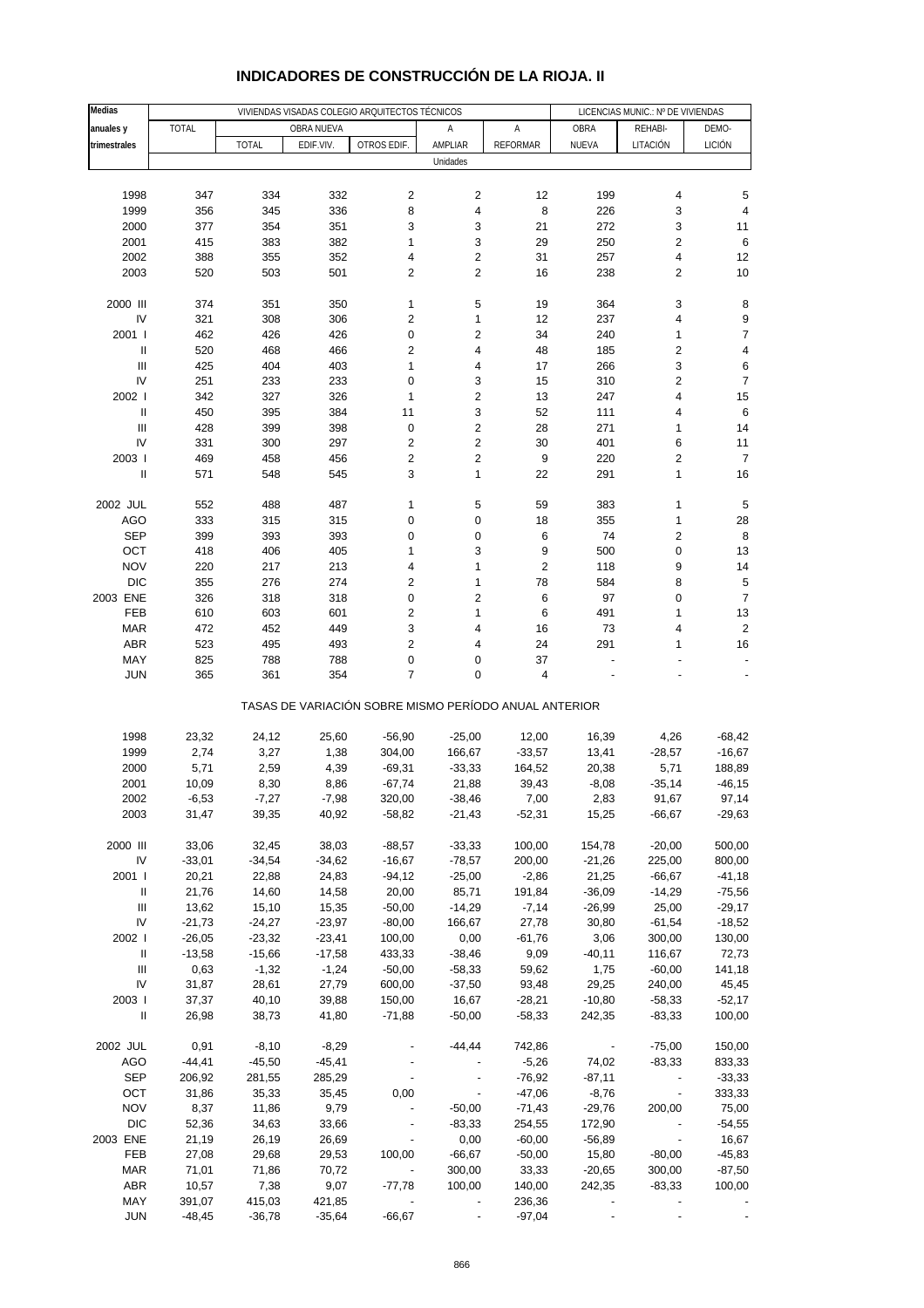| Medias                                    |                | VIVIENDAS                |                          |              |                          |               | PROYECTOS VISADOS<br>CERTIFICAC. |                                                       |                |              | LIQUIDACIÓN      |
|-------------------------------------------|----------------|--------------------------|--------------------------|--------------|--------------------------|---------------|----------------------------------|-------------------------------------------------------|----------------|--------------|------------------|
| anuales y                                 |                | <b>INICIADAS</b>         |                          |              | TERMINADAS               |               |                                  | POR EL COLEGIO DE ARQUITECTOS                         |                | FIN DE OBRA  | <b>EJECUCIÓN</b> |
| trimestrales                              | <b>TOTAL</b>   | PROTEGIDAS               | <b>LIBRES</b>            | <b>TOTAL</b> | PROTEGIDAS               | <b>LIBRES</b> | <b>TOTAL</b>                     | <b>PROTEGIDOS</b>                                     | <b>LIBRES</b>  | Nº VIVIENDAS | MAT. OBRA        |
|                                           |                |                          |                          |              | Unidades                 |               |                                  |                                                       |                | Unidades     | Miles €          |
|                                           |                |                          |                          |              |                          |               |                                  |                                                       |                |              |                  |
| 1998                                      | 276            | 42                       | 234                      | 224          | 81                       | 143           | 281                              | 59                                                    | 222            | 206          | 9.759            |
| 1999                                      | 244            | 14                       | 230                      | 217          | 50                       | 167           | 323                              | 38                                                    | 285            | 185          | 9.340            |
| 2000                                      | 382            | 31                       | 351                      | 252          | 52                       | 199           | 474                              | 63                                                    | 411            | 191          | 9.968            |
| 2001                                      | 530            | 36                       | 494                      | 295          | 39                       | 256           | 510                              | 65                                                    | 445            | 259          | 14.397           |
| 2002                                      | 519            | 56                       | 463                      | 389          | 37                       | 353           | 448                              | 60                                                    | 388            | 304          | 23.734           |
| 2003                                      | 489            | 16                       | 473                      | 353          | 53                       | 300           | 401                              | 82                                                    | 319            | 349          | 23.128           |
|                                           |                |                          |                          |              |                          |               |                                  |                                                       |                |              |                  |
| 2000 III                                  | 314            | 14                       | 299                      | 235          | 16                       | 218           | 466                              | 154                                                   | 312            | 136          | 7.963            |
| IV                                        | 298            | 17                       | 281                      | 257          | 56                       | 201           | 771                              | 55                                                    | 717            | 231          | 11.679           |
| 2001 l                                    | 651            | 6                        | 645                      | 246          | 24                       | 222           | 518                              | 114                                                   | 404            | 158          | 8.086            |
| $\ensuremath{\mathsf{II}}$                | 384            | 20                       | 364                      | 242          | 22                       | 220           | 665                              | 128                                                   | 537            | 426          | 21.345           |
| $\ensuremath{\mathsf{III}}\xspace$        | 561            | 78                       | 483                      | 295          | 19                       | 277           | 556                              | 18                                                    | 537            | 230          | 14.621           |
| IV                                        | 522            | 38                       | 484                      | 397          | 89                       | 308           | 300                              | $\pmb{0}$                                             | 300            | 223          | 13.538           |
| 2002                                      | 660            | 43                       | 617                      | 273          | 64                       | 209           | 463                              | 80                                                    | 383            | 198          | 13.797           |
| $\mathbf{II}$                             | 396            | 108                      | 289                      | 228          | 13                       | 216           | 447                              | 80                                                    | 367            | 342          | 18.962           |
| $\label{eq:1} \prod_{i=1}^n \mathbb{I}_i$ | 583            | 26                       | 557                      | 367          | 31                       | 336           | 580                              | 80                                                    | 500            | 305          | 19.349           |
| IV                                        | 437            | 47                       | 390                      | 689          | 39                       | 650           | 300                              | $\pmb{0}$                                             | 300            | 371          | 42.830           |
| 2003                                      | 489            | 16                       | 473                      | 353          | 53                       | 300           | 401                              | 82                                                    | 319            | 383          | 23.443           |
| Ш                                         | $\blacksquare$ | $\overline{\phantom{a}}$ | $\overline{\phantom{a}}$ |              | ÷                        |               |                                  | $\overline{\phantom{a}}$                              | $\blacksquare$ | 315          | 22.812           |
|                                           |                |                          |                          |              |                          |               |                                  |                                                       |                |              |                  |
| 2002 JUL                                  | 499            | 58                       | 441                      | 462          | 52                       | 410           | 780                              | 80                                                    | 700            | 383          | 22.073           |
| <b>AGO</b>                                | 466            | 21                       | 445                      | 245          | 39                       | 206           | 580                              | 80                                                    | 500            | 310          | 22.163           |
| <b>SEP</b>                                | 784            | $\pmb{0}$                | 784                      | 393          | $\mathbf{1}$             | 392           | 380                              | 80                                                    | 300            | 222          | 13.810           |
| OCT                                       | 599            | 110                      | 489                      | 247          | 38                       | 209           | 300                              | $\pmb{0}$                                             | 300            | 475          | 89.988           |
| <b>NOV</b>                                | 418            | $\overline{7}$           | 411                      | 504          | 41                       | 463           | 300                              | $\pmb{0}$                                             | 300            | 415          | 25.136           |
| DIC                                       | 295            | 25                       | 270                      | 1.317        | 39                       | 1.278         | 300                              | 0                                                     | 300            | 223          | 13.367           |
| 2003 ENE                                  | 359            | $\pmb{0}$                | 359                      | 219          | 34                       | 185           | 232                              | 67                                                    | 165            | 333          | 22.293           |
| FEB                                       | 662            | 24                       | 638                      | 356          | 59                       | 297           | 384                              | 55                                                    | 329            | 507          | 31.824           |
| <b>MAR</b>                                | 447            | 24                       | 423                      | 483          | 65                       | 418           | 588                              | 124                                                   | 464            | 309          | 16.213           |
| ABR                                       |                |                          |                          |              |                          |               |                                  |                                                       | $\overline{a}$ | 220          | 16.332           |
| MAY                                       |                |                          |                          |              |                          |               |                                  |                                                       | ÷,             | 215          | 29.016           |
| <b>JUN</b>                                |                |                          |                          |              |                          |               |                                  |                                                       |                | 511          | 23.089           |
|                                           |                |                          |                          |              |                          |               |                                  | TASAS DE VARIACIÓN SOBRE MISMO PERÍODO ANUAL ANTERIOR |                |              |                  |
| 1998                                      | 16,26          | 66,56                    | 10,23                    | $-13,69$     | 24,32                    | $-26,35$      | 17,66                            | 11,25                                                 | 19,50          | 17,34        | 21,12            |
| 1999                                      | $-11,45$       | $-65,94$                 | $-1,57$                  | $-2,91$      | $-37,58$                 | 16,58         | 15,01                            | $-35,53$                                              | 28,53          | $-10,62$     | $-4,30$          |
| 2000                                      | 56,36          | 115,03                   | 52,68                    | 15,88        | 4,15                     | 19,41         | 46,73                            | 64,27                                                 | 44,37          | 3,43         | 6,73             |
| 2001                                      | 38,69          | 15,32                    | 40,75                    | 17,18        | $-26,27$                 | 28,58         | 7,47                             | 3,45                                                  | 8,08           | 35,81        | 44,44            |
| 2002                                      | $-2,00$        | 56,88                    | $-6,26$                  | 31,98        | $-5,18$                  | 37,57         | $-12,18$                         | $-7,69$                                               | $-12,84$       | 17,30        | 64,85            |
| 2003                                      | $-25,82$       | $-62,79$                 | $-23,24$                 | 29,18        | $-17,28$                 | 43,31         | $-13,38$                         | 2,50                                                  | $-16,70$       | 29,32        | 41,20            |
|                                           |                |                          |                          |              |                          |               |                                  |                                                       |                |              |                  |
| 2000 III                                  | 37,17          | 59,26                    | 36,27                    | 22,43        | $-44,32$                 | 34,50         | 36,03                            | 344,23                                                | 1,30           | $-35,85$     | $-35,06$         |
| ${\sf IV}$                                | 3,71           | 62,50                    | 1,45                     | 12,06        | $-4,02$                  | 17,51         | 101,22                           | 32,26                                                 | 109,55         | 34,56        | 37,95            |
| 2001 l                                    | 94,23          | $-77,91$                 | 110,33                   | 74,06        | 151,72                   | 68,35         | 68,00                            | 375,00                                                | 42,09          | $-1,04$      | $-8,93$          |
| Ш                                         | $-33,87$       | $-68,06$                 | $-29,66$                 | $-35,29$     | $-82,51$                 | $-10,83$      | 89,18                            | 583,93                                                | 61,42          | 80,11        | 88,07            |
| $\ensuremath{\mathsf{III}}\xspace$        | 78,96          | 444,19                   | 61,47                    | 25,85        | 14,29                    | 26,72         | 19,33                            | $-88,10$                                              | 72,41          | 69,12        | 83,60            |
| IV                                        | 75,17          | 121,15                   | 72,33                    | 54,35        | 59,88                    | 52,81         | $-61,11$                         | $\sim 100$                                            | $-58,14$       | $-3,61$      | 15,92            |
| 2002                                      | 1,28           | 578,95                   | $-4,39$                  | 10,98        | 161,64                   | $-5,56$       | $-10,55$                         | $-29,82$                                              | $-5,12$        | 25,05        | 70,62            |
| Ш                                         | 3,21           | 429,51                   | $-20,62$                 | $-5,65$      | $-43,28$                 | $-1,82$       | $-32,80$                         | $-37,34$                                              | $-31,72$       | $-19,66$     | $-11,17$         |
| Ш                                         | 3,86           | $-66,24$                 | 15,17                    | 24,15        | 64,29                    | 21,45         | 4,38                             | 336,36                                                | $-6,95$        | 32,61        | 32,34            |
| IV                                        | $-16,22$       | 23,48                    | $-19,37$                 | 73,78        | $-55,81$                 | 111,27        | 0,00                             | $\sim 10^{-10}$                                       | 0,00           | 66,62        | 216,38           |
| 2003                                      | $-25,82$       | $-62,79$                 | $-23,24$                 | 29,18        | $-17,28$                 | 43,31         | $-13,38$                         | 2,50                                                  | $-16,70$       | 93,43        | 69,91            |
| $\mathbf{II}$                             | $\sim$ $-$     |                          |                          |              |                          |               |                                  |                                                       |                | $-7,80$      | 20,31            |
| 2002 JUL                                  | 52,60          | 205,26                   | 43,18                    | 62,11        | $-3,70$                  | 77,49         | 2,77                             | 220,00                                                | $-4,63$        | 69,47        | 90,78            |
| AGO                                       | $-50,79$       | $-88,00$                 | $-42,36$                 | $-47,20$     | $\overline{\phantom{a}}$ | $-55,60$      | 1,75                             | 166,67                                                | $-7,41$        | 154,10       | 46,35            |
| <b>SEP</b>                                | 91,22          | $\sim 10^{-1}$ m         | 111,89                   | 186,86       | $-50,00$                 | 190,37        | 12,43                            | $\overline{\phantom{a}}$                              | $-11,24$       | $-35,09$     | $-19,47$         |
| OCT                                       | $-19,27$       | 35,80                    | $-26,02$                 | $-26,49$     | $-66,07$                 | $-6,70$       | $-25,00$                         | $\overline{\phantom{a}}$                              | $-25,00$       | 223,13       | 853,75           |
| <b>NOV</b>                                | $-19,62$       | $-79,41$                 | $-15,43$                 | 30,23        | $-66,12$                 | 74,06         | 0,00                             | $\overline{\phantom{a}}$                              | 0,00           | 25,00        | 17,11            |
| <b>DIC</b>                                | $-2,96$        | $\sim$ $-$               | $-11,18$                 | 182,01       | 14,71                    | 195,15        | 50,00                            | $\overline{\phantom{a}}$                              | 50,00          | 17,99        | 37,61            |
| 2003 ENE                                  | $-63,63$       | $\overline{\phantom{a}}$ | $-62,53$                 | $-37,61$     | $-61,80$                 | $-29,39$      | $-49,57$                         | $-16,25$                                              | $-56,58$       | 23,79        | 49,28            |
| FEB                                       | 7,47           | $-70,00$                 | 19,03                    | 41,27        | $-41,58$                 | 96,69         | $-20,00$                         | $-31,25$                                              | $-17,75$       | 894,12       | 757,34           |
| <b>MAR</b>                                | 18,88          | 20,00                    | 18,82                    | 123,61       | $\overline{\phantom{a}}$ | 94,42         | 30,67                            | 55,00                                                 | 25,41          | 12,77        | $-28,72$         |
| ABR                                       |                |                          |                          |              |                          |               |                                  |                                                       |                | 76,00        | 104,00           |
| MAY                                       |                |                          |                          |              |                          |               |                                  |                                                       |                | $-30,19$     | 49,98            |
| <b>JUN</b>                                |                |                          |                          |              |                          |               |                                  |                                                       |                | $-13,83$     | $-21,82$         |

### **INDICADORES DE CONSTRUCCIÓN DE LA RIOJA. III**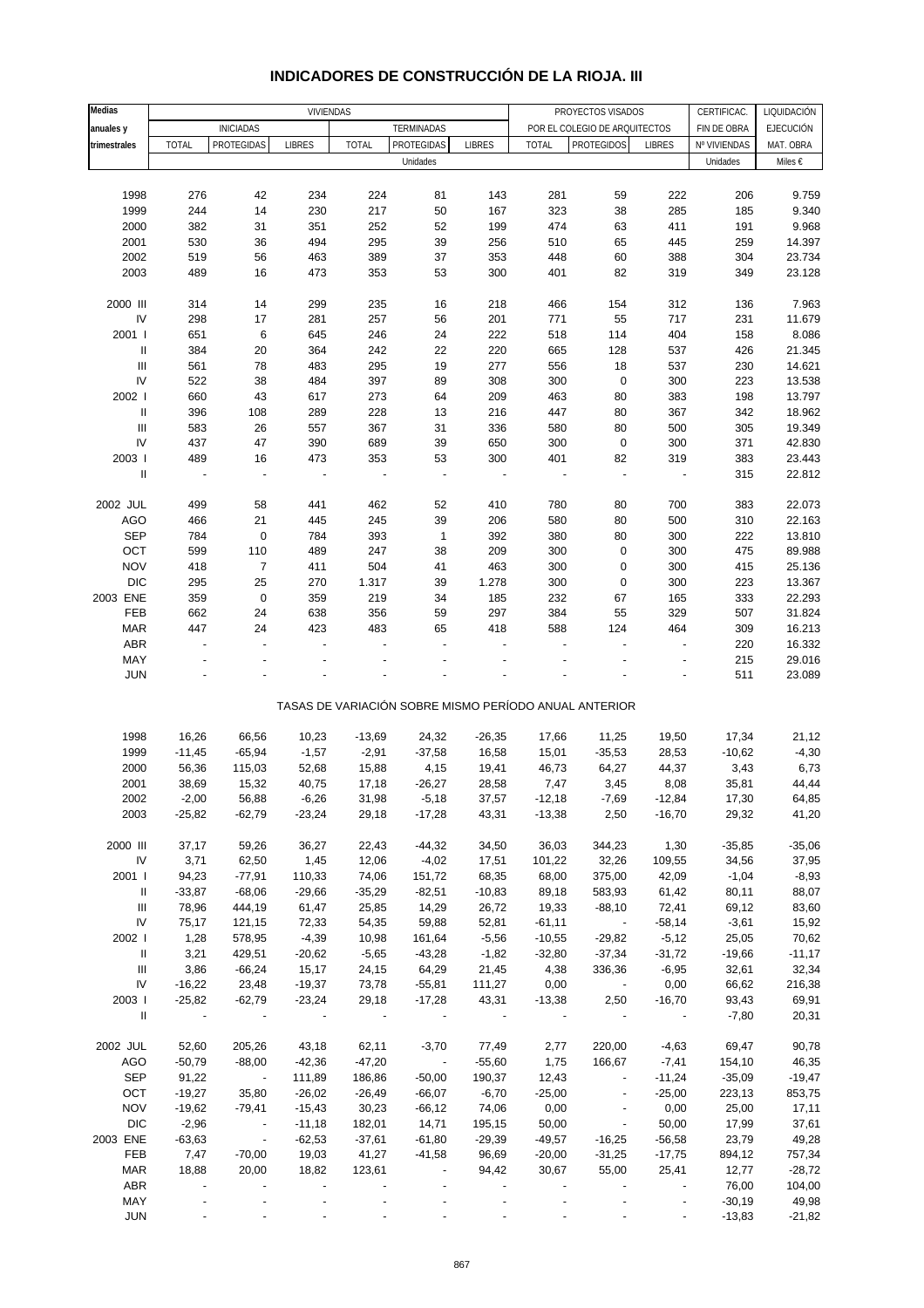# **INDICADORES DE CONSTRUCCIÓN DE LA RIOJA. IV**

| <b>Medias</b>                      | CONSUMO   |              | LICITACIÓN OFICIAL (SEOPAN) |            |                                                       | LICITACIÓN OFICIAL (FOMENTO) |              | CONSUMO     |
|------------------------------------|-----------|--------------|-----------------------------|------------|-------------------------------------------------------|------------------------------|--------------|-------------|
| anuales y                          | DE        | <b>TOTAL</b> | EDIFICACIÓN                 | OBRA CIVIL | <b>TOTAL</b>                                          | EDIFICACIÓN                  | INGENIERÍA   | E.ELECTRICA |
| trimestrales                       | CEMENTO   |              |                             |            |                                                       |                              | <b>CIVIL</b> | CONSTRUC.   |
|                                    | Toneladas |              |                             | Miles €    |                                                       |                              |              | Gwh         |
|                                    |           |              |                             |            |                                                       |                              |              |             |
|                                    |           |              |                             |            |                                                       |                              |              |             |
| 1998                               | 20.793    | 18.083,4     | 3.411,2                     | 14.672,2   | 17.732                                                | 3.879                        | 13.853       | 0,380       |
| 1999                               | 23.779    | 12.146,1     | 2.946,1                     | 9.199,9    | 11.604                                                | 2.028                        | 9.576        | 0,520       |
| 2000                               | 28.712    | 12.116,0     | 5.301,5                     | 6.814,5    | 11.082                                                | 3.603                        | 7.479        | 0,608       |
| 2001                               | 31.993    | 14.977,8     | 4.383,1                     | 10.594,7   | 13.740                                                | 3.976                        | 9.764        | 0,923       |
| 2002                               | 35.878    | 23.851,5     | 13.461,0                    | 10.390,5   | 31.044                                                | 20.179                       | 10.865       | 0,920       |
| 2003                               | 33.652    | 14.239,6     | 3.031,9                     | 11.207,7   | 14.372                                                | 2.171                        | 12.201       | 0,940       |
|                                    |           |              |                             |            |                                                       |                              |              |             |
|                                    |           |              |                             |            |                                                       |                              |              |             |
| 2000 IV                            | 28.526    | 15.958,5     | 10.235,8                    | 5.722,7    | 11.803                                                | 10.162                       | 1.642        | 0,671       |
| 2001 l                             | 29.512    | 10.007,1     | 2.661,0                     | 7.346,1    | 9.766                                                 | 3.270                        | 6.496        | 1,000       |
| Ш                                  | 33.413    | 24.612,2     | 7.452,0                     | 17.160,2   | 20.685                                                | 4.654                        | 16.030       | 0,883       |
| III                                | 32.009    | 16.837,8     | 3.944,2                     | 12.893,6   | 16.537                                                | 3.760                        | 12.777       | 0,680       |
| IV                                 | 33.040    | 8.454,1      | 3.475,4                     | 4.978,7    | 7.973                                                 | 4.221                        | 3.751        | 1,128       |
| 2002                               | 37.609    | 42.538,0     | 37.963,3                    | 4.574,7    | 73.336                                                | 67.567                       | 5.769        | 1,228       |
| $\mathbf{II}$                      | 37.436    | 22.706,6     | 8.398,9                     | 14.307,8   | 22.680                                                | 8.033                        | 14.646       | 0,928       |
| III                                | 33.259    | 22.720,0     | 6.174,2                     | 16.545,8   | 20.997                                                | 4.331                        | 16.665       | 0,629       |
|                                    |           |              |                             |            |                                                       |                              |              |             |
| IV                                 | 35.209    | 7.441,4      | 1.307,4                     | 6.134,0    | 7.162                                                 | 784                          | 6.378        | 0,893       |
| 2003                               | 33.435    | 16.120,5     | 4.295,0                     | 11.825,5   | 15.438                                                | 2.902                        | 12.536       | 1,096       |
| Ш                                  | 33.868    | 12.358,7     | 1.768,9                     | 10.589,8   | 12.772                                                | 1.074                        | 11.699       | 0,925       |
| $\ensuremath{\mathsf{III}}\xspace$ |           |              |                             |            |                                                       |                              |              | 0,797       |
|                                    |           |              |                             |            |                                                       |                              |              |             |
| 2002 OCT                           | 41.385    | 1.254,1      | 399,3                       | 854,8      | 1.953                                                 | 528                          | 1.425        | 0,806       |
| <b>NOV</b>                         | 36.312    | 14.196,0     | 2.798,5                     | 11.397,6   | 13.070                                                | 1.429                        | 11.641       | 0,860       |
| <b>DIC</b>                         | 27.930    | 6.874,0      | 724,5                       | 6.149,5    | 6.463                                                 | 395                          | 6.068        | 1,013       |
| 2003 ENE                           | 31.055    | 15.243,8     | 6.087,7                     | 9.156,1    | 14.549                                                | 3.601                        | 10.949       | 0,965       |
|                                    |           |              |                             |            |                                                       |                              |              |             |
| FEB                                | 32.443    | 5.684,3      | 3.938,7                     | 1.745,6    | 4.783                                                 | 3.431                        | 1.352        | 1,269       |
| <b>MAR</b>                         | 36.807    | 27.433,4     | 2.858,6                     | 24.574,9   | 26.982                                                | 1.675                        | 25.308       | 1,055       |
| ABR                                | 33.446    | 4.126,3      | 522,9                       | 3.603,4    | 3.656                                                 | 0                            | 3.656        | 1,014       |
| MAY                                | 34.282    | 23.396,9     | 3.641,4                     | 19.755,6   | 21.888                                                | 2.147                        | 19.741       | 0,916       |
| <b>JUN</b>                         | 33.877    | 9.552,8      | 1.142,3                     | 8.410,5    |                                                       |                              |              | 0,846       |
| JUL                                |           |              |                             |            |                                                       |                              |              | 0,806       |
| AGO                                |           |              |                             |            |                                                       |                              |              | 0,791       |
| <b>SEP</b>                         |           |              |                             |            |                                                       |                              |              | 0,795       |
|                                    |           |              |                             |            |                                                       |                              |              |             |
|                                    |           |              |                             |            | TASAS DE VARIACIÓN SOBRE MISMO PERÍODO ANUAL ANTERIOR |                              |              |             |
|                                    |           |              |                             |            |                                                       |                              |              |             |
| 1998                               | 21,10     | 132,69       | 19,05                       | 199,06     | 132,91                                                | 38,56                        | 187,79       | 19,48       |
|                                    |           |              |                             |            |                                                       |                              |              |             |
| 1999                               | 14,36     | $-32,83$     | $-13,63$                    | $-37,30$   | $-34,56$                                              | $-47,72$                     | $-30,87$     | 36,81       |
| 2000                               | 20,74     | $-0,25$      | 79,95                       | $-25,93$   | $-4,50$                                               | 77,67                        | $-21,90$     | 16,93       |
| 2001                               | 11,43     | 23,62        | $-17,32$                    | 55,47      | 23,98                                                 | 10,35                        | 30,55        | 51,65       |
| 2002                               | 12,14     | 59,25        | 207,11                      | $-1,93$    | 125,93                                                | 407,48                       | 11,28        | $-0,34$     |
| 2003                               | $-10,32$  | $-56,35$     | $-86,92$                    | 18,71      | -73,22                                                | $-94,99$                     | 18,10        | 1,22        |
|                                    |           |              |                             |            |                                                       |                              |              |             |
| 2000 IV                            | 16,20     | 22,50        | 189,66                      | $-39,72$   | 7,90                                                  | 187,19                       | $-77,82$     | 5,94        |
| 2001 l                             | 6,19      | 81,90        | 37,33                       | 106,14     | 89,00                                                 | 93,63                        | 86,77        | 40,65       |
| Ш                                  | 14,36     | 45,25        | 41,76                       | 46,82      | 63,13                                                 | 155,00                       | 47,68        | 52,15       |
| $\mathbf{III}$                     |           |              |                             |            |                                                       |                              |              |             |
|                                    | 9,20      | 67,38        | 4,47                        | 105,18     | 12,66                                                 | 409,90                       | $-8,35$      | 44,30       |
| IV                                 | 15,82     | $-47,02$     | $-66,05$                    | $-13,00$   | $-32,45$                                              | $-58,46$                     | 128,51       | 68,02       |
| 2002                               | 27,44     | 325,08       | $\sim$                      | $-37,73$   | 650,90                                                |                              | $-11,20$     | 22,77       |
| $\mathbf{II}$                      | 12,04     | $-7,74$      | 12,71                       | $-16,62$   | 9,65                                                  | 72,62                        | $-8,63$      | 5,10        |
| $\ensuremath{\mathsf{III}}\xspace$ | 3,90      | 34,93        | 56,54                       | 28,33      | 26,97                                                 | 15,20                        | 30,43        | $-7,41$     |
| ${\sf IV}$                         | 6,57      | $-11,98$     | $-62,38$                    | 23,20      | $-10,17$                                              | $-81,43$                     | 70,02        | $-20,83$    |
| 2003                               | $-11,10$  | $-62,10$     | $-88,69$                    | 158,50     | $-78,95$                                              | $-95,70$                     | 117,31       | $-10,70$    |
| $\ensuremath{\mathsf{II}}$         | $-9,53$   | $-45,57$     | $-78,94$                    | $-25,99$   | $-47,11$                                              | $-84,61$                     | $-31,88$     | $-0,29$     |
| $\ensuremath{\mathsf{III}}\xspace$ |           |              |                             |            |                                                       |                              |              | 26,69       |
|                                    |           |              |                             |            |                                                       |                              |              |             |
|                                    |           |              |                             |            |                                                       |                              |              |             |
| 2002 OCT                           | 8,89      | $-88,99$     | $-87,48$                    | $-89,58$   | $-79,97$                                              | $-91,60$                     | $-58,89$     | $-12,20$    |
| <b>NOV</b>                         | 1,71      | 104,64       | 24,55                       | 143,02     | 85,65                                                 | $-56,38$                     | 209,27       | $-23,89$    |
| <b>DIC</b>                         | 9,91      | $-2,23$      | $-85,48$                    | 201,43     | $-9,34$                                               | $-87,28$                     | 50,80        | $-24,18$    |
| 2003 ENE                           | $-20,76$  | 48,07        | $-31,23$                    | 534,95     | $-85,98$                                              | $-96,46$                     | 433,58       | $-12,27$    |
| FEB                                | $-16,40$  | $-94,41$     | $-96,05$                    | $-6,43$    | $-95,11$                                              | $-96,39$                     | $-50,22$     | $-17,38$    |
| <b>MAR</b>                         | 5,68      | 74,79        | $-45,84$                    | 135,92     | 46,14                                                 | $-71,73$                     | 101,83       | 0,76        |
| ABR                                | $-13,61$  | $-89,87$     | $-95,96$                    | $-87,03$   | $-91,28$                                              | $\overline{\phantom{a}}$     | $-87,37$     | 9,39        |
| MAY                                | $-14,76$  | 176,13       | 184,17                      | 174,70     | 242,27                                                | 115,13                       | 265,85       | $-13,50$    |
| <b>JUN</b>                         |           |              |                             |            |                                                       |                              |              |             |
|                                    | 1,51      | $-49,48$     | $-89,58$                    | 5,88       |                                                       |                              |              | 6,02        |
| JUL                                |           |              |                             |            |                                                       |                              |              | 26,13       |
| <b>AGO</b>                         |           |              |                             |            |                                                       |                              |              | 20,76       |
| <b>SEP</b>                         |           |              |                             |            |                                                       |                              |              | 33,84       |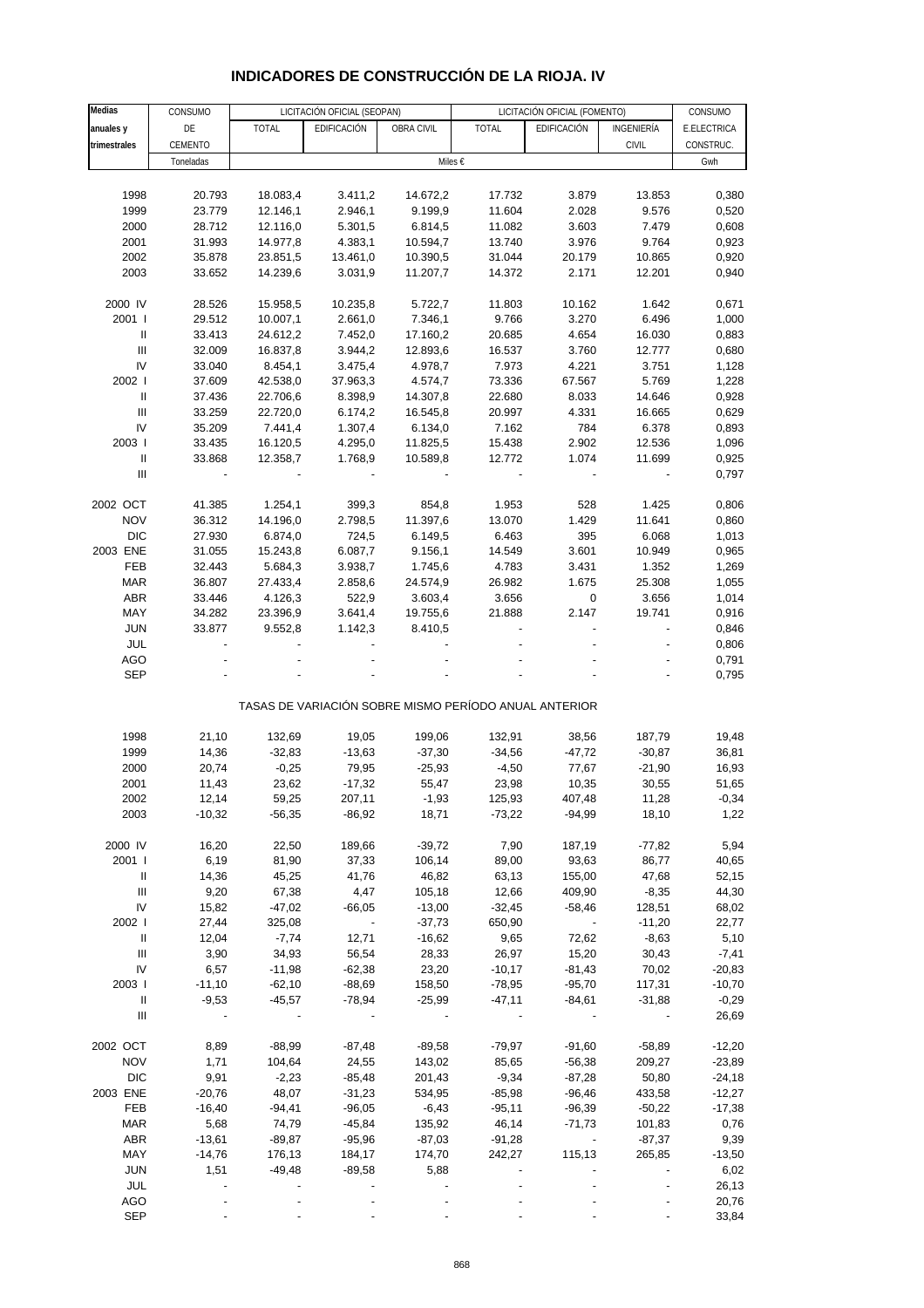| Medias                               |                 |                    |                     | ESTABLECIMIENTOS HOTELEROS                            |                          |                      |                  | CONSUMO          |
|--------------------------------------|-----------------|--------------------|---------------------|-------------------------------------------------------|--------------------------|----------------------|------------------|------------------|
| anuales y                            |                 | NÚMERO DE VIAJEROS |                     |                                                       | NÚMERO DE PERNOCTACIONES |                      | <b>GRADO DE</b>  | E.ELECTRICA      |
| trimestrales                         | <b>TOTAL</b>    | <b>ESPAÑOLES</b>   | <b>EXTRANJEROS</b>  | <b>TOTAL</b>                                          | ESPAÑOLES                | <b>EXTRANJEROS</b>   | OCUPACIÓN        | <b>SERVICIOS</b> |
|                                      |                 |                    |                     | Unidades                                              |                          |                      | $\%$             | Gwh              |
|                                      |                 |                    |                     |                                                       |                          |                      |                  |                  |
| 1998                                 | 25.283          | 22.299             | 2.984               | 45.986                                                | 41.797                   | 4.190                | 44,55            | 19,732           |
| 1999                                 | 31.783          | 26.666             | 5.117               | 56.821                                                | 49.351                   | 7.470                | 42,08            | 22,185           |
| 2000                                 | 33.872          | 27.957             | 5.915               | 62.642                                                | 53.234                   | 9.407                | 44,97            | 23,441           |
| 2001                                 | 34.101          | 29.021             | 5.080               | 62.906                                                | 54.890                   | 8.016                | 44,33            | 25,318           |
| 2002                                 | 35.744          | 30.189             | 5.555               | 65.661                                                | 56.869                   | 8.792                | 44,37            | 28,071           |
| 2003                                 | 37.402          | 31.474             | 5.928               | 69.032                                                | 59.165                   | 9.866                | 43,10            | 29,894           |
| 2000 IV                              | 31.777          | 27.229             | 4.548               | 58.492                                                | 51.066                   | 7.426                | 41,53            | 23,017           |
| 2001 l                               | 24.898          | 22.901             | 1.997               | 45.202                                                | 41.256                   | 3.946                | 34,26            | 26,005           |
| Ш                                    | 36.910          | 29.550             | 7.361               | 67.688                                                | 56.444                   | 11.243               | 47,22            | 23,649           |
| Ш                                    | 42.304          | 34.833             | 7.471               | 78.852                                                | 67.966                   | 10.886               | 54,18            | 25,631           |
| IV                                   | 32.291          | 28.800             | 3.491               | 59.882                                                | 53.892                   | 5.990                | 41,66            | 25,986           |
| 2002 l                               | 27.613          | 25.297             | 2.316               | 51.492                                                | 47.455                   | 4.037                | 37,54            | 27,628           |
| Ш                                    | 37.529          | 29.949             | 7.580               | 67.343                                                | 55.874                   | 11.468               | 45,20            | 25,547           |
| $\mathbf{III}$                       | 44.269          | 35.506             | 8.763               | 81.582                                                | 68.698                   | 12.884               | 53,02            | 28,442           |
| IV                                   | 33.564          | 30.002             | 3.561               | 62.226                                                | 55.448                   | 6.778                | 41,74            | 30,668           |
| 2003                                 | 29.622          | 26.767             | 2.855               | 53.196                                                | 48.017                   | 5.179                | 35,01            | 29,835           |
| $\ensuremath{\mathsf{II}}$           | 39.970          | 32.477             | 7.493               | 72.531                                                | 60.925                   | 11.606               | 44,92            | 27,514           |
| $\mathbf{III}$                       | 45.221          | 37.029             | 8.192               | 87.536                                                | 73.249                   | 14.287               | 52,52            | 32,333           |
| 2002 OCT                             | 41.101          | 34.658             | 6.443               | 73.981                                                | 62.026                   | 11.955               | 48,95            | 29,802           |
| <b>NOV</b>                           | 33.471          | 30.835             | 2.636               | 62.334                                                | 57.253                   | 5.081                | 41,01            | 31,941           |
| <b>DIC</b>                           | 26.119          | 24.514             | 1.605               | 50.363                                                | 47.066                   | 3.297                | 35,25            | 30,261           |
| 2003 ENE                             | 24.262          | 21.905             | 2.357               | 42.172                                                | 37.922                   | 4.250                | 27,96            | 30,159           |
| FEB                                  | 26.211          | 24.198             | 2.013               | 49.846                                                | 46.155                   | 3.691                | 34,77            | 29,988           |
| <b>MAR</b>                           | 38.393          | 34.197             | 4.196               | 67.571                                                | 59.974                   | 7.597                | 42,29            | 29,357           |
| <b>ABR</b>                           | 40.696          | 34.652             | 6.044               | 74.721                                                | 65.257                   | 9.464                | 46,91            | 25,791           |
| MAY                                  | 40.075          | 31.536             | 8.539               | 73.852                                                | 60.384                   | 13.468               | 44,44            | 27,959           |
| <b>JUN</b>                           | 39.139          | 31.244             | 7.895               | 69.020                                                | 57.133                   | 11.887               | 43,41            | 28,793           |
| JUL                                  | 40.361          | 32.135             | 8.226               | 79.052                                                | 63.438                   | 15.614               | 47,57            | 31,397           |
| <b>AGO</b>                           | 50.080          | 41.923             | 8.157               | 96.019                                                | 83.060                   | 12.959               | 57,47            | 32,855           |
| <b>SEP</b>                           |                 |                    |                     |                                                       |                          |                      |                  | 32,746           |
|                                      |                 |                    |                     | TASAS DE VARIACIÓN SOBRE MISMO PERÍODO ANUAL ANTERIOR |                          |                      |                  |                  |
|                                      |                 |                    |                     |                                                       |                          |                      |                  |                  |
| 1998                                 | 12,37           | 11,73              | 17,37               | 11,35                                                 | 11,01                    | 14,85                | $-6,61$          | 6,00             |
| 1999                                 | 15,27           | 10,28              | 50,78               | 7,47                                                  | 3,31                     | 46,34                | $-1,48$          | 12,43            |
| 2000                                 | 6,57            | 4,84               | 15,60               | 10,24                                                 | 7,87                     | 25,94                | 6,88             | 5,66             |
| 2001                                 | 0,67            | 3,81               | $-14, 13$           | 0,42                                                  | 3,11                     | $-14,79$             | $-1,43$          | 8,01             |
| 2002                                 | 4,82            | 4,02               | 9,36                | 4,38                                                  | 3,61                     | 9,67                 | 0,10             | 10,87            |
| 2003                                 | 4,52            | 5,12               | 1,49                | 4,86                                                  | 4,06                     | 9,95                 | $-3,25$          | 9,88             |
|                                      |                 |                    |                     |                                                       |                          |                      |                  |                  |
| 2000 IV                              | 8,86            | 6,64               | 24,39               | 7,76                                                  | 6,20                     | 19,90                | 4,43             | 5,13             |
| 2001 l<br>$\ensuremath{\mathsf{II}}$ | $-3,16$<br>0,76 | $-1,20$            | $-21,11$            | $-0,43$                                               | 0,80                     | $-11,73$             | $-1,28$<br>0,61  | 4,10             |
| Ш                                    | 2,26            | 2,63<br>6,76       | $-6,12$<br>$-14,54$ | 2,43<br>$-2,16$                                       | 5,36<br>0,88             | $-10,11$<br>$-17,68$ | $-4,49$          | 5,59<br>9,67     |
| IV                                   | 1,62            | 5,77               | $-23,25$            | 2,38                                                  | 5,53                     | $-19,34$             | 0,32             | 12,90            |
| 2002                                 | 10,90           | 10,46              | 15,97               | 13,91                                                 | 15,03                    | 2,29                 | 9,55             | 6,24             |
| Ш                                    | 1,68            | 1,35               | 2,98                | $-0,51$                                               | $-1,01$                  | 2,00                 | $-4,26$          | 8,02             |
| $\ensuremath{\mathsf{III}}\xspace$   | 4,65            | 1,93               | 17,30               | 3,46                                                  | 1,08                     | 18,36                | $-2,14$          | 10,97            |
| IV                                   | 3,94            | 4,17               | 2,02                | 3,91                                                  | 2,89                     | 13,15                | 0,18             | 18,02            |
| 2003                                 | 7,28            | 5,81               | 23,29               | 3,31                                                  | 1,18                     | 28,31                | $-6,74$          | 7,99             |
| Ш                                    | 6,50            | 8,44               | $-1,15$             | 7,70                                                  | 9,04                     | 1,20                 | $-0,63$          | 7,70             |
| $\ensuremath{\mathsf{III}}\xspace$   | $-0,44$         | 0,36               | $-3,88$             | 2,89                                                  | 1,11                     | 13,06                | $-2,91$          | 13,68            |
|                                      |                 |                    |                     |                                                       |                          |                      |                  |                  |
| 2002 OCT                             | $-1,22$         | $-2,65$            | 7,28                | $-0,44$                                               | $-3,72$                  | 20,89                | 0,45             | 22,96            |
| <b>NOV</b>                           | 3,74            | 5,35               | $-12,05$            | 2,65                                                  | 3,46                     | $-5,66$              | $-2,33$          | 19,53            |
| <b>DIC</b>                           | 13,56           | 13,85              | 9,26                | 12,89                                                 | 12,29                    | 22,34                | 2,89             | 12,09            |
| 2003 ENE                             | 12,10           | 10,18              | 33,69               | 7,93                                                  | 4,98                     | 44,07                | $-1,06$          | $-1,04$          |
| FEB                                  | $-2,20$         | $-1,89$            | $-5,76$             | 0,45                                                  | 0,64                     | $-1,84$              | $-14,84$         | 5,90             |
| <b>MAR</b><br><b>ABR</b>             | 11,63<br>18,12  | 9,10<br>18,04      | 37,62<br>18,58      | 2,72<br>19,77                                         | $-0,68$<br>22,21         | 40,69<br>5,27        | $-2,83$<br>10,35 | 21,85            |
| MAY                                  | $-7,42$         | $-4,00$            | $-18,18$            | $-2,22$                                               | $-0,50$                  | $-9,24$              | $-10,55$         | $-0,80$<br>9,04  |
| <b>JUN</b>                           | 12,31           | 13,03              | 9,55                | 7,65                                                  | 6,71                     | 12,40                | $-0,02$          | 15,17            |
| JUL                                  | 2,55            | 3,64               | $-1,51$             | 11,52                                                 | 8,32                     | 26,77                | 4,37             | 27,24            |
| <b>AGO</b>                           | $-2,73$         | $-2,03$            | $-6,17$             | $-3,28$                                               | $-3,78$                  | 0,02                 | $-8,21$          | 10,68            |
| <b>SEP</b>                           |                 |                    |                     |                                                       |                          |                      |                  | 5,75             |

## **INDICADORES DE SERVICIOS DE LA RIOJA. I**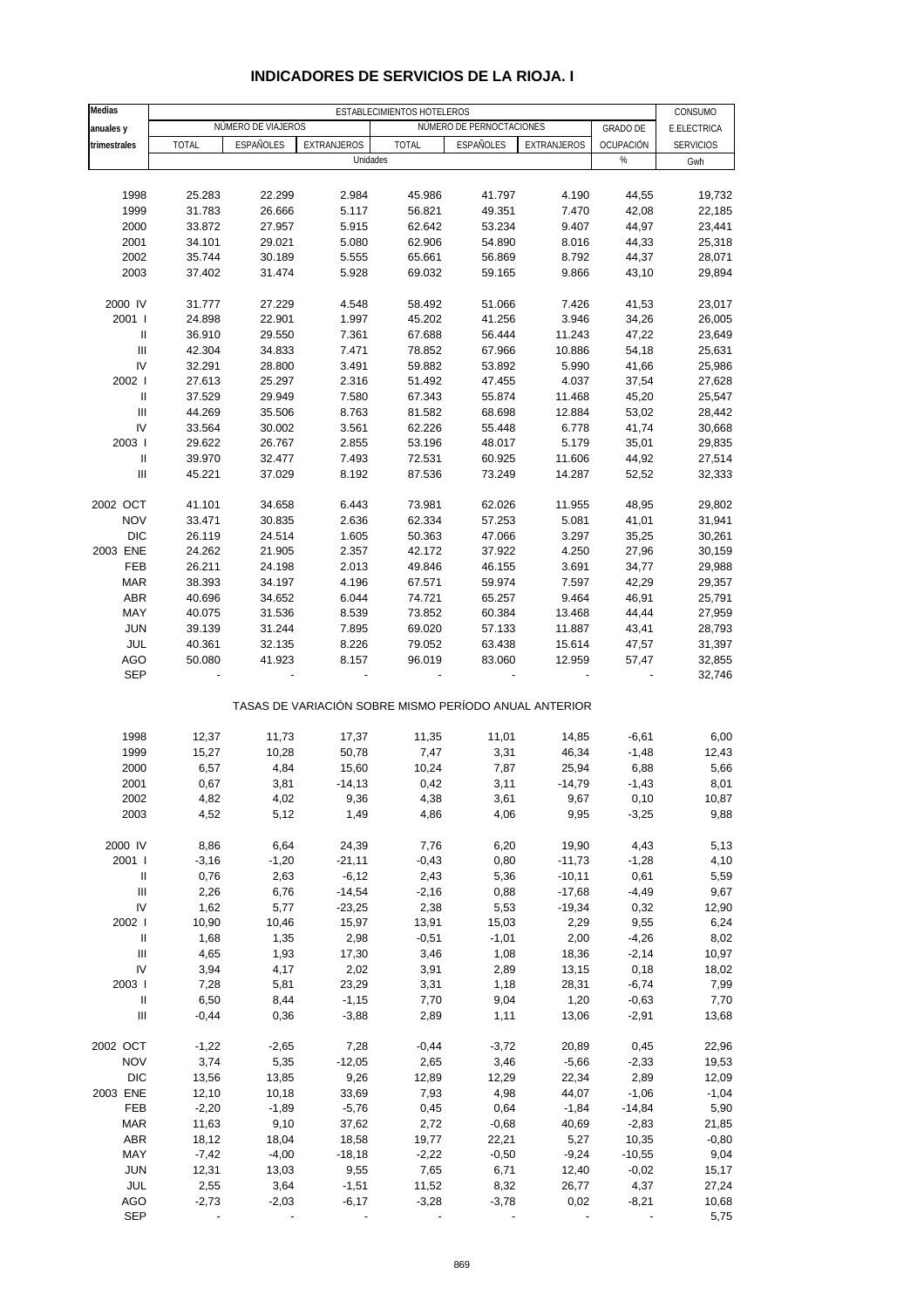| Medias                             |                    |                    |                         | ACAMPAMENTOS TURÍSTICOS                               |                          |                |                 |
|------------------------------------|--------------------|--------------------|-------------------------|-------------------------------------------------------|--------------------------|----------------|-----------------|
| anuales y                          |                    | NÚMERO DE VIAJEROS |                         |                                                       | NÚMERO DE PERNOCTACIONES |                | <b>GRADO DE</b> |
| trimestrales                       | <b>TOTAL</b>       | ESPAÑOLES          | EXTRANJEROS<br>Unidades | <b>TOTAL</b>                                          | ESPAÑOLES                | EXTRANJEROS    | OCUPACIÓN<br>%  |
|                                    |                    |                    |                         |                                                       |                          |                |                 |
| 1998                               | 6.017              | 5.285              | 732                     | 21.820                                                | 20.447                   | 1.373          | 14,29           |
| 1999                               | 5.718              | 4.963              | 755                     | 20.791                                                | 19.441                   | 1.350          | 12,26           |
| 2000                               | 6.057              | 5.318              | 739                     | 24.080                                                | 22.593                   | 1.487          | 53,69           |
| 2001                               | 5.038              | 4.280              | 758                     | 17.173                                                | 15.794                   | 1.379          | 56,00           |
| 2002                               | 5.580              | 4.795              | 785                     | 19.126                                                | 17.557                   | 1.569          | 55,50           |
| 2003                               | 7.213              | 6.093              | 1.120                   | 23.179                                                | 20.892                   | 2.287          | 58,26           |
|                                    |                    |                    |                         |                                                       |                          |                |                 |
| 2000 IV                            | 2.954              | 2.841              | 113                     | 7.807                                                 | 7.574                    | 233            | 52,20           |
| 2001 l                             | 2.190              | 1.893              | 297                     | 3.624                                                 | 3.204                    | 420            | 53,05           |
| Ш                                  | 5.584              | 4.942              | 642                     | 13.842                                                | 12.774                   | 1.068          | 56,35           |
| $\ensuremath{\mathsf{III}}\xspace$ | 9.441              | 7.507              | 1.934                   | 43.639                                                | 39.859                   | 3.779          | 58,91           |
| IV                                 | 2.937              | 2.777              | 160                     | 7.588                                                 | 7.340                    | 248            | 55,71           |
| 2002 l                             | 3.527              | 3.299              | 228                     | 8.622                                                 | 8.275                    | 347            | 54,89           |
| Ш                                  | 5.456              | 4.789              | 667                     | 11.067                                                | 9.920                    | 1.147          | 55,00           |
| $\mathbf{III}$                     | 10.343             | 8.241              | 2.101                   | 50.657                                                | 46.176                   | 4.481          | 58,67           |
| IV                                 | 2.995              | 2.851              | 144                     | 6.159                                                 | 5.859                    | 300            | 53,45           |
| 2003                               | 2.180              | 1.838              | 342                     | 4.324                                                 | 3.859                    | 464            | 56,40           |
| Ш                                  | 6.207              | 5.538              | 670                     | 15.906                                                | 14.580                   | 1.326          | 56,88           |
| Ш                                  | 16.269             | 13.308             | 2.962                   | 62.373                                                | 55.910                   | 6.464          | 63,12           |
|                                    |                    |                    |                         |                                                       |                          |                |                 |
| 2002 SEP                           | 6.857              | 5.880              | 977                     | 17.108                                                | 15.167                   | 1.941          | 54,24           |
| OCT                                | 5.305              | 5.057              | 248                     | 10.824                                                | 10.270                   | 554            | 55,98           |
| <b>NOV</b>                         | 3.141              | 2.957              | 184                     | 6.510                                                 | 6.163                    | 347            | 56,01           |
| <b>DIC</b>                         | 540                | 540                | 0                       | 1.143                                                 | 1.143                    | 0              | 48,37           |
| 2003 ENE                           | 1.590              | 1.333              | 257                     | 2.640                                                 | 2.374                    | 266            | 56,04           |
| <b>FEB</b>                         | 1.753              | 1.614              | 139                     | 3.764                                                 | 3.594                    | 170            | 56,44           |
| <b>MAR</b>                         | 3.198              | 2.568              | 630                     | 6.567                                                 | 5.610                    | 957            | 56,72           |
| <b>ABR</b>                         | 6.994              | 6.471              | 523                     | 21.139                                                | 19.976                   | 1.163          | 57,95           |
| MAY                                | 4.950              | 4.443              | 507                     | 11.510                                                | 10.631                   | 879            | 54,44           |
| <b>JUN</b>                         | 6.678              | 5.699              | 979                     | 15.069                                                | 13.133                   | 1.936          | 58,25           |
| JUL                                | 14.934             | 11.990             | 2.944                   | 49.165                                                | 41.593                   | 7.572          | 61,70           |
| AGO                                | 17.604             | 14.625             | 2.979                   | 75.581                                                | 70.226                   | 5.355          | 64,53           |
|                                    |                    |                    |                         | TASAS DE VARIACIÓN SOBRE MISMO PERÍODO ANUAL ANTERIOR |                          |                |                 |
|                                    |                    |                    |                         |                                                       |                          |                |                 |
| 1998<br>1999                       | $-2,50$<br>$-4,96$ | $-5,21$<br>$-6,08$ | 22,91<br>3,12           | $-4,27$<br>$-4,72$                                    | $-5,91$<br>$-4,92$       | 29,27          | $-3,81$         |
|                                    |                    |                    |                         |                                                       |                          | $-1,68$        | $-14,23$        |
| 2000                               | 5,93               | 7,14               | $-2,03$                 | 15,82                                                 | 16,21                    | 10,17          | 338,02          |
| 2001                               | $-16,82$           | $-19,52$           | 2,57                    | $-28,68$                                              | $-30,09$                 | $-7,28$        | 4,31            |
| 2002<br>2003                       | 10,77<br>12,87     | 12,05<br>13,07     | 3,55<br>11,78           | 11,37<br>$-4,38$                                      | 11,16<br>$-6,07$         | 13,78<br>14,48 | $-0,89$<br>3,24 |
|                                    |                    |                    |                         |                                                       |                          |                |                 |
| 2000 IV                            | $-18,29$           | $-18,65$           | $-8,13$                 | $-19,82$                                              | $-20,52$                 | 12,02          | 845,08          |
| 2001 l                             | $-10,05$           | $-17,51$           | 112,14                  | $-11,73$                                              | $-18,31$                 | 128,91         | 3,85            |
| Ш                                  | $-21,68$           | $-22,48$           | $-14,94$                | $-12,23$                                              | $-12,39$                 | $-10,28$       | 14,63           |
| Ш                                  | $-19,38$           | $-23,09$           | $-0,80$                 | $-36,42$                                              | $-38,00$                 | $-12,95$       | $-5,48$         |
| IV                                 | $-0,55$            | $-2,24$            | 41,89                   | $-2,81$                                               | $-3,10$                  | 6,58           | 6,72            |
| 2002 l                             | 61,09              | 74,30              | $-23,12$                | 137,91                                                | 158,23                   | $-17,24$       | 3,47            |
| Ш                                  | $-2,29$            | $-3,10$            | 4,00                    | $-20,05$                                              | $-22,34$                 | 7,40           | $-2,40$         |
| Ш                                  | 9,55               | 9,79               | 8,63                    | 16,08                                                 | 15,85                    | 18,56          | $-0,40$         |
| IV                                 | 1,97               | 2,68               | $-10,19$                | $-18,83$                                              | $-20,18$                 | 20,94          | $-4,05$         |
| 2003                               | $-38,19$           | $-44,28$           | 49,78                   | $-49,85$                                              | $-53,36$                 | 33,69          | 2,75            |
| Ш                                  | 13,77              | 15,64              | 0,35                    | 43,72                                                 | 46,98                    | 15,61          | 3,42            |
| Ш                                  | 34,62              | 41,24              | 11,19                   | $-7,50$                                               | $-9,36$                  | 12,40          | 3,66            |
|                                    |                    |                    |                         |                                                       |                          |                |                 |
| 2002 SEP                           | 16,71              | 14,15              | 34,94                   | 11,41                                                 | 8,13                     | 46,05          | $-1,06$         |
| OCT                                | $-1,39$            | $-0,78$            | $-12,37$                | $-16,01$                                              | $-17,12$                 | 11,69          | $-1,04$         |
| <b>NOV</b>                         | 11,54              | 12,56              | $-2,65$                 | $-19,20$                                              | $-21,16$                 | 44,58          | 0,13            |
| DIC                                | $-12,34$           | $-11,04$           | $\overline{a}$          | $-37,20$                                              | $-36,89$                 |                | $-11,44$        |
| 2003 ENE                           | $-0,56$            | $-4,44$            | 25,98                   | 6,45                                                  | 4,31                     | 30,39          | 2,96            |
| FEB                                | $-17,78$           | $-20,73$           | 44,79                   | 8,29                                                  | 8,12                     | 11,84          | 4,73            |
| <b>MAR</b>                         | $-53,32$           | $-60,28$           | 63,64                   | $-67,02$                                              | $-70,82$                 | 39,50          | 0,66            |
| <b>ABR</b>                         | 60,16              | 61,33              | 46,91                   | 108,04                                                | 110,92                   | 68,55          | 6,88            |
| MAY                                | 0,59               | 7,87               | $-36,78$                | 27,59                                                 | 37,89                    | $-32,95$       | $-0,95$         |
| <b>JUN</b>                         | $-5,68$            | $-8,61$            | 16,00                   | 7,49                                                  | 4,40                     | 34,44          | 4,35            |
| JUL                                | 30,45              | 31,61              | 25,92                   | 1,30                                                  | $-5,85$                  | 73,95          | 12,08           |
| AGO                                | 38,36              | 50,25              | $-0,33$                 | $-12,45$                                              | $-11,31$                 | $-25,08$       | $-3,28$         |
|                                    |                    |                    |                         |                                                       |                          |                |                 |

### **INDICADORES DE SERVICIOS DE LA RIOJA. II**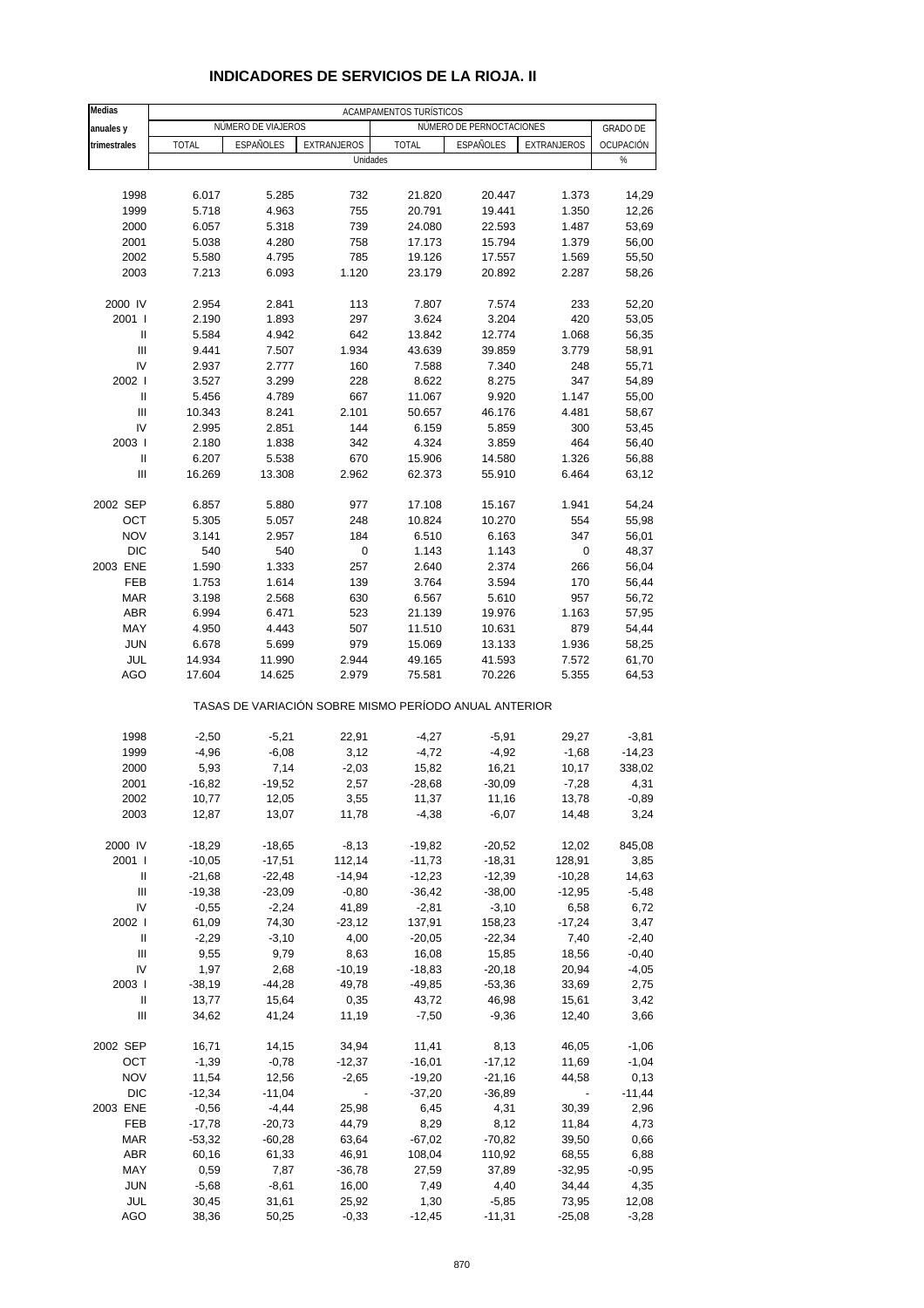| <b>Medias</b>                      |           | CONSUMO         |             |                                                       | <b>INVERSIÓN</b>   |  |  |  |
|------------------------------------|-----------|-----------------|-------------|-------------------------------------------------------|--------------------|--|--|--|
| anuales y                          | GASOLINA  | MATRICULACIÓN   | E.ELECTRICA | MATRICULACIÓN                                         | <b>INSCRIPCIÓN</b> |  |  |  |
| trimestrales                       | AUTO      | <b>TURISMOS</b> | USOS DOM.   | VH. CARGA                                             | MAQ.AGRÍCOLA       |  |  |  |
|                                    | Toneladas | Unidades        | Gwh         | Unidades                                              |                    |  |  |  |
|                                    |           |                 |             |                                                       |                    |  |  |  |
| 1998                               | 4.634     | 583             | 24,917      | 198                                                   | 49                 |  |  |  |
| 1999                               | 4.486     | 680             | 26,067      | 235                                                   | 64                 |  |  |  |
| 2000                               | 4.911     | 627             | 27,497      | 221                                                   | 45                 |  |  |  |
| 2001                               | 4.699     | 615             | 27,599      | 164                                                   | 27                 |  |  |  |
|                                    |           |                 |             |                                                       |                    |  |  |  |
| 2002                               | 4.012     | 558             | 28,852      | 175                                                   | 18                 |  |  |  |
| 2003                               | 4.243     | 544             | 30,255      | 197                                                   | 26                 |  |  |  |
| 2000 IV                            | 4.909     | 540             | 27,292      | 194                                                   | 30                 |  |  |  |
| 2001 l                             | 3.723     | 630             | 32,159      | 127                                                   | 41                 |  |  |  |
| Ш                                  | 4.242     | 663             |             | 185                                                   | 34                 |  |  |  |
|                                    |           |                 | 26,695      |                                                       |                    |  |  |  |
| Ш                                  | 4.663     | 551             | 23,367      | 156                                                   | 14                 |  |  |  |
| IV                                 | 6.168     | 616             | 28,176      | 188                                                   | 18                 |  |  |  |
| 2002 l                             | 3.610     | 555             | 34,104      | 171                                                   | 19                 |  |  |  |
| Ш                                  | 3.967     | 589             | 28,228      | 187                                                   | 20                 |  |  |  |
| Ш                                  | 4.474     | 538             | 24,519      | 150                                                   | 13                 |  |  |  |
| IV                                 | 3.996     | 549             | 28,558      | 191                                                   | 21                 |  |  |  |
| 2003                               | 4.294     | 510             | 36,157      | 196                                                   | 24                 |  |  |  |
| Ш                                  | 4.041     | 564             | 28,135      | 202                                                   | 30                 |  |  |  |
|                                    |           |                 |             |                                                       |                    |  |  |  |
| Ш                                  | 4.693     | 557             | 26,472      | 192                                                   | 23                 |  |  |  |
| 2002 OCT                           | 4.141     | 563             | 29,812      | 224                                                   | 19                 |  |  |  |
| <b>NOV</b>                         | 3.677     | 524             | 24,767      | 187                                                   | 19                 |  |  |  |
| <b>DIC</b>                         | 4.172     | 559             | 31,095      | 162                                                   | 24                 |  |  |  |
|                                    |           |                 |             |                                                       |                    |  |  |  |
| 2003 ENE                           | 3.338     | 530             | 31,123      | 171                                                   | 19                 |  |  |  |
| FEB                                | 3.243     | 514             | 42,262      | 198                                                   | 23                 |  |  |  |
| <b>MAR</b>                         | 6.302     | 487             | 35,087      | 219                                                   | 31                 |  |  |  |
| <b>ABR</b>                         | 4.309     | 516             | 27,629      | 196                                                   | 28                 |  |  |  |
| MAY                                | 4.004     | 499             | 31,553      | 226                                                   | 33                 |  |  |  |
| <b>JUN</b>                         | 3.811     | 677             | 25,223      | 184                                                   | 30                 |  |  |  |
| JUL                                | 4.693     | 710             | 28,348      | 260                                                   | 30                 |  |  |  |
| AGO                                |           | 439             | 25,145      | 157                                                   | 16                 |  |  |  |
| SEP                                |           | 522             | 25,922      | 159                                                   |                    |  |  |  |
|                                    |           |                 |             | TASAS DE VARIACIÓN SOBRE MISMO PERÍODO ANUAL ANTERIOR |                    |  |  |  |
|                                    |           |                 |             |                                                       |                    |  |  |  |
| 1998                               | 2,48      | 14,59           | 5,92        | 12,81                                                 | 17,03              |  |  |  |
| 1999                               | $-3,20$   | 16,77           | 4,62        | 18,42                                                 | 28,93              |  |  |  |
| 2000                               | 9,47      | $-7,85$         | 5,49        | $-5,65$                                               | $-29,40$           |  |  |  |
| 2001                               | $-4,31$   | $-1,89$         | 0,37        | $-25,86$                                              | $-40,15$           |  |  |  |
| 2002                               | $-14,62$  | $-9,27$         | 4,54        | 6,50                                                  | $-31,99$           |  |  |  |
| 2003                               | 8,92      | $-3,07$         | 4,50        | 16,07                                                 | 45,83              |  |  |  |
|                                    |           |                 |             |                                                       |                    |  |  |  |
| 2000 IV                            | 9,87      | $-23,95$        | 8,88        | $-24,25$                                              | $-53,81$           |  |  |  |
| 2001 l                             | $-4,37$   | $-9,57$         | $-6,06$     | $-54,25$                                              | $-30,34$           |  |  |  |
| Ш                                  | $-3,84$   | $-3,35$         | 1,92        | $-20,11$                                              | $-34,39$           |  |  |  |
| $\ensuremath{\mathsf{III}}\xspace$ | $-27,46$  | $-5,76$         | 4,93        | $-13,94$                                              | $-62,50$           |  |  |  |
| IV                                 | 25,63     | 14,08           | 3,24        | $-3,10$                                               | $-41,76$           |  |  |  |
| 2002                               | $-3,04$   | $-11,85$        | 6,05        | 34,55                                                 | $-53,23$           |  |  |  |
| $\ensuremath{\mathsf{II}}$         | $-6,48$   | $-11,11$        | 5,74        | 1,08                                                  | $-41,75$           |  |  |  |
| $\ensuremath{\mathsf{III}}\xspace$ | $-4,04$   | $-2,30$         | 4,93        | $-4,26$                                               | $-7,14$            |  |  |  |
| IV                                 | $-35,21$  | $-10,88$        |             | 1,78                                                  |                    |  |  |  |
|                                    |           |                 | 1,35        |                                                       | 16,98              |  |  |  |
| 2003                               | 18,94     | $-8,10$         | 6,02        | 14,40                                                 | 25,86              |  |  |  |
| Ш                                  | 1,87      | $-4,30$         | $-0,33$     | 7,83                                                  | 51,67              |  |  |  |
| Ш                                  | 3,50      | 3,47            | 7,96        | 28,29                                                 | 76,92              |  |  |  |
| 2002 OCT                           | $-7,37$   | $-14,31$        | 11,47       | 13,71                                                 | $-29,63$           |  |  |  |
| <b>NOV</b>                         | $-42,90$  | $-9,34$         | $-7,25$     | $-1,58$                                               | 46,15              |  |  |  |
|                                    |           |                 |             |                                                       |                    |  |  |  |
| DIC                                | $-45,07$  | $-8,66$         | 0,04        | $-7,95$                                               | 84,62              |  |  |  |
| 2003 ENE                           | $-0,11$   | $-8,46$         | $-12,62$    | $-8,56$                                               | $-13,64$           |  |  |  |
| FEB                                | $-2,69$   | $-3,93$         | 11,68       | 27,74                                                 | 35,29              |  |  |  |
| <b>MAR</b>                         | 51,60     | $-11,78$        | 21,60       | 27,33                                                 | 63,16              |  |  |  |
| <b>ABR</b>                         | 9,39      | $-13,13$        | $-18,19$    | 5,95                                                  | 40,00              |  |  |  |
| MAY                                | $-0,33$   | $-18,60$        | 13,64       | 20,21                                                 | 120,00             |  |  |  |
| <b>JUN</b>                         | $-3,39$   | 20,68           | 8,97        | $-2,65$                                               | 20,00              |  |  |  |
|                                    |           |                 |             |                                                       |                    |  |  |  |
| JUL                                | 3,50      | $-5,59$         | 14,31       | 26,21                                                 | 66,67              |  |  |  |
| <b>AGO</b>                         |           | 11,14           | $-0,66$     | 44,04                                                 | 100,00             |  |  |  |
| <b>SEP</b>                         |           | 11,54           | 10,56       | 18,66                                                 |                    |  |  |  |

### **INDICADORES DE DEMANDA DE LA RIOJA. I**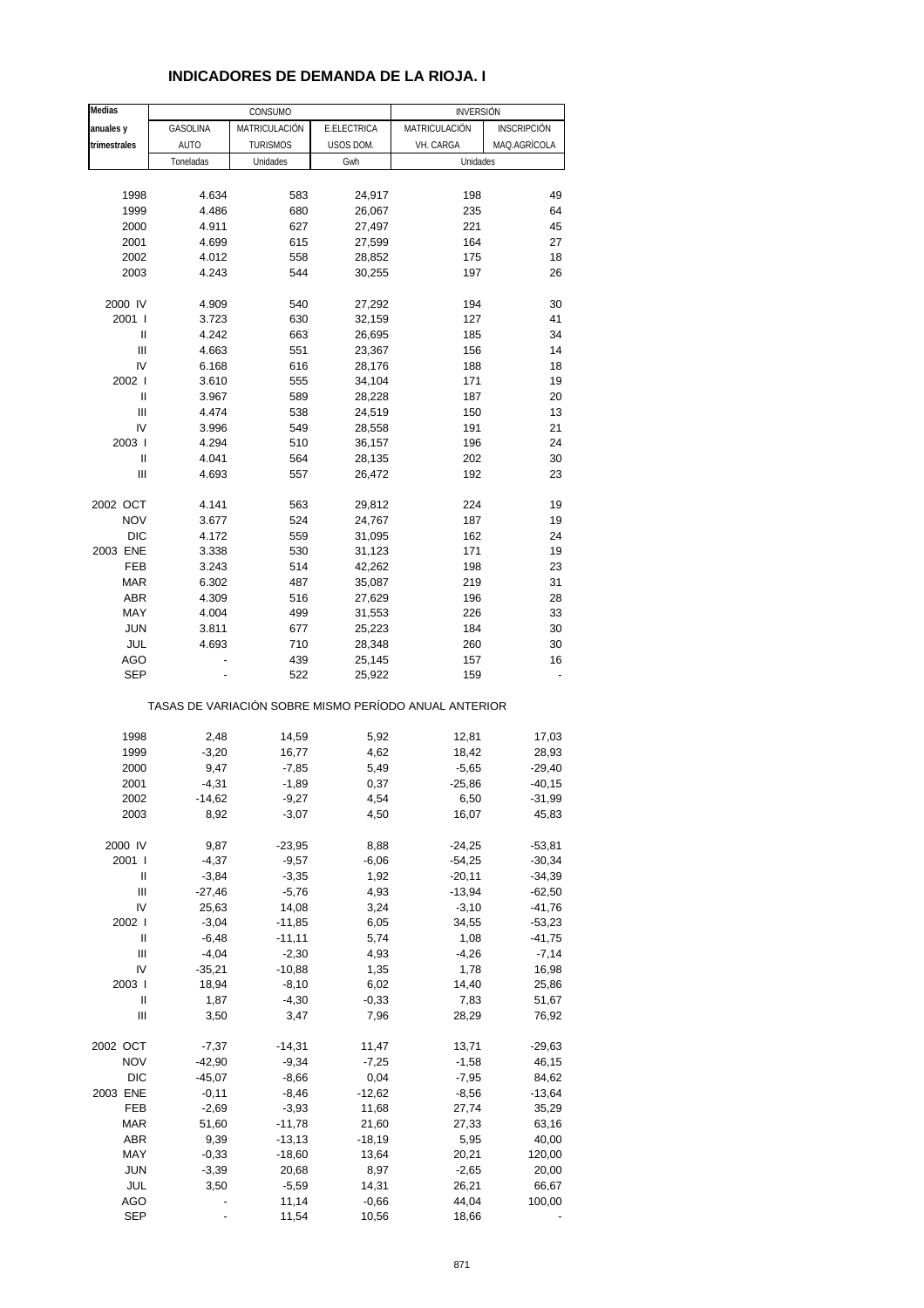# **INDICADORES DE DEMANDA DE LA RIOJA. II**

| <b>Medias</b>                      |             |                     | OPINIONES EMPRESARIALES |                                                       |                     |                |
|------------------------------------|-------------|---------------------|-------------------------|-------------------------------------------------------|---------------------|----------------|
| anuales y                          |             | BIENES DE CONSUMO   |                         |                                                       | BIENES DE INVERSIÓN |                |
| trimestrales                       | N.CTRA.PED. | N.STOCKS            | UTIL. CAPAC.            | N.CTRA.PED.                                           | N.STOCKS            | UTIL. CAPAC.   |
|                                    |             | Saldo de respuestas | $\%$                    | Saldo de respuestas                                   |                     | $\%$           |
|                                    |             |                     |                         |                                                       |                     |                |
|                                    |             |                     |                         |                                                       |                     |                |
| 1998                               | $-57$       | 66                  | 54,4                    | $-21$                                                 | 27                  | 69,0           |
| 1999                               | $-96$       | 80                  | 49,3                    | $-42$                                                 | 27                  | 64,6           |
| 2000                               | $-91$       | 88                  | 56,3                    | $-30$                                                 | 18                  | 62,0           |
| 2001                               | -81         | 87                  | 58,9                    | $-56$                                                 | 10                  | 63,6           |
| 2002                               | $-65$       | 64                  | 38,2                    | $-41$                                                 | 0                   | 61,2           |
| 2003                               | $-86$       | 74                  | 17,5                    | $-18$                                                 | 2                   | 65,4           |
|                                    |             |                     |                         |                                                       |                     |                |
| 2000 IV                            | $-98$       | 96                  | 45,5                    | $-78$                                                 | 38                  | 56,8           |
| 2001 l                             | $-96$       | 95                  | 71,1                    | $-54$                                                 | $-12$               | 68,1           |
| $\ensuremath{\mathsf{II}}$         | $-95$       | 95                  | 23,8                    | $-82$                                                 | 50                  | 75,6           |
| Ш                                  | $-97$       | 95                  | 45,8                    | $-35$                                                 | 0                   | 56,9           |
| IV                                 |             |                     |                         |                                                       |                     |                |
|                                    | $-33$       | 63                  | 95,0                    | $-55$                                                 | 0                   | 53,7           |
| 2002 l                             | $-33$       | 33                  | 73,1                    | $-51$                                                 | 0                   | 54,2           |
| Ш                                  | $-63$       | 63                  | 33,0                    | $-40$                                                 | 0                   | 75,1           |
| Ш                                  | $-97$       | 95                  | 23,7                    | $-38$                                                 | 0                   | 57,0           |
| IV                                 | -67         | 63                  | 23,0                    | $-34$                                                 | 0                   | 58,6           |
| 2003                               | $-98$       | 63                  | 23,7                    | $-53$                                                 | 6                   | 60,8           |
| $\ensuremath{\mathsf{II}}$         | $-65$       | 63                  | 0,0                     | $-1$                                                  | 0                   | 56,9           |
| $\ensuremath{\mathsf{III}}\xspace$ | $-95$       | 95                  | 28,7                    | 0                                                     | 0                   | 78,5           |
|                                    |             |                     |                         |                                                       |                     |                |
| 2002 OCT                           | $-100$      | 95                  |                         | $-1$                                                  | 0                   |                |
| <b>NOV</b>                         | $-5$        | $\mathbf 0$         |                         | $-2$                                                  | 0                   |                |
| <b>DIC</b>                         | $-95$       | 95                  |                         | $-99$                                                 | 0                   |                |
|                                    |             |                     |                         |                                                       |                     |                |
| 2003 ENE                           | $-100$      | 95                  |                         | $-77$                                                 | 0                   |                |
| FEB                                | $-95$       | 95                  |                         | $-83$                                                 | 18                  |                |
| <b>MAR</b>                         | $-100$      | $\mathbf 0$         |                         | 0                                                     | 0                   |                |
| <b>ABR</b>                         | 0           | 0                   |                         | 0                                                     | 0                   |                |
| MAY                                | $-95$       | 95                  |                         | $-1$                                                  | 0                   |                |
| <b>JUN</b>                         | $-100$      | 95                  |                         | $-1$                                                  | 0                   |                |
| JUL                                | $-95$       | 95                  |                         | $-1$                                                  | 0                   |                |
| <b>AGO</b>                         | $-95$       | 95                  |                         | 0                                                     | 0                   |                |
| <b>SEP</b>                         | $-95$       | 95                  |                         | $\mathbf 0$                                           | 0                   | $\overline{a}$ |
|                                    |             |                     |                         | TASAS DE VARIACIÓN SOBRE MISMO PERÍODO ANUAL ANTERIOR |                     |                |
| 1998                               |             |                     |                         |                                                       |                     |                |
| 1999                               |             |                     |                         |                                                       |                     |                |
| 2000                               |             |                     |                         |                                                       |                     |                |
| 2001                               |             |                     |                         |                                                       |                     |                |
|                                    |             |                     |                         |                                                       |                     |                |
| 2002                               |             |                     |                         |                                                       |                     |                |
| 2003                               |             |                     |                         |                                                       |                     |                |
|                                    |             |                     |                         |                                                       |                     |                |
| 2000 IV                            |             |                     |                         |                                                       |                     |                |
| 2001 l                             |             |                     |                         |                                                       |                     |                |
| Ш                                  |             |                     |                         |                                                       |                     |                |
| Ш                                  |             |                     |                         |                                                       |                     |                |
| IV                                 |             |                     |                         |                                                       |                     |                |
| 2002 l                             |             |                     |                         |                                                       |                     |                |
| $\mathbf{I}$                       |             |                     |                         |                                                       |                     |                |
| Ш                                  |             |                     |                         |                                                       |                     |                |
| IV                                 |             |                     |                         |                                                       |                     |                |
|                                    |             |                     |                         |                                                       |                     |                |
| 2003                               |             |                     |                         |                                                       |                     |                |
| Ш                                  |             |                     |                         |                                                       |                     |                |
| Ш                                  |             |                     |                         |                                                       |                     |                |
|                                    |             |                     |                         |                                                       |                     |                |
| 2002 OCT                           |             |                     |                         |                                                       |                     |                |
| <b>NOV</b>                         |             |                     |                         |                                                       |                     |                |
| <b>DIC</b>                         |             |                     |                         |                                                       |                     |                |
| 2003 ENE                           |             |                     |                         |                                                       |                     |                |
| FEB                                |             |                     |                         |                                                       |                     |                |
| <b>MAR</b>                         |             |                     |                         |                                                       |                     |                |
|                                    |             |                     |                         |                                                       |                     |                |
| ABR                                |             |                     |                         |                                                       |                     |                |
| MAY                                |             |                     |                         |                                                       |                     |                |
| <b>JUN</b>                         |             |                     |                         |                                                       |                     |                |
| JUL                                |             |                     |                         |                                                       |                     |                |
| <b>AGO</b>                         |             |                     |                         |                                                       |                     |                |
| <b>SEP</b>                         |             |                     |                         |                                                       |                     |                |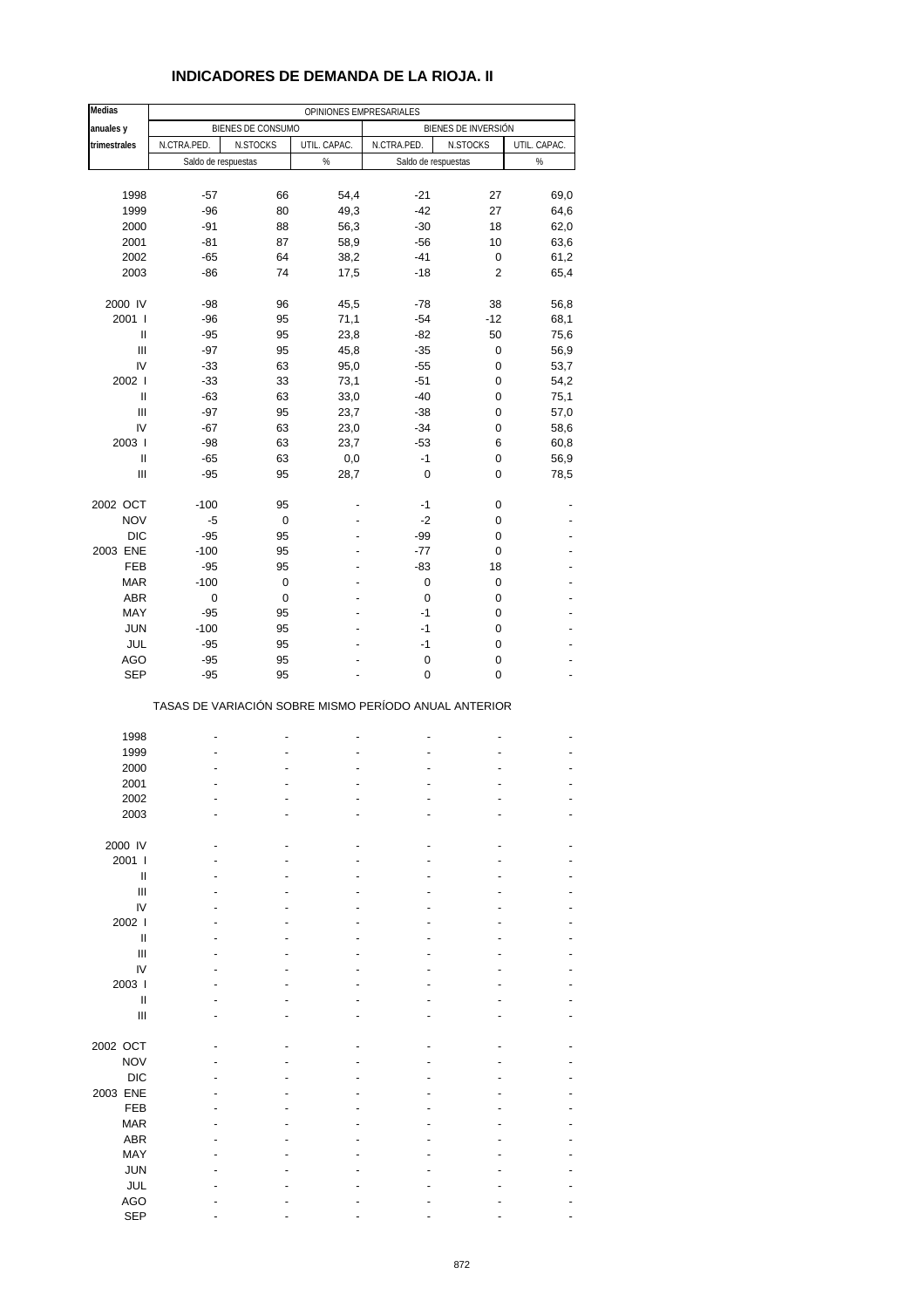# **INDICADORES DEL MERCADO DE TRABAJO DE LA RIOJA. I**

| <b>Medias</b>              |                    | POBLACIÓN ACTIVA (2) |                  |                    |                  | POBLACIÓN OCUPADA (2)                                 |                  |                  |
|----------------------------|--------------------|----------------------|------------------|--------------------|------------------|-------------------------------------------------------|------------------|------------------|
| anuales y                  |                    |                      |                  |                    |                  |                                                       |                  |                  |
| trimestrales               | <b>TOTAL</b>       | VARONES              | <b>MUJERES</b>   | <b>TOTAL</b>       | AGRICULT.        | <b>INDUSTRIA</b>                                      | CONSTRUC.        | <b>SERVICIOS</b> |
|                            |                    |                      |                  | Miles de personas  |                  |                                                       |                  |                  |
|                            |                    |                      |                  |                    |                  |                                                       |                  |                  |
| 1998                       | 108,602            | 69,706               | 38,897           | 96,268             | 9,249            | 30,901                                                | 9,484            | 46,634           |
| 1999                       | 110,589            | 71,160               | 39,429           | 101,558            | 10,282           | 33,422                                                | 9,863            | 47,991           |
| 2000                       | 115,344            | 72,740               | 42,604           | 106,052            | 10,058           | 33,975                                                | 11,600           | 50,420           |
| 2001                       | 115,143            | 73,456               | 41,687           | 110,070            | 11,619           | 32,253                                                | 9,611            | 56,587           |
| 2002                       | 119,567            | 75,468               | 44,099           | 111,272            | 10,080           | 34,254                                                | 10,712           | 56,227           |
| 2003                       | 120,390            | 74,749               | 45,641           | 112,918            | 7,465            | 35,123                                                | 12,252           | 58,079           |
|                            |                    |                      |                  |                    |                  |                                                       |                  |                  |
| 2000 III                   | 115,685            | 72,963               | 42,722           | 106,489            | 10,265           | 33,231                                                | 12,036           | 50,958           |
| IV<br>2001 l               | 117,340<br>114,166 | 73,768<br>72,200     | 43,572<br>41,966 | 108,633<br>108,771 | 10,840<br>11,230 | 33,283<br>30,559                                      | 12,209<br>10,859 | 52,301<br>56,123 |
| Ш                          | 113,269            | 72,157               | 41,112           | 108,757            | 10,818           |                                                       | 9,571            | 55,753           |
| III                        | 116,027            | 74,178               | 41,849           | 111,122            | 12,697           | 32,615<br>32,776                                      | 9,070            | 56,580           |
| IV                         | 117,108            | 75,287               | 41,820           | 111,630            | 11,730           | 33,063                                                | 8,944            | 57,893           |
| 2002                       | 118,627            | 75,967               | 42,660           | 110,435            | 10,694           | 32,917                                                | 9,883            | 56,941           |
| $\mathbf{I}$               | 120,280            | 76,010               | 44,270           | 111,494            | 11,020           | 32,735                                                | 10,164           | 57,576           |
| Ш                          | 120,961            | 75,843               | 45,118           | 111,979            | 9,840            | 35,994                                                | 10,865           | 55,280           |
| IV                         | 118,399            | 74,052               | 44,348           | 111,181            | 8,767            | 35,369                                                | 11,935           | 55,110           |
| 2003                       | 120,448            | 75,033               | 45,415           | 112,222            | 7,167            | 35,849                                                | 12,664           | 56,541           |
| Ш                          | 120,331            | 74,465               | 45,866           | 113,614            | 7,762            | 34,396                                                | 11,840           | 59,616           |
|                            |                    |                      |                  |                    |                  |                                                       |                  |                  |
| 2002 JUL                   |                    |                      |                  |                    |                  |                                                       |                  |                  |
| AGO                        |                    |                      |                  |                    |                  |                                                       |                  |                  |
| <b>SEP</b>                 |                    |                      |                  |                    |                  |                                                       |                  |                  |
| OCT                        |                    |                      |                  |                    |                  |                                                       |                  |                  |
| <b>NOV</b>                 |                    |                      |                  |                    |                  |                                                       |                  |                  |
| <b>DIC</b>                 |                    |                      |                  |                    |                  |                                                       |                  |                  |
| 2003 ENE                   |                    |                      |                  |                    |                  |                                                       |                  |                  |
| FEB                        |                    |                      |                  |                    |                  |                                                       |                  |                  |
| <b>MAR</b>                 |                    |                      |                  |                    |                  |                                                       |                  |                  |
| <b>ABR</b>                 |                    |                      |                  |                    |                  |                                                       |                  |                  |
| MAY                        |                    |                      |                  |                    |                  |                                                       |                  |                  |
| <b>JUN</b>                 |                    |                      |                  |                    |                  |                                                       |                  |                  |
|                            |                    |                      |                  |                    |                  | TASAS DE VARIACIÓN SOBRE MISMO PERÍODO ANUAL ANTERIOR |                  |                  |
|                            |                    |                      |                  |                    |                  |                                                       |                  |                  |
| 1998                       | 1,47               | 2,56                 | $-0,41$          | 1,76               | 4,17             | 4,39                                                  | 20,40            | $-3,34$          |
| 1999                       | 1,83               | 2,09                 | 1,37             | 5,50               | 11,16            | 8,16                                                  | 3,99             | 2,91             |
| 2000                       | 4,30               | 2,22                 | 8,05             | 4,43               | $-2,17$          | 1,65                                                  | 17,61            | 5,06             |
| 2001                       | $-0,17$            | 0,98                 | $-2,15$          | 3,79               | 15,51            | $-5,07$                                               | $-17,14$         | 12,23            |
| 2002                       | 3,84               | 2,74                 | 5,79             | 1,09               | -13,24           | 6,20                                                  | 11,45            | -0,64            |
| 2003                       | 0,78               | $-1,63$              | 5,01             | 1,76               | $-31,25$         | 7,00                                                  | 22,23            | 1,43             |
|                            |                    |                      |                  |                    |                  |                                                       |                  |                  |
| 2000 III                   | 3,00               | 0,86                 | 6,87             | 3,15               | $-6,26$          | $-2,17$                                               | 17,31            | 6,03             |
| IV<br>2001                 | 3,38<br>1,23       | 0,61<br>0,38         | 8,43<br>2,72     | 5,06<br>5,99       | 6,59<br>14,38    | 1,82<br>$-8,60$                                       | 13,39<br>$-1,51$ | 5,08<br>16,08    |
| $\, \parallel$             | $-1,99$            | $-0,20$              | $-4,98$          | 2,16               | 16,20            | $-9,28$                                               | $-13,99$         | 11,35            |
| Ш                          | 0,30               | 1,67                 | $-2,04$          |                    | 23,69            | $-1,37$                                               | $-24,64$         | 11,03            |
| IV                         | $-0,20$            | 2,06                 | $-4,02$          | 4,35<br>2,76       | 8,21             | $-0,66$                                               | $-26,74$         | 10,69            |
| 2002                       | 3,91               | 5,22                 | 1,65             | 1,53               | $-4,77$          | 7,72                                                  | $-8,99$          | 1,46             |
| $\, \, \mathrm{II}$        | 6,19               | 5,34                 | 7,68             | 2,52               | 1,87             | 0,37                                                  | 6,20             | 3,27             |
| $\mathbf{III}$             | 4,25               | 2,24                 | 7,81             | 0,77               | $-22,50$         | 9,82                                                  | 19,79            | $-2,30$          |
| IV                         | 1,10               | $-1,64$              | 6,04             | $-0,40$            | $-25,26$         | 6,97                                                  | 33,44            | $-4,81$          |
| 2003                       | 1,54               | $-1,23$              | 6,46             | 1,62               | $-32,98$         | 8,91                                                  | 28,14            | $-0,70$          |
| $\ensuremath{\mathsf{II}}$ | 0,04               | $-2,03$              | 3,61             | 1,90               | $-29,56$         | 5,07                                                  | 16,49            | 3,54             |
|                            |                    |                      |                  |                    |                  |                                                       |                  |                  |
| 2002 JUL                   |                    |                      |                  |                    |                  |                                                       |                  |                  |
| <b>AGO</b>                 |                    |                      |                  |                    |                  |                                                       |                  |                  |
| <b>SEP</b>                 |                    |                      |                  |                    |                  |                                                       |                  |                  |
| OCT                        |                    |                      |                  |                    |                  |                                                       |                  |                  |
| <b>NOV</b>                 |                    |                      |                  |                    |                  |                                                       |                  |                  |
| <b>DIC</b>                 |                    |                      |                  |                    |                  |                                                       |                  |                  |
| 2003 ENE                   |                    |                      |                  |                    |                  |                                                       |                  |                  |
| FEB                        |                    |                      |                  |                    |                  |                                                       |                  |                  |
| <b>MAR</b>                 |                    |                      |                  |                    |                  |                                                       |                  |                  |
| ABR                        |                    |                      |                  |                    |                  |                                                       |                  |                  |
| MAY                        |                    |                      |                  |                    |                  |                                                       |                  |                  |
| <b>JUN</b>                 |                    |                      |                  |                    |                  |                                                       |                  |                  |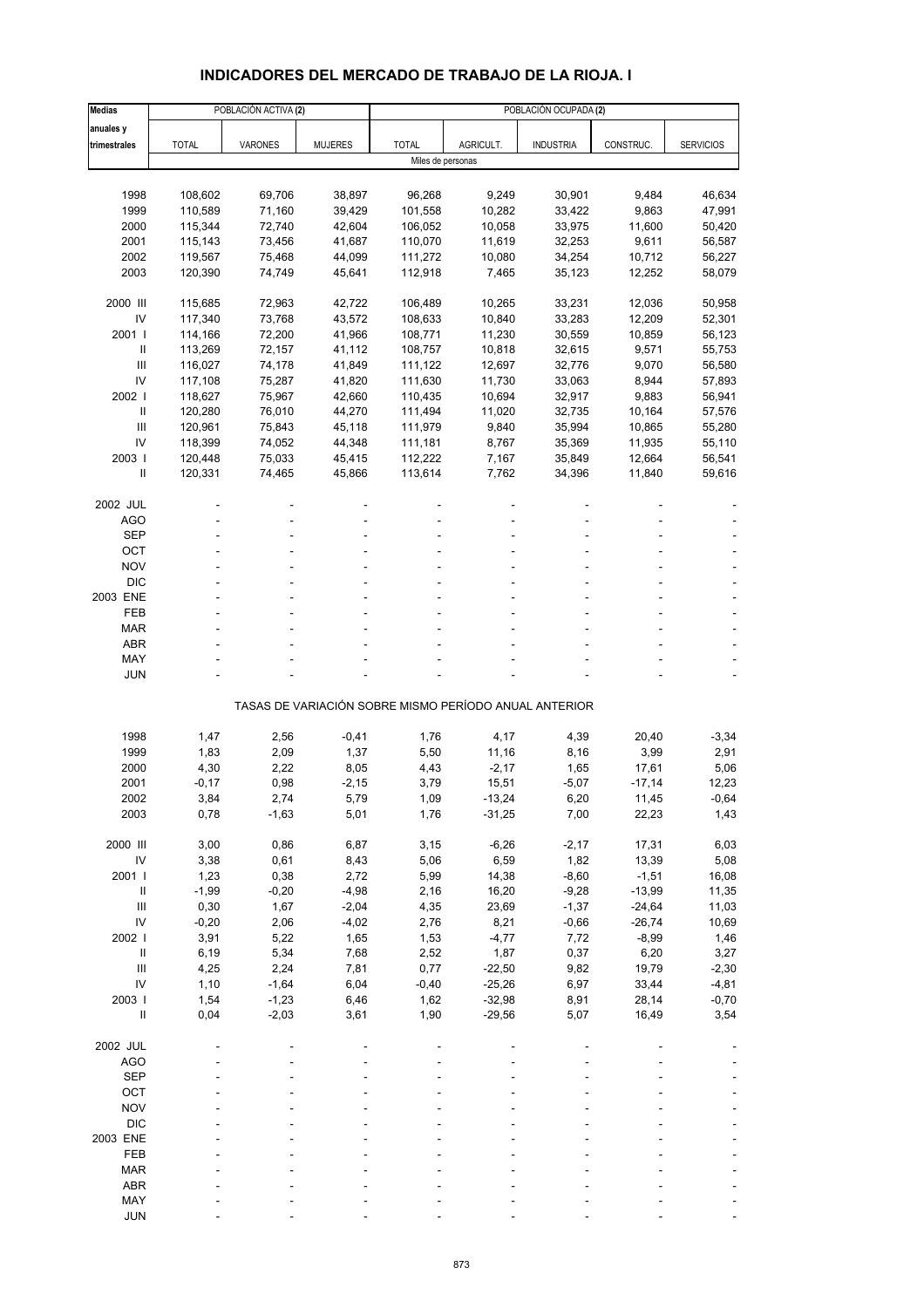## **INDICADORES DEL MERCADO DE TRABAJO DE LA RIOJA. II**

| <b>Medias</b> | POBLACIÓN ASALARIADA (2)                              |                      |                          |                      |                  |  |  |  |  |
|---------------|-------------------------------------------------------|----------------------|--------------------------|----------------------|------------------|--|--|--|--|
| anuales y     |                                                       |                      |                          |                      |                  |  |  |  |  |
| trimestrales  | <b>TOTAL</b>                                          | AGRICULT.            | <b>INDUSTRIA</b>         | CONSTRUC.            | <b>SERVICIOS</b> |  |  |  |  |
|               |                                                       |                      | Miles de Personas        |                      |                  |  |  |  |  |
|               |                                                       |                      |                          |                      |                  |  |  |  |  |
| 1998          | 69,529                                                | 0,950                | 27,439                   | 5,732                | 35,409           |  |  |  |  |
| 1999          | 71,857                                                | 1,697                | 28,615                   | 6,347                | 35,199           |  |  |  |  |
| 2000          | 78,725                                                | 2,072                | 31,010                   | 7,688                | 37,955           |  |  |  |  |
| 2001          | 78,534                                                | 1,999                | 28,288                   | 6,774                | 41,472           |  |  |  |  |
| 2002          | 83,293                                                | 2,675                | 30,618                   | 7,662                | 42,338           |  |  |  |  |
| 2003          | 86,804                                                | 2,383                | 31,861                   | 8,099                | 44,461           |  |  |  |  |
|               |                                                       |                      |                          |                      |                  |  |  |  |  |
| 2000 III      | 79,416                                                | 1,991                | 30,210                   | 8,066                | 39,149           |  |  |  |  |
| IV            | 79,589                                                | 2,171                | 30,437                   | 8,225                | 38,756           |  |  |  |  |
| 2001 l        | 78,124                                                | 1,638                | 27,591                   | 8,026                | 40,869           |  |  |  |  |
| Ш             | 77,866                                                | 1,738                | 28,054                   | 6,797                | 41,277           |  |  |  |  |
| Ш             | 78,185                                                | 1,773                | 28,506                   | 6,241                | 41,665           |  |  |  |  |
| IV            | 79,959                                                | 2,848                | 29,000                   | 6,033                | 42,078           |  |  |  |  |
| 2002 l        | 80,278                                                | 2,853                | 28,914                   | 7,045                | 41,466           |  |  |  |  |
| Ш             | 83,591                                                | 3,422                | 28,777                   | 7,567                | 43,825           |  |  |  |  |
| Ш             | 84,369                                                | 2,442                | 31,854                   | 7,524                | 42,549           |  |  |  |  |
| IV            | 84,934                                                | 1,982                | 32,927                   | 8,513                | 41,512           |  |  |  |  |
| 2003          | 86,372                                                | 2,396                | 32,779                   | 8,435                | 42,762           |  |  |  |  |
| Ш             | 87,235                                                | 2,370                | 30,942                   | 7,763                | 46,160           |  |  |  |  |
| 2002 JUL      |                                                       |                      | $\overline{\phantom{0}}$ |                      |                  |  |  |  |  |
| AGO           |                                                       |                      | ÷,                       |                      |                  |  |  |  |  |
| SEP           |                                                       |                      |                          |                      |                  |  |  |  |  |
| ОСТ           |                                                       |                      | ٠                        |                      |                  |  |  |  |  |
| NOV           |                                                       |                      |                          |                      |                  |  |  |  |  |
| DIC           |                                                       |                      | ä,                       |                      |                  |  |  |  |  |
| 2003 ENE      |                                                       |                      | ٠                        |                      |                  |  |  |  |  |
| FEB           |                                                       |                      |                          |                      |                  |  |  |  |  |
| MAR           |                                                       |                      |                          |                      |                  |  |  |  |  |
| ABR           |                                                       |                      | ۰                        |                      |                  |  |  |  |  |
| MAY           |                                                       |                      |                          |                      |                  |  |  |  |  |
| <b>JUN</b>    |                                                       |                      |                          |                      |                  |  |  |  |  |
|               | TASAS DE VARIACIÓN SOBRE MISMO PERÍODO ANUAL ANTERIOR |                      |                          |                      |                  |  |  |  |  |
|               |                                                       |                      |                          |                      |                  |  |  |  |  |
| 1998          | 5,40                                                  | $-27,84$             | 3,91                     | 16,54                | 6,25             |  |  |  |  |
| 1999          | 3,35                                                  | 78,73                | 4,29                     | 10,73                | $-0,59$          |  |  |  |  |
| 2000          | 9,56                                                  | 22,11                | 8,37                     | 21,13                | 7,83             |  |  |  |  |
| 2001          | $-0,24$                                               | $-3,52$              | $-8,78$                  | -11,88               | 9,27             |  |  |  |  |
| 2002          | 6,06                                                  | 33,79                | 8,24                     | 13,11                | 2,09             |  |  |  |  |
| 2003          | 5,94                                                  | $-24,05$             | 10,45                    | 10,85                | 4,26             |  |  |  |  |
|               |                                                       |                      |                          |                      |                  |  |  |  |  |
| 2000 III      | 9,00                                                  | 6,93                 | 3,35                     | 24,07                | 11,02            |  |  |  |  |
| IV            | 10,58                                                 | 50,35                | 8,01                     | 18,57                | 9,44             |  |  |  |  |
| 2001 l<br>Ш   | 4,15                                                  | $-15,61$<br>$-20,49$ | $-8,40$<br>$-15,69$      | 11,55<br>$-6,44$     | 14,31            |  |  |  |  |
|               | $-3,73$                                               |                      |                          |                      | 8,17             |  |  |  |  |
| Ш<br>IV       | $-1,55$<br>0,46                                       | $-10,95$<br>31,18    | $-5,64$<br>$-4,72$       | $-22,63$<br>$-26,65$ | 6,43             |  |  |  |  |
|               |                                                       |                      |                          |                      | 8,57             |  |  |  |  |
| 2002          | 2,76<br>7,35                                          | 74,18                | 4,80                     | $-12,22$<br>11,33    | 1,46             |  |  |  |  |
| Ш<br>Ш        | 7,91                                                  | 96,89<br>37,73       | 2,58<br>11,74            | 20,56                | 6,17<br>2,12     |  |  |  |  |
| IV            | 6,22                                                  | $-30,41$             |                          |                      | $-1,35$          |  |  |  |  |
| 2003          | 7,59                                                  | $-16,02$             | 13,54<br>13,37           | 41,11                | 3,13             |  |  |  |  |
| Ш             | 4,36                                                  | $-30,74$             | 7,52                     | 19,73<br>2,59        | 5,33             |  |  |  |  |
|               |                                                       |                      |                          |                      |                  |  |  |  |  |
| 2002 JUL      |                                                       |                      |                          |                      |                  |  |  |  |  |
| <b>AGO</b>    |                                                       |                      |                          |                      |                  |  |  |  |  |
| <b>SEP</b>    |                                                       |                      |                          |                      |                  |  |  |  |  |
| OCT           |                                                       |                      |                          |                      |                  |  |  |  |  |
| <b>NOV</b>    |                                                       |                      |                          |                      |                  |  |  |  |  |
| <b>DIC</b>    |                                                       |                      |                          |                      |                  |  |  |  |  |
| 2003 ENE      |                                                       |                      |                          |                      |                  |  |  |  |  |
| FEB           |                                                       |                      |                          |                      |                  |  |  |  |  |
| MAR           |                                                       |                      |                          |                      |                  |  |  |  |  |
| ABR           |                                                       |                      |                          |                      |                  |  |  |  |  |
| MAY           |                                                       |                      |                          |                      |                  |  |  |  |  |
| <b>JUN</b>    |                                                       |                      |                          |                      |                  |  |  |  |  |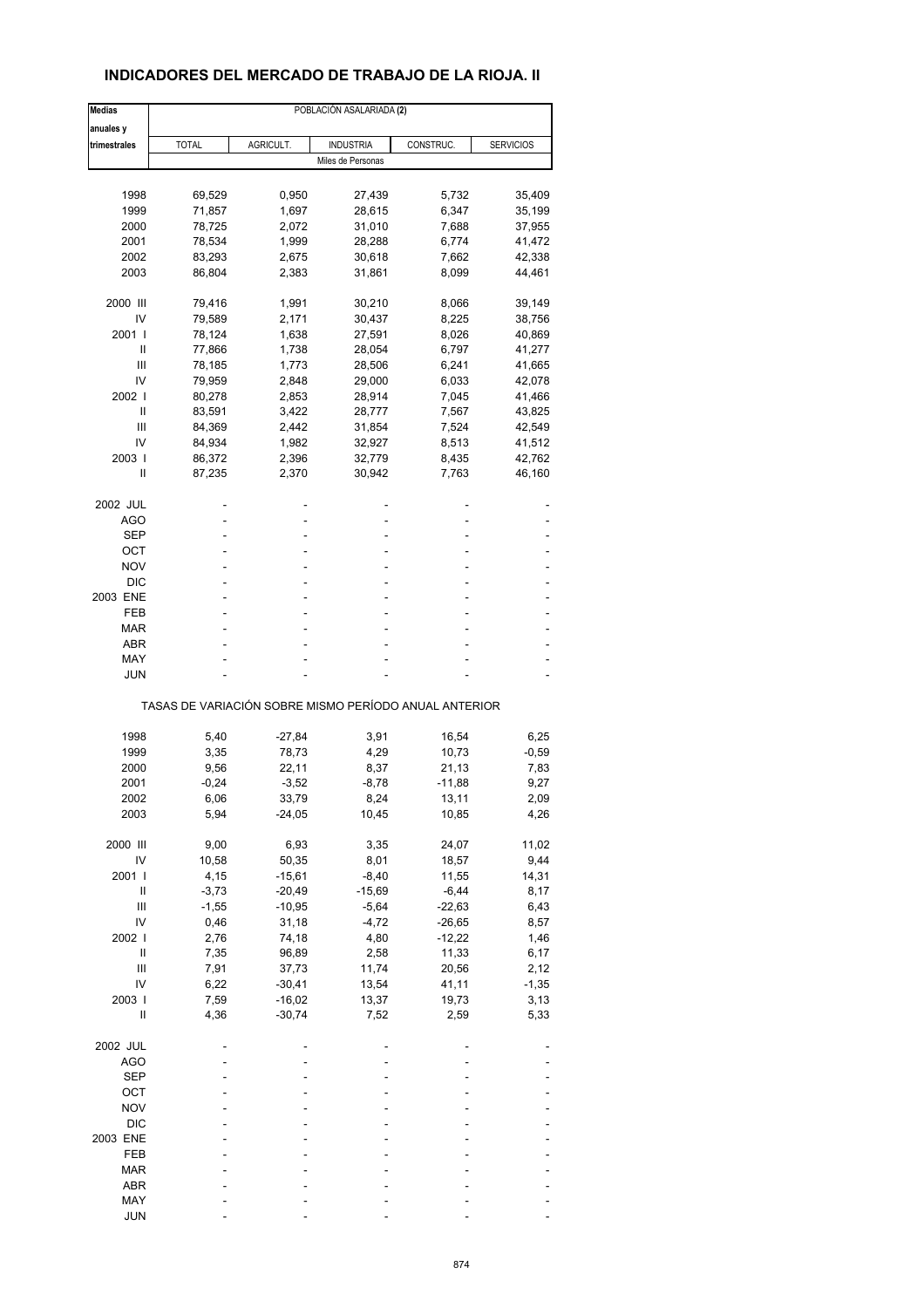#### **Medias** PARADOS **(2)** TASA DE ACTIVIDAD **(2)** TASA DE PARO **(2) anuales y** MENORES MENORES NEWSPORES NEWSPORES **trimestrales |** TOTAL | VARONES | MUJERES | TOTAL | 20 AÑOS | MUJERES | TOTAL | 20 AÑOS | MUJERES Miles de personas Porcentaje 1998 12,335 4,820 7,515 49,40 17,57 34,83 11,36 43,71 19,32 1999 9,031 3,179 5,853 49,87 19,05 35,02 8,16 22,29 14,83 2000 9,292 2,901 6,392 51,42 19,74 37,46 8,06 23,59 15,03 2001 5,073 2,724 2,348 50,83 23,46 36,34 4,40 11,75 5,63 2002 8,295 3,763 4,533 52,41 23,53 38,18 6,93 14,46 10,27 2003 7,472 2,488 4,985 52,52 24,47 39,35 6,21 19,61 10,93 2000 III 9,196 2,933 6,263 51,50 25,62 37,52 7,95 22,17 14,66 IV 8,708 3,112 5,596 52,08 21,02 38,17 7,42 25,91 12,84 2001 I 5,396 2,835 2,560 50,55 23,38 36,68 4,73 22,46 6,10 II 4,511 2,091 2,420 50,05 20,82 35,87 3,98 4,77 5,89 III 4,905 3,064 1,841 51,17 26,15 36,45 4,23 3,05 4,40 IV 5,478 2,905 2,572 51,55 23,48 36,36 4,68 16,73 6,15 2002 I 8,192 3,940 4,252 52,12 23,34 37,03 6,91 9,31 9,97 II 8,786 4,182 4,605 52,76 20,84 38,36 7,31 14,84 10,40 III 8,982 3,832 5,151 52,97 25,95 39,04 7,43 15,81 11,42 IV 7,219 3,097 4,122 51,76 24,01 38,31 6,10 17,89 9,30 2003 I 8,226 2,698 5,528 52,58 24,38 39,18 6,83 28,91 12,17 II 6,717 2,277 4,441 52,46 24,57 39,52 5,58 10,31 9,68 2002 JUL - - - - - - - --  $\overline{A}\overline{G}O$  , and the set of the set of the set of the set of the set of the set of the set of the set of the set of the set of the set of the set of the set of the set of the set of the set of the set of the set of th  $\begin{array}{lllllllllllll} \text{SEP} & \text{---} & \text{---} & \text{---} & \text{---} & \text{---} & \text{---} & \text{---} & \text{---} & \text{---} & \text{---} & \text{---} & \text{---} & \text{---} & \text{---} & \text{---} & \text{---} & \text{---} & \text{---} & \text{---} & \text{---} & \text{---} & \text{---} & \text{---} & \text{---} & \text{---} & \text{---} & \text{---} & \text{---} & \text{---} & \text{---} & \text{---} & \text{---} & \text{---} & \text{$ OCT the set of the set of the set of the set of the set of the set of the set of the set of the set of the set  $NOV$  , and  $S$  -  $S$  -  $S$  -  $S$  -  $S$  -  $S$  -  $S$  -  $S$  -  $S$  -  $S$  -  $S$  -  $S$  -  $S$  -  $S$  -  $S$  -  $S$  -  $S$  -  $S$  -  $S$  -  $S$  -  $S$  -  $S$  -  $S$  -  $S$  -  $S$  -  $S$  -  $S$  -  $S$  -  $S$  -  $S$  -  $S$  -  $S$  -  $S$  -  $S$  -  $S$  - DIC - - - - - - - - - 2003 ENE - - - - - - - -- FEB - - - - - - - - - MAR - - - - - - - - -  $ABR$  , and the set of the set of the set of the set of the set of the set of the set of the set of the set of the set of the set of the set of the set of the set of the set of the set of the set of the set of the set of t MAY - - - - - - - - - JUN - - - - - - - - - TASAS DE VARIACIÓN SOBRE MISMO PERÍODO ANUAL ANTERIOR 1998 -0,68 -8,50 5,09 - - - - -- 1999 -26,78 -34,05 -22,12 - - - - -- 2000 2,89 -8,75 9,21 - - - - -- 2001 -45,41 -6,09 -63,26 - - - - -- 2002 63,52 38,15 93,02 - - - - -- 2003 -11,99 -38,75 12,56 - - - - -- 2000 III 1,30 -5,90 5,07 - - - - - - - - - - - IV -13,83 -24,85 -6,19 - - - - -- 2001 I -46,85 -14,58 -62,53 - - - - -- II -50,50 -6,57 -64,79 - - - - -- III -46,66 4,47 -70,61 - - - - -- IV -37,09 -6,65 -54,04 - - - - -- 2002 I 51,82 38,98 66,09 - - - - -- II 94,77 100,00 90,29 - - - - -- III 83,12 25,07 179,79 - - - - -- IV 31,78 6,61 60,26 - - - - -- 2003 I 0,42 -31,52 30,01 - - - - - - - - - - - - II -23,55 -45,55 -3,56 - - - - -- 2002 JUL - - - - - - - --  $\overline{A}\overline{G}O$  , and the set of the set of the set of the set of the set of the set of the set of the set of the set of the set of the set of the set of the set of the set of the set of the set of the set of the set of th  $\begin{array}{lllllllllllll} \text{SEP} & \text{---} & \text{---} & \text{---} & \text{---} & \text{---} & \text{---} & \text{---} & \text{---} & \text{---} & \text{---} & \text{---} & \text{---} & \text{---} & \text{---} & \text{---} & \text{---} & \text{---} & \text{---} & \text{---} & \text{---} & \text{---} & \text{---} & \text{---} & \text{---} & \text{---} & \text{---} & \text{---} & \text{---} & \text{---} & \text{---} & \text{---} & \text{---} & \text{---} & \text{$ OCT the set of the set of the set of the set of the set of the set of the set of the set of the set of the set  $NOV$  , and  $S$  -  $S$  -  $S$  -  $S$  -  $S$  -  $S$  -  $S$  -  $S$  -  $S$  -  $S$  -  $S$  -  $S$  -  $S$  -  $S$  -  $S$  -  $S$  -  $S$  -  $S$  -  $S$  -  $S$  -  $S$  -  $S$  -  $S$  -  $S$  -  $S$  -  $S$  -  $S$  -  $S$  -  $S$  -  $S$  -  $S$  -  $S$  -  $S$  -  $S$  -  $S$  - DIC - - - - - - - - - 2003 ENE - - - - - - - -- FEB - - - - - - - - - MAR - - - - - - - - - ABR - - - - - - - - -

### **INDICADORES DEL MERCADO DE TRABAJO DE LA RIOJA. III**

 MAY - - - - - - - - - JUN - - - - - - - - -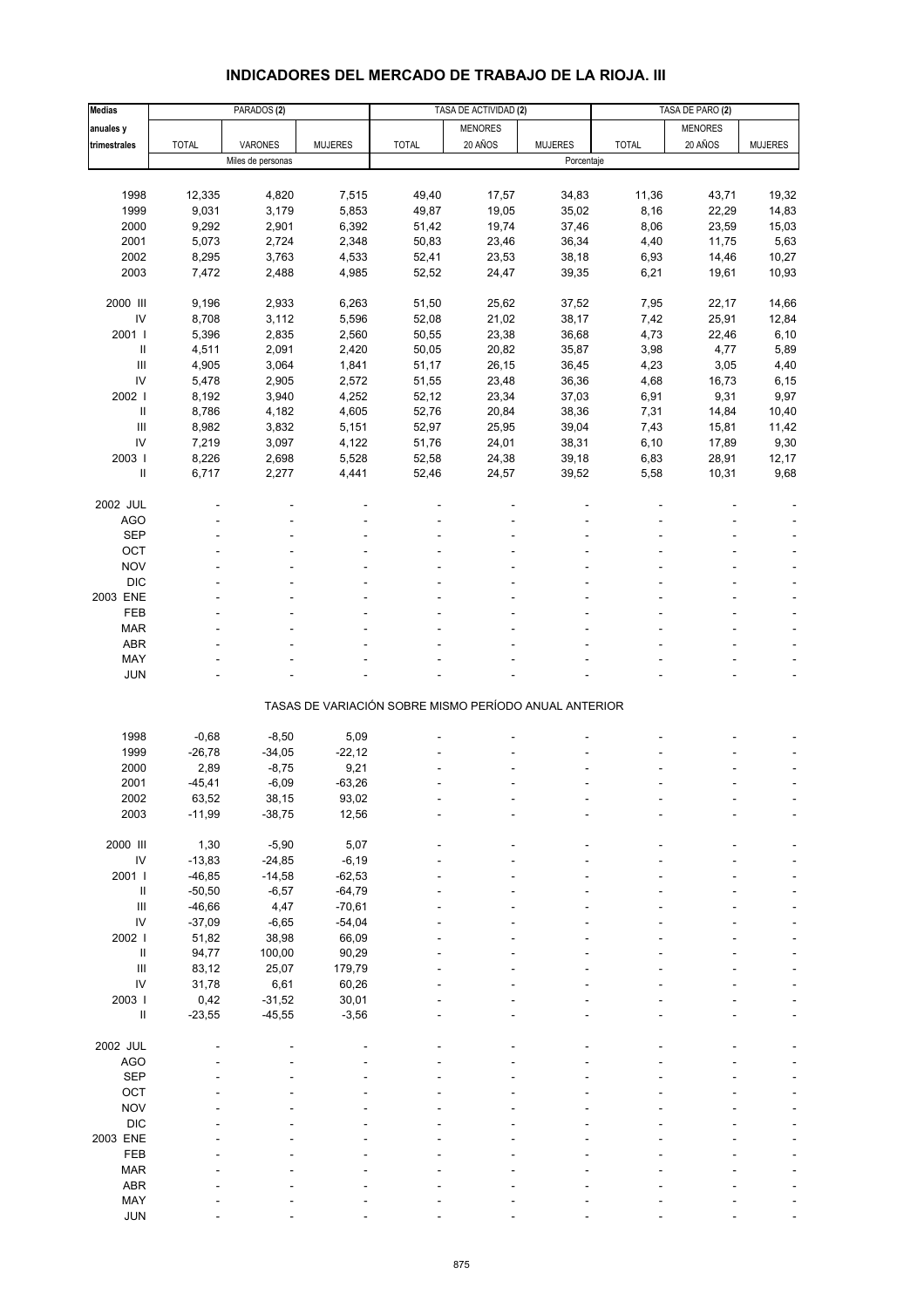| <b>Medias</b>                      | PARO REGISTRADO |                                                       |                  |              |                  |            |
|------------------------------------|-----------------|-------------------------------------------------------|------------------|--------------|------------------|------------|
| anuales y                          |                 |                                                       |                  |              |                  | SIN EMPLEO |
| trimestrales                       | <b>TOTAL</b>    | <b>AGRICULTURA</b>                                    | <b>INDUSTRIA</b> | CONSTRUCCIÓN | <b>SERVICIOS</b> | ANTERIOR   |
|                                    |                 |                                                       | Personas         |              |                  |            |
|                                    |                 |                                                       |                  |              |                  |            |
| 1998                               | 9.138           | 184                                                   | 3.041            | 601          | 4.043            | 1.269      |
| 1999                               | 7.857           | 164                                                   | 2.579            | 450          | 3.578            | 1.086      |
| 2000                               | 7.660           | 134                                                   | 2.447            | 444          | 3.670            | 965        |
| 2001                               | 7.478           | 130                                                   | 2.323            | 461          | 3.759            | 806        |
| 2002                               | 7.687           | 119                                                   | 2.373            | 529          | 3.946            | 720        |
| 2003                               | 7.527           | 120                                                   | 2.200            | 584          | 3.919            | 704        |
| 2000 IV                            | 7.540           | 145                                                   | 2.367            | 432          | 3.719            | 876        |
| 2001 l                             | 8.329           | 140                                                   | 2.590            | 480          | 4.191            | 928        |
| Ш                                  | 7.235           | 132                                                   | 2.185            | 434          | 3.708            | 777        |
| $\ensuremath{\mathsf{III}}\xspace$ | 6.840           | 128                                                   | 2.082            | 464          | 3.403            | 763        |
| IV                                 | 7.506           | 119                                                   | 2.433            | 464          | 3.733            | 757        |
| 2002                               | 8.264           | 116                                                   | 2.663            | 511          | 4.193            | 781        |
| $\ensuremath{\mathsf{II}}$         | 7.556           | 115                                                   | 2.365            | 521          | 3.833            | 722        |
| Ш                                  | 7.232           | 120                                                   | 2.209            | 536          | 3.705            | 662        |
| IV                                 | 7.695           | 124                                                   | 2.256            | 547          | 4.054            | 715        |
| 2003                               | 8.386           | 127                                                   | 2.449            | 631          | 4.419            | 760        |
| $\ensuremath{\mathsf{II}}$         | 7.320           | 120                                                   | 2.120            | 584          | 3.805            | 691        |
| Ш                                  | 6.875           | 113                                                   | 2.030            | 536          | 3.534            | 661        |
|                                    |                 |                                                       |                  |              |                  |            |
| 2002 OCT                           | 7.304           | 114                                                   | 2.068            | 517          | 3.906            | 699        |
| <b>NOV</b>                         | 7.657           | 131                                                   | 2.220            | 513          | 4.069            | 724        |
| <b>DIC</b>                         | 8.123           | 126                                                   | 2.480            | 610          | 4.186            | 721        |
| 2003 ENE                           | 8.373           | 131                                                   | 2.507            | 612          | 4.384            | 739        |
| FEB                                | 8.452           | 123                                                   | 2.450            | 646          | 4.468            | 765        |
| <b>MAR</b>                         | 8.332           | 127                                                   | 2.390            | 636          | 4.404            | 775        |
| <b>ABR</b>                         | 7.659           | 123                                                   | 2.210            | 639          | 4.012            | 675        |
| MAY                                | 7.143           | 109                                                   | 2.081            | 571          | 3.731            | 651        |
| <b>JUN</b>                         | 7.157           | 129                                                   | 2.069            | 541          | 3.672            | 746        |
| JUL                                | 6.910           | 123                                                   | 1.983            | 516          | 3.598            | 690        |
| <b>AGO</b>                         | 6.944           | 115                                                   | 2.115            | 576          | 3.494            | 644        |
| <b>SEP</b>                         | 6.771           | 102                                                   | 1.993            | 517          | 3.509            | 650        |
|                                    |                 | TASAS DE VARIACIÓN SOBRE MISMO PERÍODO ANUAL ANTERIOR |                  |              |                  |            |
| 1998                               | $-8,49$         | $-5,23$                                               | $-10,48$         | $-21,08$     | $-4,64$          | $-8,87$    |
| 1999                               | $-14,02$        | $-11,26$                                              | $-15, 19$        | $-25,11$     | $-11,50$         | $-14,40$   |
| 2000                               | $-2,50$         | $-17,89$                                              | $-5,12$          | $-1,39$      | 2,57             | $-11,14$   |
| 2001                               | $-2,38$         | $-3,41$                                               | $-5,09$          | 3,70         | 2,43             | $-16,44$   |
| 2002                               | 2,79            | -8,42                                                 | 2,18             | 14,78        | 4,99             | -10,71     |
| 2003                               | $-2,04$         | 2,66                                                  | $-8, 81$         | 11,69        | 0,23             | $-2,46$    |
|                                    |                 |                                                       |                  |              |                  |            |
| 2000 IV                            | 1,28            | 9,30                                                  | $-7,57$          | 1,97         | 10,51            | $-8,84$    |
| 2001                               | 0,87            | 4,49                                                  | $-2,68$          | $-0,28$      | 7,67             | $-14,73$   |
| Ш                                  | $-2,42$         | 7,90                                                  | $-7,51$          | 2,92         | 4,49             | $-19,10$   |
| Ш                                  | $-7,92$         | $-6, 13$                                              | $-13,18$         | 5,13         | $-3,28$          | $-18,36$   |
| IV                                 | $-0,45$         | $-17,70$                                              | 2,79             | 7,40         | 0,36             | $-13,62$   |
| 2002                               | $-0,78$         | $-17,18$                                              | 2,83             | 6,60         | 0,03             | $-15,87$   |
| $\ensuremath{\mathsf{II}}$         | 4,43            | $-12,63$                                              | 8,24             | 19,97        | 3,38             | $-7,04$    |
| $\ensuremath{\mathsf{III}}\xspace$ | 5,73            | $-5,74$                                               | 6,08             | 15,43        | 8,88             | $-13,28$   |
| IV                                 | 2,51            | 3,63                                                  | $-7,29$          | 17,73        | 8,60             | $-5,55$    |
| 2003                               | 1,48            | 9,80                                                  | $-8,04$          | 23,47        | 5,39             | $-2,73$    |
| Ш                                  | $-3, 13$        | 4,34                                                  | $-10,36$         | 12,10        | $-0,73$          | $-4,34$    |
| Ш                                  | $-4,93$         | $-5,82$                                               | $-8,07$          | 0,06         | $-4,62$          | $-0, 10$   |
| 2002 OCT                           | 2,01            | $-5,00$                                               | -6,43            | 18,58        | 7,34             | $-7,42$    |
| <b>NOV</b>                         | 1,02            | 12,93                                                 | $-7,19$          | 13,75        | 5,94             | $-7,18$    |
| <b>DIC</b>                         | 4,42            | 3,28                                                  | $-8,08$          | 20,55        | 12,59            | $-1,90$    |
| 2003 ENE                           | 1,64            | 3,97                                                  | $-4,09$          | 18,60        | 4,11             | $-4, 15$   |
| FEB                                | 1,14            | 13,89                                                 | $-9,06$          | 26,92        | 5,38             | $-5,09$    |
| <b>MAR</b>                         | 1,66            | 12,39                                                 | $-10,85$         | 24,95        | 6,71             | 1,17       |
| ABR                                | $-3,97$         | 9,82                                                  | $-9,54$          | 18,33        | $-2,67$          | $-11,07$   |
| MAY                                | $-4,52$         | $-3,54$                                               | $-12,34$         | 7,13         | $-0,77$          | $-7,13$    |
| <b>JUN</b>                         | $-0,75$         | 6,61                                                  | $-9,17$          | 10,63        | 1,52             | 5,67       |
| JUL                                | $-2,88$         | $-6,82$                                               | $-10,43$         | 2,18         | 0,03             | 3,45       |
| <b>AGO</b>                         | $-5,69$         | 0,88                                                  | $-9,19$          | 1,23         | $-5,29$          | $-2,72$    |
| <b>SEP</b>                         | $-6,18$         | $-11,30$                                              | $-4,32$          | $-3,18$      | $-8,33$          | $-1,07$    |

### **INDICADORES DEL MERCADO DE TRABAJO DE LA RIOJA. IV**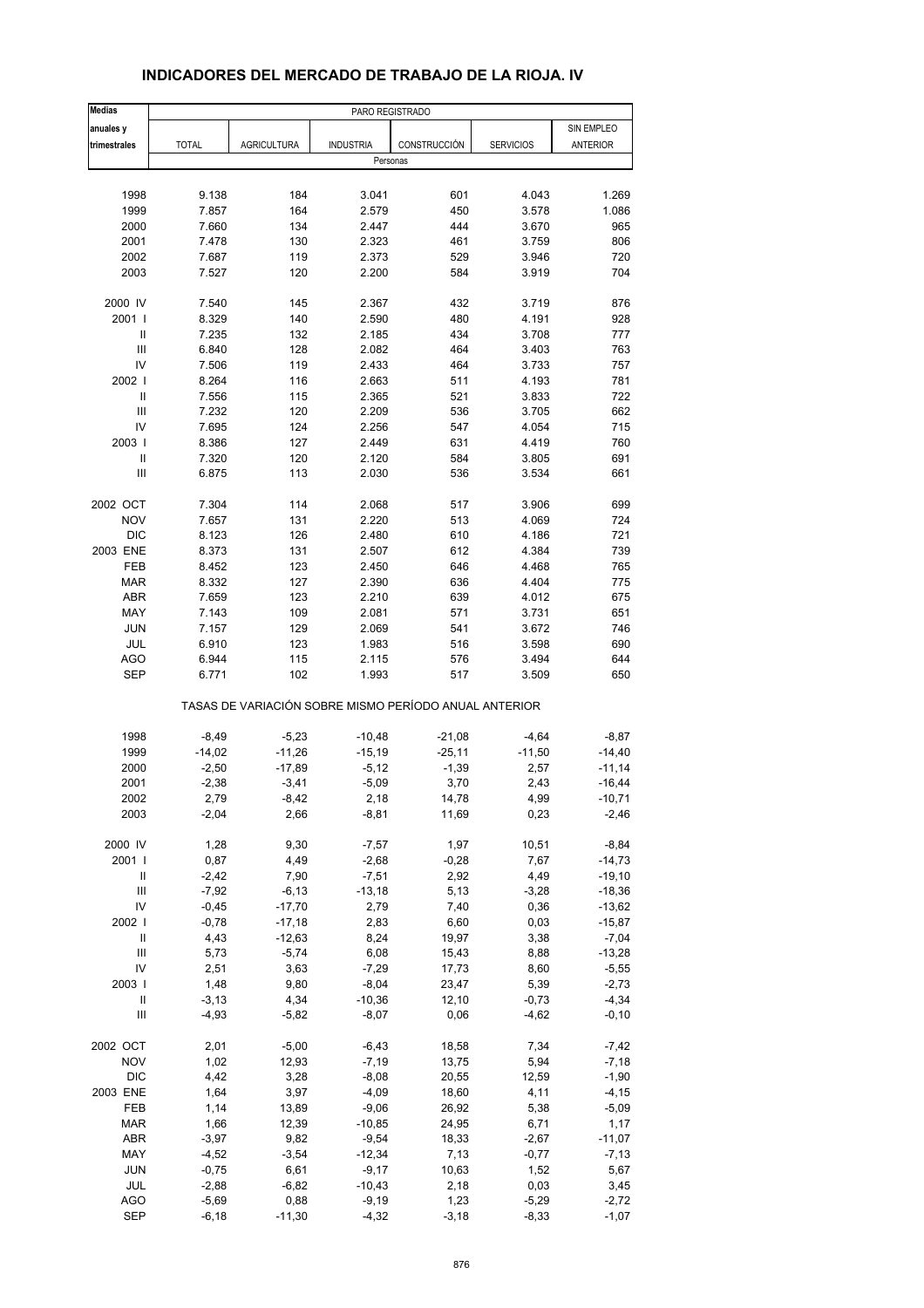## **INDICADORES DEL MERCADO DE TRABAJO DE LA RIOJA. V**

| <b>Medias</b>  | AFILIADOS A LA SEGURIDAD SOCIAL EN ALTA LABORAL |                    |                  |                                                       |                  |  |  |  |
|----------------|-------------------------------------------------|--------------------|------------------|-------------------------------------------------------|------------------|--|--|--|
| anuales y      |                                                 |                    | <b>TOTAL</b>     |                                                       |                  |  |  |  |
| trimestrales   | <b>TOTAL</b>                                    | <b>AGRICULTURA</b> | <b>INDUSTRIA</b> | CONSTRUCCIÓN                                          | <b>SERVICIOS</b> |  |  |  |
|                |                                                 |                    | Personas         |                                                       |                  |  |  |  |
|                |                                                 |                    |                  |                                                       |                  |  |  |  |
| 1998           | 94.771                                          | 8.012              | 28.768           | 8.006                                                 | 49.732           |  |  |  |
| 1999           | 99.769                                          | 8.341              | 29.691           | 9.149                                                 | 52.355           |  |  |  |
| 2000           | 104.624                                         | 8.689              | 30.534           | 10.169                                                | 55.006           |  |  |  |
| 2001           | 108.583                                         | 8.878<br>8.994     | 31.036           | 11.132                                                | 57.353           |  |  |  |
| 2002           | 112.023                                         |                    | 30.989           | 11.947                                                | 60.004           |  |  |  |
| 2003           | 115.564                                         | 9.278              | 31.080           | 12.649                                                | 62.470           |  |  |  |
| 2000 IV        | 106.336                                         | 8.904              | 30.884           | 10.490                                                | 55.837           |  |  |  |
| 2001 l         | 106.707                                         | 8.942              | 30.710           | 10.817                                                | 56.022           |  |  |  |
| Ш              | 108.616                                         | 8.891              | 31.312           | 11.109                                                | 57.091           |  |  |  |
| Ш              | 109.167                                         | 8.631              | 31.278           | 11.233                                                | 57.816           |  |  |  |
| IV             | 109.840                                         | 9.048              | 30.847           | 11.368                                                | 58.482           |  |  |  |
| 2002           | 109.770                                         | 9.119              | 30.568           | 11.593                                                | 58.397           |  |  |  |
| Ш              | 111.938                                         | 9.053              | 31.017           | 11.969                                                | 59.810           |  |  |  |
| Ш              | 112.779                                         | 8.653              | 31.207           | 12.134                                                | 60.696           |  |  |  |
| IV             | 113.604                                         | 9.150              | 31.162           | 12.093                                                | 61.111           |  |  |  |
| 2003           | 113.439                                         | 9.190              | 30.811           | 12.249                                                | 61.101           |  |  |  |
| Ш              | 116.295                                         | 9.364              | 31.172           | 12.839                                                | 62.832           |  |  |  |
| Ш              | 117.656                                         | 9.280              | 31.343           | 12.963                                                | 63.981           |  |  |  |
| 2002 SEP       | 112.707                                         | 8.726              | 31.618           | 12.091                                                | 60.183           |  |  |  |
| OCT            | 113.942                                         | 9.136              | 31.605           | 12.218                                                | 60.894           |  |  |  |
| <b>NOV</b>     | 114.465                                         | 9.166              | 31.488           | 12.320                                                | 61.402           |  |  |  |
| <b>DIC</b>     | 112.406                                         | 9.147              | 30.393           | 11.741                                                | 61.036           |  |  |  |
| 2003 ENE       | 112.643                                         | 9.221              | 30.620           | 12.045                                                | 60.669           |  |  |  |
| FEB            | 113.123                                         | 9.182              | 30.729           | 12.186                                                | 60.938           |  |  |  |
| <b>MAR</b>     | 114.552                                         | 9.166              | 31.085           | 12.516                                                | 61.697           |  |  |  |
| <b>ABR</b>     | 115.063                                         | 9.154              | 30.993           | 12.603                                                | 62.226           |  |  |  |
| MAY            | 116.918                                         | 9.520              | 31.299           | 12.881                                                | 63.132           |  |  |  |
| <b>JUN</b>     | 116.903                                         | 9.419              | 31.224           | 13.034                                                | 63.137           |  |  |  |
| JUL            | 118.011                                         | 9.208              | 31.586           | 13.051                                                | 64.077           |  |  |  |
| AGO            | 117.301                                         | 9.352              | 31.100           | 12.874                                                | 63.884           |  |  |  |
|                |                                                 |                    |                  | TASAS DE VARIACIÓN SOBRE MISMO PERÍODO ANUAL ANTERIOR |                  |  |  |  |
|                |                                                 |                    |                  |                                                       |                  |  |  |  |
| 1998           | 4,21                                            | 0,33               | 6,45             | 8,16                                                  | 3,44             |  |  |  |
| 1999           | 5,27                                            | 4,10               | 3,21             | 14,28                                                 | 5,27             |  |  |  |
| 2000           | 4,87                                            | 4,18               | 2,84             | 11,15                                                 | 5,06             |  |  |  |
| 2001           | 3,78                                            | 2,17               | 1,65             | 9,47                                                  | 4,27             |  |  |  |
| 2002           | 3,17                                            | 1,30               | -0,15            | 7,32                                                  | 4,62             |  |  |  |
| 2003           | 3,79                                            | 3,45               | 0,76             | 6,52                                                  | 4,88             |  |  |  |
| 2000 IV        | 4,36                                            | 5,52               | 2,81             | 10,41                                                 | 4,01             |  |  |  |
| 2001 l         | 4,23                                            | 3,57               | 2,16             | 10,73                                                 | 4,35             |  |  |  |
| Ш              | 4,05                                            | 2,34               | 2,23             | 10,18                                                 | 4,24             |  |  |  |
| Ш              | 3,58                                            | 1,14               | 2,34             | 8,69                                                  | 3,74             |  |  |  |
| IV             | 3,30                                            | 1,62               | $-0,12$          | 8,37                                                  | 4,74             |  |  |  |
| 2002           | 2,87                                            | 1,98               | $-0,46$          | 7,17                                                  | 4,24             |  |  |  |
| $\sf II$       | 3,06                                            | 1,82               | $-0,94$          | 7,74                                                  | 4,76             |  |  |  |
| Ш              | 3,31                                            | 0,25               | $-0,23$          | 8,01                                                  | 4,98             |  |  |  |
| IV             | 3,43                                            | 1,12               | 1,02             | 6,38                                                  | 4,49             |  |  |  |
| 2003           | 3,34                                            | 0,77               | 0,80             | 5,66                                                  | 4,63             |  |  |  |
| Ш              | 3,89                                            | 3,44               | 0,50             | 7,27                                                  | 5,05             |  |  |  |
| $\mathbf{III}$ | 4,29                                            | 7,71               | 1,10             | 6,64                                                  | 4,97             |  |  |  |
| 2002 SEP       | 3,27                                            | 1,23               | 0,47             | 8,05                                                  | 4,39             |  |  |  |
| OCT            | 3,69                                            | 1,79               | 0,81             | 7,51                                                  | 4,81             |  |  |  |
| <b>NOV</b>     | 3,46                                            | 0,01               | 1,13             | 6,64                                                  | 4,63             |  |  |  |
| DIC            | 3,12                                            | 1,58               | 1,13             | 4,96                                                  | 4,05             |  |  |  |
| 2003 ENE       | 2,89                                            | 1,20               | 0,23             | 4,41                                                  | 4,26             |  |  |  |
| FEB            | 3,01                                            | 0,50               | 0,25             | 4,96                                                  | 4,48             |  |  |  |
| <b>MAR</b>     | 4,12                                            | 0,63               | 1,91             | 7,60                                                  | 5,14             |  |  |  |
| ABR            | 3,36                                            | 0,59               | 0,32             | 5,97                                                  | 4,85             |  |  |  |
| MAY            | 4,52                                            | 4,37               | 0,77             | 7,61                                                  | 5,88             |  |  |  |
| <b>JUN</b>     | 3,80                                            | 5,39               | 0,40             | 8,22                                                  | 4,44             |  |  |  |
| JUL            | 4,57                                            | 6,27               | 1,29             | 7,10                                                  | 5,51             |  |  |  |
| <b>AGO</b>     | 4,01                                            | 9,16               | 0,91             | 6,19                                                  | 4,42             |  |  |  |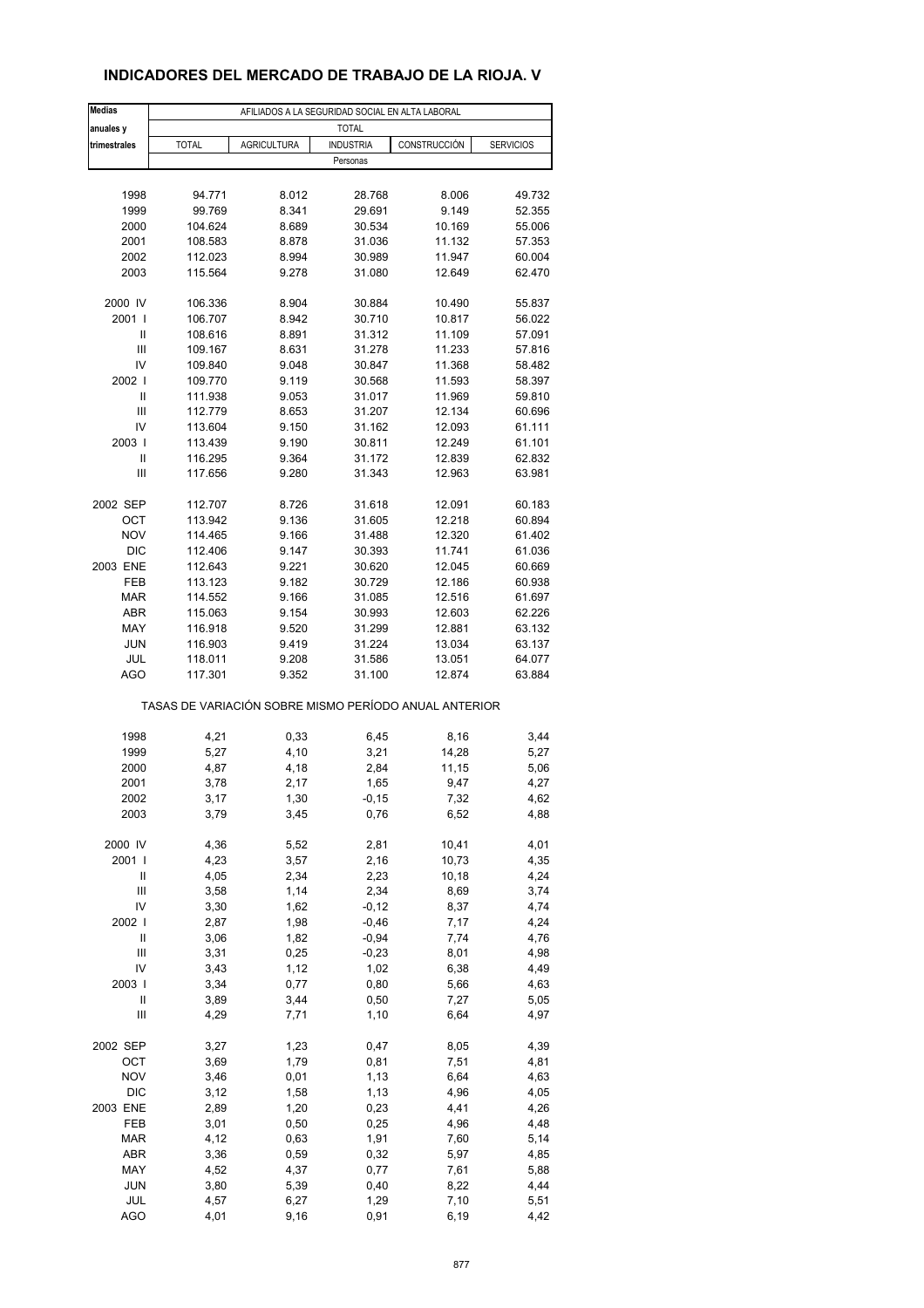## **INDICADORES DEL MERCADO DE TRABAJO DE LA RIOJA. VI**

| <b>Medias</b>     | AFILIADOS A LA SEGURIDAD SOCIAL EN ALTA LABORAL       |                    |                  |                |                  |  |  |  |
|-------------------|-------------------------------------------------------|--------------------|------------------|----------------|------------------|--|--|--|
| anuales y         | <b>CUENTA AJENA</b>                                   |                    |                  |                |                  |  |  |  |
| trimestrales      | <b>TOTAL</b>                                          | <b>AGRICULTURA</b> | <b>INDUSTRIA</b> | CONSTRUCCIÓN   | <b>SERVICIOS</b> |  |  |  |
|                   |                                                       |                    | Personas         |                |                  |  |  |  |
|                   |                                                       |                    |                  |                |                  |  |  |  |
| 1998              | 70.006                                                | 2.260              | 25.740           | 5.379          | 36.543           |  |  |  |
| 1999              | 74.377                                                | 2.484              | 26.635           | 6.340          | 38.885           |  |  |  |
| 2000              | 78.636                                                | 2.675              | 27.453           | 7.194          | 41.272           |  |  |  |
| 2001              | 82.167                                                | 2.980              | 27.936           | 7.948          | 43.259           |  |  |  |
| 2002              | 85.328                                                | 3.283              | 27.890           | 8.560          | 45.550           |  |  |  |
| 2003              | 88.438                                                | 3.647              | 27.951           | 9.121          | 47.670           |  |  |  |
|                   |                                                       |                    |                  |                |                  |  |  |  |
| 2000 IV           | 80.247                                                | 2.886              | 27.801           | 7.459          | 42.052           |  |  |  |
| 2001              | 80.373                                                | 2.957              | 27.598           | 7.727          | 42.045           |  |  |  |
| Ш                 | 82.086                                                | 2.969              | 28.203           | 7.926          | 42.946           |  |  |  |
| Ш<br>IV           | 82.763<br>83.447                                      | 2.773<br>3.221     | 28.189<br>27.753 | 8.023<br>8.117 | 43.737<br>44.310 |  |  |  |
| 2002              | 83.357                                                | 3.351              | 27.482           | 8.286          | 44.192           |  |  |  |
| Ш                 | 85.191                                                | 3.328              | 27.900           | 8.585          | 45.335           |  |  |  |
| Ш                 | 85.993                                                | 2.964              | 28.107           | 8.714          | 46.162           |  |  |  |
| IV                | 86.769                                                | 3.489              | 28.070           | 8.653          | 46.509           |  |  |  |
| 2003              | 86.540                                                | 3.543              | 27.703           | 8.777          | 46.470           |  |  |  |
| Ш                 | 89.061                                                | 3.731              | 28.032           | 9.286          | 47.963           |  |  |  |
| Ш                 | 90.349                                                | 3.679              | 28.201           | 9.389          | 49.028           |  |  |  |
|                   |                                                       |                    |                  |                |                  |  |  |  |
| 2002 SEP          | 86.010                                                | 3.045              | 28.535           | 8.675          | 45.708           |  |  |  |
| ОСТ               | 87.255                                                | 3.473              | 28.525           | 8.803          | 46.406           |  |  |  |
| <b>NOV</b>        | 87.568                                                | 3.509              | 28.387           | 8.868          | 46.756           |  |  |  |
| <b>DIC</b>        | 85.485                                                | 3.486              | 27.297           | 8.288          | 46.366           |  |  |  |
| 2003 ENE          | 85.821                                                | 3.564              | 27.517           | 8.606          | 46.087           |  |  |  |
| FEB               | 86.238                                                | 3.534              | 27.621           | 8.716          | 46.319           |  |  |  |
| <b>MAR</b>        | 87.562                                                | 3.530              | 27.971           | 9.009          | 47.004           |  |  |  |
| <b>ABR</b><br>MAY | 87.921<br>89.649                                      | 3.513<br>3.888     | 27.865<br>28.154 | 9.068<br>9.322 | 47.427<br>48.237 |  |  |  |
| <b>JUN</b>        | 89.613                                                | 3.791              | 28.076           | 9.469          | 48.226           |  |  |  |
| JUL               | 90.702                                                | 3.601              | 28.438           | 9.479          | 49.133           |  |  |  |
| AGO               | 89.995                                                | 3.756              | 27.964           | 9.299          | 48.923           |  |  |  |
|                   | TASAS DE VARIACIÓN SOBRE MISMO PERÍODO ANUAL ANTERIOR |                    |                  |                |                  |  |  |  |
|                   |                                                       |                    |                  |                |                  |  |  |  |
| 1998              | 5,18                                                  | 3,19               | 6,87             | 10,52          | 4,09             |  |  |  |
| 1999              | 6,24                                                  | 9,89               | 3,48             | 17,87          | 6,41             |  |  |  |
| 2000              | 5,73                                                  | 7,69               | 3,07             | 13,48          | 6,14             |  |  |  |
| 2001              | 4,49                                                  | 11,42              | 1,76             | 10,48          | 4,81             |  |  |  |
| 2002              | 3,85                                                  | 10,16              | -0,17            | 7,69           | 5,29             |  |  |  |
| 2003              | 4,41                                                  | 12,72              | 0,75             | 7,18           | 5,53             |  |  |  |
| 2000 IV           | 5,17                                                  | 14,46              | 2,95             | 12,62          | 4,84             |  |  |  |
| 2001 l            | 4,95                                                  | 11,77              | 2,30             | 12,64          | 4,95             |  |  |  |
| Ш                 | 4,77                                                  | 11,84              | 2,42             | 11,26          | 4,75             |  |  |  |
| Ш                 | 4,28                                                  | 10,39              | 2,53             | 9,39           | 4,19             |  |  |  |
| IV                | 3,99                                                  | 11,59              | $-0,17$          | 8,82           | 5,37             |  |  |  |
| 2002              | 3,71                                                  | 13,32              | $-0,42$          | 7,24           | 5,11             |  |  |  |
| Ш                 | 3,78                                                  | 12,08              | $-1,07$          | 8,32           | 5,56             |  |  |  |
| Ш                 | 3,90                                                  | 6,88               | $-0,29$          | 8,62           | 5,55             |  |  |  |
| IV                | 3,98                                                  | 8,33               | 1,14             | 6,60           | 4,96             |  |  |  |
| 2003              | 3,82                                                  | 5,71               | 0,80             | 5,93           | 5,15             |  |  |  |
| Ш                 | 4,54                                                  | 12,10              | 0,47             | 8,17           | 5,80             |  |  |  |
| Ш                 | 5,08                                                  | 25,85              | 1,10             | 7,50           | 5,69             |  |  |  |
| 2002 SEP          | 3,88                                                  | 9,65               | 0,52             | 8,60           | 4,81             |  |  |  |
| OCT               | 4,24                                                  | 10,85              | 0,88             | 7,97           | 5,24             |  |  |  |
| <b>NOV</b>        | 4,08                                                  | 5,12               | 1,26             | 7,06           | 5,23             |  |  |  |
| DIC               | 3,61                                                  | 9,21               | 1,29             | 4,70           | 4,43             |  |  |  |
| 2003 ENE          | 3,21                                                  | 7,61               | 0, 15            | 4,14           | 4,61             |  |  |  |
| FEB               | 3,35                                                  | 4,80               | 0,20             | 4,90           | 4,91             |  |  |  |
| <b>MAR</b>        | 4,90                                                  | 4,75               | 2,07             | 8,74           | 5,94             |  |  |  |
| ABR               | 3,83                                                  | 4,12               | 0,29             | 6,27           | 5,52             |  |  |  |
| MAY<br><b>JUN</b> | 5,32<br>4,47                                          | 14,56              | 0,74             | 8,52           | 6,84             |  |  |  |
| JUL               | 5,48                                                  | 17,88<br>21,25     | 0,38<br>1,37     | 9,68<br>8,17   | 5,04<br>6,45     |  |  |  |
| <b>AGO</b>        | 4,67                                                  | 30,60              | 0,84             | 6,82           | 4,94             |  |  |  |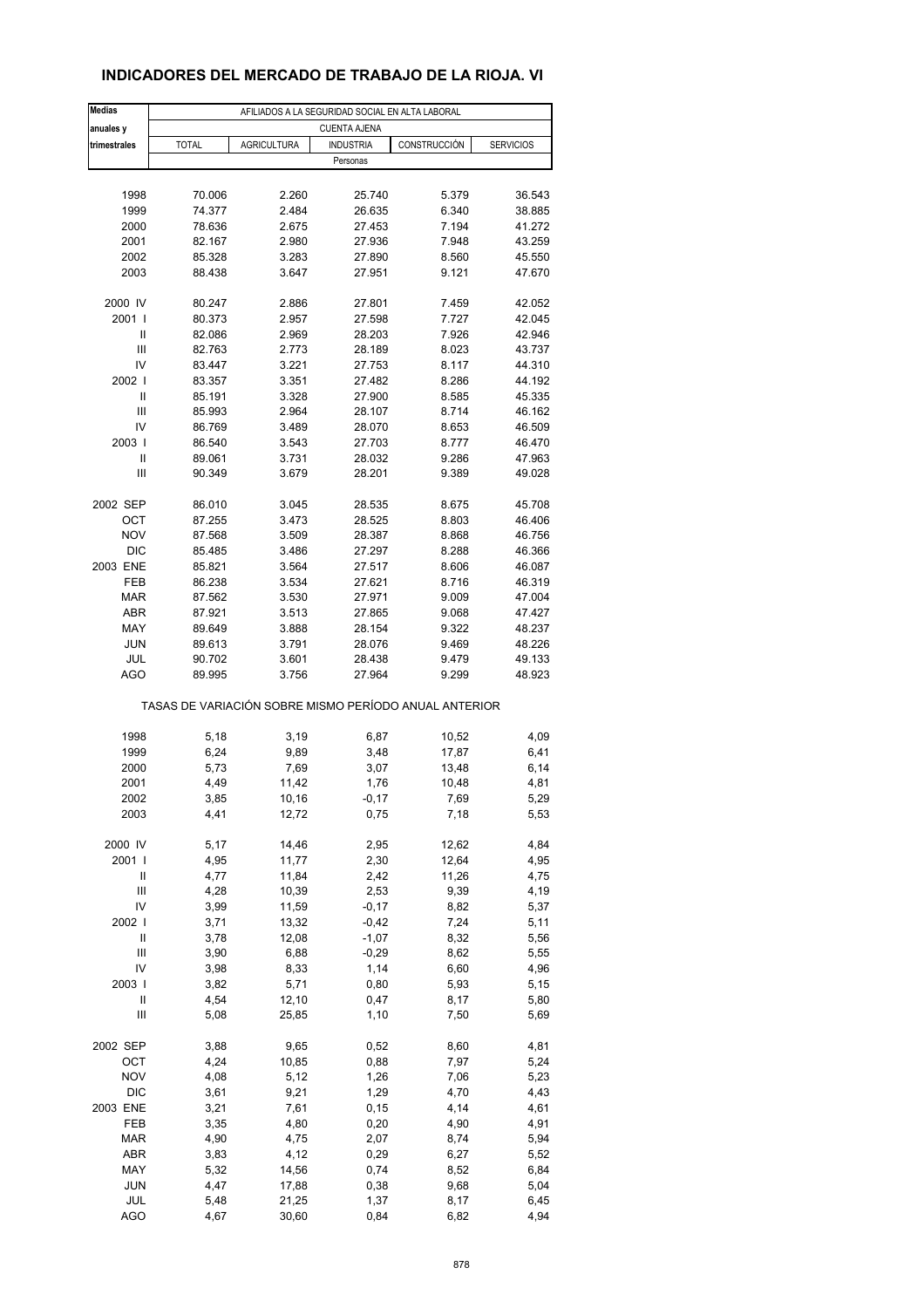## **INDICADORES DEL MERCADO DE TRABAJO DE LA RIOJA. VII**

| <b>Medias</b>            | AFILIADOS A LA SEGURIDAD SOCIAL EN ALTA LABORAL       |                    |                    |                |                  |  |  |  |  |
|--------------------------|-------------------------------------------------------|--------------------|--------------------|----------------|------------------|--|--|--|--|
| anuales y                | <b>CUENTA PROPIA</b>                                  |                    |                    |                |                  |  |  |  |  |
| trimestrales             | <b>TOTAL</b>                                          | <b>AGRICULTURA</b> | <b>INDUSTRIA</b>   | CONSTRUCCIÓN   | <b>SERVICIOS</b> |  |  |  |  |
|                          |                                                       |                    | Personas           |                |                  |  |  |  |  |
|                          |                                                       |                    |                    |                |                  |  |  |  |  |
| 1998                     | 24.764                                                | 5.752              | 3.028              | 2.627          | 13.190           |  |  |  |  |
| 1999                     | 25.392                                                | 5.857              | 3.056              | 2.809          | 13.470           |  |  |  |  |
| 2000                     | 25.988                                                | 6.015              | 3.081              | 2.975          | 13.734           |  |  |  |  |
| 2001                     | 26.416                                                | 5.898              | 3.100              | 3.184          | 14.094           |  |  |  |  |
| 2002                     | 26.695                                                | 5.710              | 3.099              | 3.387          | 14.454           |  |  |  |  |
| 2003                     | 27.127                                                | 5.631              | 3.129              | 3.528          | 14.801           |  |  |  |  |
|                          |                                                       |                    |                    |                |                  |  |  |  |  |
| 2000 IV                  | 26.088                                                | 6.018              | 3.083              | 3.030          | 13.784           |  |  |  |  |
| 2001 l                   | 26.334                                                | 5.984              | 3.111              | 3.090          | 13.977           |  |  |  |  |
| Ш                        | 26.530                                                | 5.921              | 3.108              | 3.183          | 14.146           |  |  |  |  |
| Ш                        | 26.405                                                | 5.858              | 3.088              | 3.211          | 14.080           |  |  |  |  |
| IV                       | 26.393                                                | 5.827              | 3.093              | 3.251          | 14.173           |  |  |  |  |
| 2002                     | 26.413                                                | 5.768              | 3.085              | 3.307          | 14.205           |  |  |  |  |
| Ш                        | 26.746                                                | 5.725              | 3.117              | 3.384          | 14.475           |  |  |  |  |
| Ш                        | 26.787                                                | 5.689              | 3.100              | 3.419          | 14.534           |  |  |  |  |
| IV                       | 26.835                                                | 5.660              | 3.092              | 3.440          | 14.601           |  |  |  |  |
| 2003                     | 26.899                                                | 5.647              | 3.108              | 3.472          | 14.631           |  |  |  |  |
| Ш                        | 27.234                                                | 5.634              | 3.140              | 3.553          | 14.868           |  |  |  |  |
| Ш                        | 27.308                                                | 5.602              | 3.142              | 3.574          | 14.953           |  |  |  |  |
|                          |                                                       |                    |                    |                |                  |  |  |  |  |
| 2002 SEP<br><b>OCT</b>   | 26.697<br>26.687                                      | 5.681<br>5.663     | 3.083<br>3.080     | 3.416<br>3.415 | 14.475<br>14.488 |  |  |  |  |
|                          |                                                       |                    |                    |                |                  |  |  |  |  |
| <b>NOV</b><br><b>DIC</b> | 26.897                                                | 5.657              | 3.101              | 3.452          | 14.646<br>14.670 |  |  |  |  |
|                          | 26.921                                                | 5.661              | 3.096              | 3.453          |                  |  |  |  |  |
| 2003 ENE<br>FEB          | 26.822                                                | 5.657              | 3.103              | 3.439          | 14.582           |  |  |  |  |
|                          | 26.885                                                | 5.648              | 3.108              | 3.470          | 14.619           |  |  |  |  |
| <b>MAR</b>               | 26.990                                                | 5.636              | 3.114              | 3.507          | 14.693           |  |  |  |  |
| ABR                      | 27.142                                                | 5.641              | 3.128              | 3.535          | 14.799           |  |  |  |  |
| MAY                      | 27.269                                                | 5.632              | 3.145              | 3.559          | 14.895           |  |  |  |  |
| <b>JUN</b>               | 27.290                                                | 5.628              | 3.148              | 3.565          | 14.911           |  |  |  |  |
| JUL<br>AGO               | 27.309<br>27.306                                      | 5.607<br>5.596     | 3.148<br>3.136     | 3.572<br>3.575 | 14.944<br>14.961 |  |  |  |  |
|                          |                                                       |                    |                    |                |                  |  |  |  |  |
|                          | TASAS DE VARIACIÓN SOBRE MISMO PERÍODO ANUAL ANTERIOR |                    |                    |                |                  |  |  |  |  |
|                          |                                                       |                    |                    |                |                  |  |  |  |  |
| 1998                     | 1,55                                                  | $-0,75$            | 2,97               | 3,64           | 1,68             |  |  |  |  |
| 1999                     | 2,53                                                  | 1,83               | 0,93               | 6,95           | 2,13             |  |  |  |  |
| 2000                     | 2,35                                                  | 2,69               | 0,83               | 5,89           | 1,96             |  |  |  |  |
| 2001                     | 1,64                                                  | $-1,94$            | 0,62               | 7,02           | 2,62             |  |  |  |  |
| 2002                     | 1,06                                                  | -3,17              | -0,05              | 6,40           | 2,55             |  |  |  |  |
| 2003                     | 1,82                                                  | $-1,78$            | 0,83               | 4,86           | 2,81             |  |  |  |  |
|                          |                                                       |                    |                    |                |                  |  |  |  |  |
| 2000 IV                  | 1,94                                                  | 1,71               | 1,49               | 5,33           | 1,56             |  |  |  |  |
| 2001 l                   | 2,09                                                  | $-0,05$            | 0,95               | 6,21           | 2,57             |  |  |  |  |
| Ш                        | 1,88                                                  | $-1,83$            | 0,52               | 7,59           | 2,74             |  |  |  |  |
| Ш                        | 1,44                                                  | $-2,71$            | 0,65               | 6,97           | 2,36             |  |  |  |  |
| IV                       | 1,17                                                  | $-3,17$            | 0,35               | 7,27           | 2,82             |  |  |  |  |
| 2002                     | 0,30                                                  | $-3,62$            | $-0,84$            | 7,01           | 1,63             |  |  |  |  |
| Ш                        | 0,82                                                  | $-3,32$            | 0,28               | 6,30           | 2,33             |  |  |  |  |
| Ш                        | 1,45                                                  | $-2,88$            | 0,38               | 6,50           | 3,23             |  |  |  |  |
| IV                       | 1,67                                                  | $-2,87$            | $-0,03$            | 5,82           | 3,02             |  |  |  |  |
| 2003                     | 1,84                                                  | $-2,09$            | 0,75               | 5,00           | 3,00             |  |  |  |  |
| Ш                        | 1,82                                                  | $-1,59$            | 0,75               | 5,00           | 2,72             |  |  |  |  |
| Ш                        | 1,77                                                  | $-1,61$            | 1,08               | 4,46           | 2,67             |  |  |  |  |
| 2002 SEP                 |                                                       |                    |                    |                |                  |  |  |  |  |
| OCT                      | 1,36<br>1,93                                          | $-2,77$<br>$-3,06$ | 0,03<br>0, 13      | 6,68<br>6,32   | 3,08             |  |  |  |  |
|                          |                                                       |                    |                    |                | 3,46             |  |  |  |  |
| <b>NOV</b><br>DIC        | 1,49                                                  | $-2,92$            | $-0,03$<br>$-0,19$ | 5,57<br>5,60   | 2,75             |  |  |  |  |
| 2003 ENE                 | 1,61<br>1,89                                          | $-2,61$<br>$-2,47$ | 1,01               | 5,10           | 2,87             |  |  |  |  |
| FEB                      | 1,95                                                  | $-2,01$            | 0,78               | 5,12           | 3,19<br>3,15     |  |  |  |  |
| MAR                      | 1,68                                                  | $-1,79$            | 0,45               | 4,78           |                  |  |  |  |  |
| ABR                      | 1,86                                                  | $-1,48$            | 0,61               | 5,21           | 2,67             |  |  |  |  |
| MAY                      | 1,96                                                  | $-1,66$            | 1,00               | 5,30           | 2,74             |  |  |  |  |
| <b>JUN</b>               | 1,65                                                  | $-1,63$            | 0,64               | 4,51           | 2,87<br>2,54     |  |  |  |  |
| JUL                      | 1,66                                                  | $-1,55$            | 0,64               | 4,35           | 2,56             |  |  |  |  |
| <b>AGO</b>               | 1,88                                                  | $-1,67$            | 1,52               | 4,56           | 2,78             |  |  |  |  |
|                          |                                                       |                    |                    |                |                  |  |  |  |  |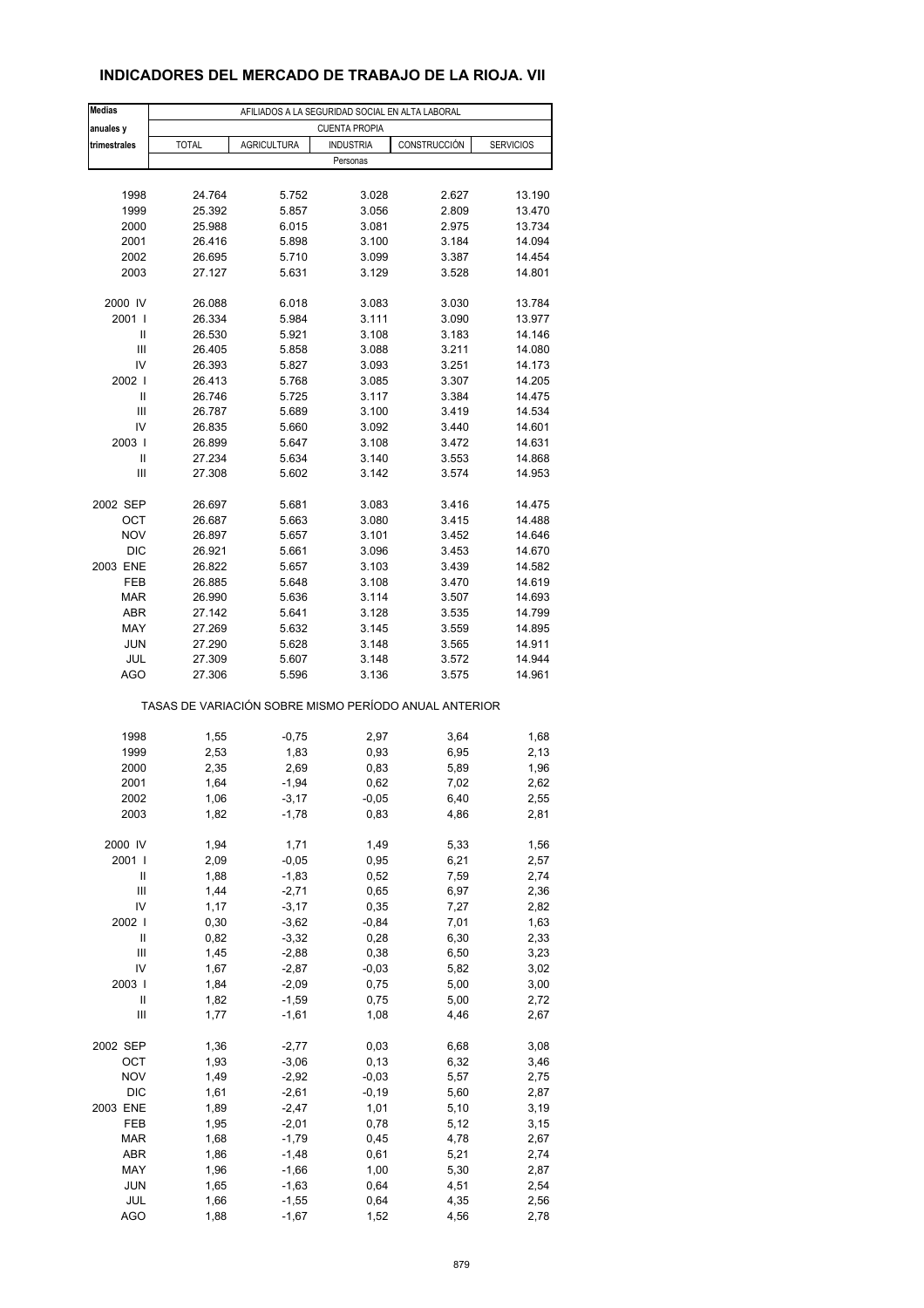| <b>Medias</b>                      |              | EFECTIVOS LABORALES |                   |                                                       |                   |                 |              | JORNADA MEDIA POR TRABAJADOR Y TRIM. |                |
|------------------------------------|--------------|---------------------|-------------------|-------------------------------------------------------|-------------------|-----------------|--------------|--------------------------------------|----------------|
| anuales y                          | <b>TOTAL</b> |                     | <b>SECTORES</b>   |                                                       | CONTRATO          | CONTRATO        | <b>TOTAL</b> | A TIEMPO                             | A TIEMPO       |
| trimestrales                       |              | <b>INDUSTRIA</b>    | CONSTRUC.         | <b>SERVICIOS</b>                                      | <b>INDEFINIDO</b> | <b>TEMPORAL</b> |              | COMPLETO                             | <b>PARCIAL</b> |
|                                    |              |                     | Miles de personas |                                                       |                   |                 |              | Horas                                |                |
|                                    |              |                     |                   |                                                       |                   |                 |              |                                      |                |
| 1998                               | 62,3         | 25,8                | 5,4               | 31,1                                                  | 41,7              | 20,6            | 419,3        | 443,5                                | 239,2          |
| 1999                               | 65,4         | 26,6                | 6,3               | 32,6                                                  | 44,6              | 20,8            | 418,7        | 443,1                                | 237,6          |
| 2000                               | 69,3         | 27,2                | 7,2               | 35,0                                                  | 47,2              | 22,2            | 420,3        | 443,5                                | 219,0          |
| 2001                               | 72,5         | 27,7                | 7,9               | 36,9                                                  | 49,1              | 23,4            | 417,1        | 441,0                                | 238,4          |
| 2002                               | 74,5         | 27,9                | 8,4               | 38,2                                                  | 53,4              | 21,2            | 415,3        | 440,9                                | 245,2          |
| 2003                               | 77,6         | 27,9                | 9,2               | 40,5                                                  | 54,2              | 23,4            | 431,2        | 462,0                                | 251,5          |
|                                    |              |                     |                   |                                                       |                   |                 |              |                                      |                |
| 2000 III                           | 70,6         | 27,5                | 7,2               | 35,9                                                  | 47,8              | 22,8            | 360,9        | 381,8                                | 174,8          |
| IV                                 | 69,5         | 26,5                | 7,3               | 35,7                                                  | 47,7              | 21,8            | 430,2        | 456,6                                | 229,9          |
| 2001 l                             | 71,6         | 27,4                | 7,8               | 36,3                                                  | 48,1              | 23,4            | 442,1        | 468,1                                | 261,1          |
| $\ensuremath{\mathsf{II}}$         | 73,2         | 28,4                | 8,0               | 36,8                                                  | 47,5              | 25,8            | 437,7        | 463,3                                | 245,3          |
| Ш                                  | 73,1         | 27,9                | 8,0               | 37,3                                                  | 50,0              | 23,1            | 360,5        | 380,7                                | 202,4          |
| IV                                 | 72,0         | 27,0                | 7,9               | 37,1                                                  | 50,9              | 21,2            | 427,9        | 451,7                                | 244,9          |
| 2002                               | 73,2         | 27,4                | 8,3               | 37,6                                                  | 52,4              | 20,8            | 436,8        | 465,0                                | 244,3          |
| Ш                                  | 75,2         | 28,3                | 8,6               | 38,4                                                  | 53,9              | 21,3            | 438,7        | 463,1                                | 258,6          |
| Ш                                  |              |                     |                   |                                                       |                   |                 |              |                                      |                |
|                                    | 75,5         | 28,4                | 8,6               | 38,5                                                  | 53,3              | 22,2            | 361,2        | 381,8                                | 224,0          |
| IV                                 | 74,2         | 27,6                | 8,2               | 38,3                                                  | 53,8              | 20,4            | 424,5        | 453,8                                | 253,7          |
| 2003                               | 76,8         | 28,1                | 9,0               | 39,7                                                  | 53,9              | 22,9            | 432,6        | 462,9                                | 258,4          |
| $\mathbf{I}$                       | 78,3         | 27,7                | 9,4               | 41,3                                                  | 54,4              | 23,9            | 429,7        | 461,1                                | 244,5          |
|                                    |              |                     |                   |                                                       |                   |                 |              |                                      |                |
| 2002 JUL                           |              |                     |                   |                                                       |                   |                 |              |                                      |                |
| <b>AGO</b>                         |              |                     |                   |                                                       |                   |                 |              |                                      |                |
| <b>SEP</b>                         |              |                     |                   |                                                       |                   |                 |              |                                      |                |
| OCT                                |              |                     |                   |                                                       |                   |                 |              |                                      |                |
| <b>NOV</b>                         |              |                     |                   |                                                       |                   |                 |              |                                      |                |
| <b>DIC</b>                         |              |                     |                   |                                                       |                   |                 |              |                                      |                |
| 2003 ENE                           |              |                     |                   |                                                       |                   |                 |              |                                      |                |
| FEB                                |              |                     |                   |                                                       |                   |                 |              |                                      |                |
| <b>MAR</b>                         |              |                     |                   |                                                       |                   |                 |              |                                      |                |
| <b>ABR</b>                         |              |                     |                   |                                                       |                   |                 |              |                                      |                |
| MAY                                |              |                     |                   |                                                       |                   |                 |              |                                      |                |
| <b>JUN</b>                         |              |                     |                   |                                                       |                   |                 |              |                                      |                |
|                                    |              |                     |                   |                                                       |                   |                 |              |                                      |                |
|                                    |              |                     |                   | TASAS DE VARIACIÓN SOBRE MISMO PERÍODO ANUAL ANTERIOR |                   |                 |              |                                      |                |
| 1998                               | 5,33         | 1,38                | 8,54              | 8,09                                                  | 4,26              | 7,16            | $-0,43$      | $-0,19$                              | 6,21           |
|                                    |              |                     |                   |                                                       |                   |                 |              |                                      |                |
| 1999                               | 5,06         | 2,91                | 16,20             | 4,91                                                  | 7,08              | 1,09            | $-0,16$      | $-0,08$                              | $-0,68$        |
| 2000                               | 5,96         | 2,54                | 14,74             | 7,37                                                  | 5,72              | 6,61            | 0,38         | 0,09                                 | $-7,81$        |
| 2001                               | 4,58         | 1,65                | 10,07             | 5,43                                                  | 4,19              | 5,41            | $-0,76$      | $-0,58$                              | 8,87           |
| 2002                               | 2,83         | 0,90                | 6,31              | 3,59                                                  | 8,60              | -9,41           | -0,42        | $-0,01$                              | 2,82           |
| 2003                               | 4,51         | 0, 18               | 8,88              | 6,58                                                  | 1,88              | 11,16           | $-1,51$      | $-0,44$                              | 0,00           |
|                                    |              |                     |                   |                                                       |                   |                 |              |                                      |                |
| 2000 III                           | 5,85         | 1,48                | 14,29             | 7,81                                                  | 5,52              | 6,05            | $-1,64$      | $-1,14$                              | $-18,77$       |
| ${\sf IV}$                         | 5,62         | 1,92                | 12,31             | 7,21                                                  | 6,00              | 4,81            | $-0,53$      | $-0,24$                              | $-2,42$        |
| 2001                               | 5,45         | 1,86                | 13,04             | 6,45                                                  | 5,02              | 5,88            | $-0,02$      | 0,02                                 | 4,52           |
| $\ensuremath{\mathsf{II}}$         | 5,78         | 1,43                | 8,11              | 7,60                                                  | 0,42              | 17,27           | $-2,23$      | $-0,94$                              | 10,74          |
| Ш                                  | 3,54         | 1,45                | 11,11             | 3,90                                                  | 4,60              | 1,32            | $-0,11$      | $-0,29$                              | 15,79          |
| IV                                 | 3,60         | 1,89                | 8,22              | 3,92                                                  | 6,71              | $-2,75$         | $-0,53$      | $-1,07$                              | 6,52           |
| 2002                               | 2,23         | 0,00                | 6,41              | 3,58                                                  | 8,94              | $-11,11$        | $-1,20$      | $-0,66$                              | $-6,43$        |
| $\ensuremath{\mathsf{II}}$         | 2,73         | $-0,35$             | 7,50              | 4,35                                                  | 13,47             | $-17,44$        | 0,23         | $-0,04$                              | 5,42           |
| $\ensuremath{\mathsf{III}}\xspace$ | 3,28         | 1,79                | 7,50              | 3,22                                                  | 6,60              | $-3,90$         | 0, 19        | 0,29                                 | 10,67          |
| ${\sf IV}$                         | 3,06         | 2,22                | 3,80              | 3,23                                                  | 5,70              | $-3,77$         | $-0,79$      | 0,46                                 | 3,59           |
| 2003                               | 4,92         | 2,55                | 8,43              | 5,59                                                  | 2,86              | 10, 10          | $-0,96$      | $-0,45$                              | 5,77           |
| $\ensuremath{\mathsf{II}}$         | 4,12         | $-2,12$             | 9,30              | 7,55                                                  | 0,93              | 12,21           | $-2,05$      | $-0,43$                              | $-5,45$        |
|                                    |              |                     |                   |                                                       |                   |                 |              |                                      |                |
| 2002 JUL                           |              |                     |                   |                                                       |                   |                 |              |                                      |                |
| AGO                                |              |                     |                   |                                                       |                   |                 |              |                                      |                |
| SEP                                |              |                     |                   |                                                       |                   |                 |              |                                      |                |
| OCT                                |              |                     |                   |                                                       |                   |                 |              |                                      |                |
| <b>NOV</b>                         |              |                     |                   |                                                       |                   |                 |              |                                      |                |
| <b>DIC</b>                         |              |                     |                   |                                                       |                   |                 |              |                                      |                |
| 2003 ENE                           |              |                     |                   |                                                       |                   |                 |              |                                      |                |
| FEB                                |              |                     |                   |                                                       |                   |                 |              |                                      |                |
| <b>MAR</b>                         |              |                     |                   |                                                       |                   |                 |              |                                      |                |
| ABR                                |              |                     |                   |                                                       |                   |                 |              |                                      |                |
| MAY                                |              |                     |                   |                                                       |                   |                 |              |                                      |                |
| <b>JUN</b>                         |              |                     |                   |                                                       |                   |                 |              |                                      |                |

## **INDICADORES DEL MERCADO DE TRABAJO DE LA RIOJA. VIII**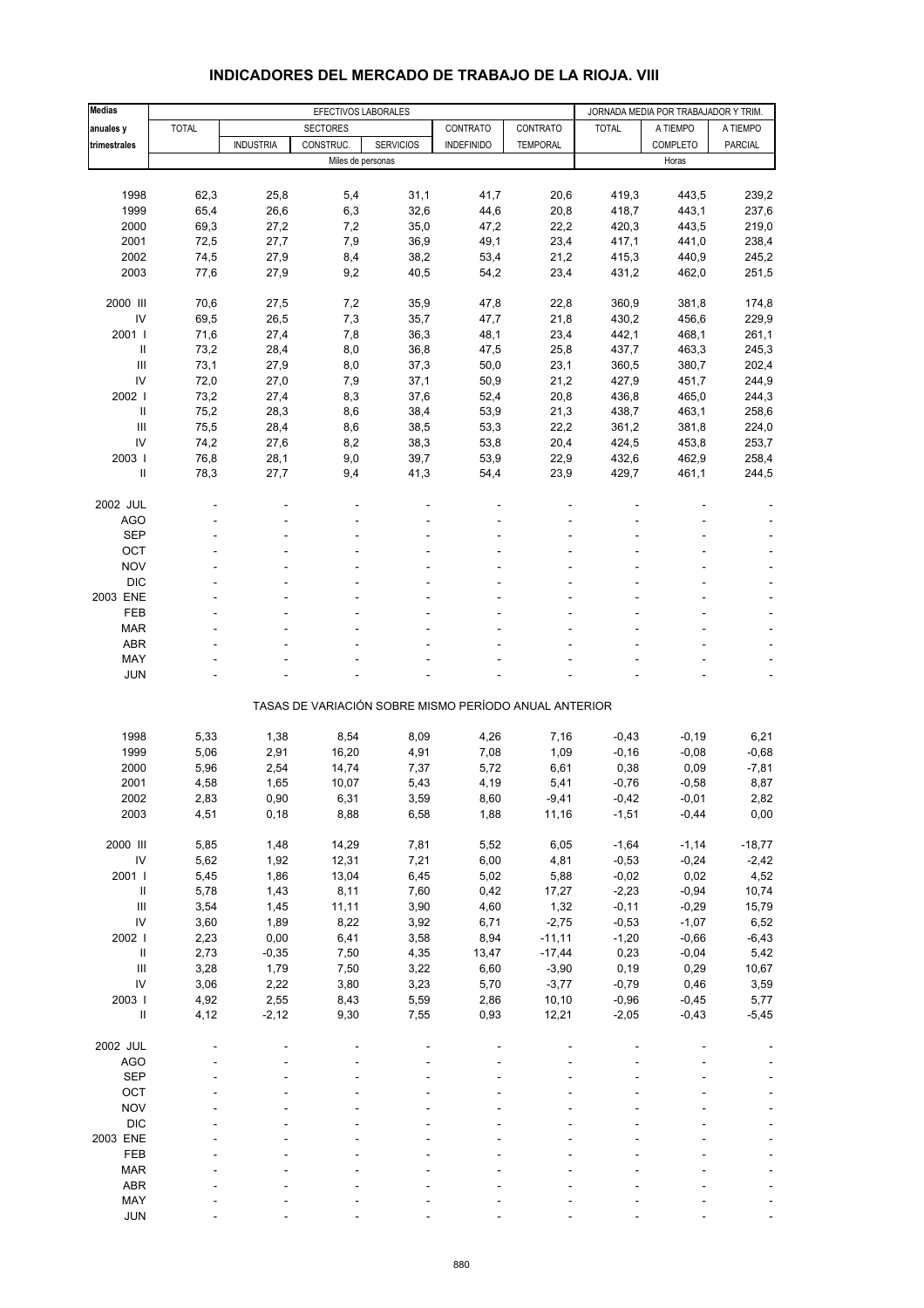## **INDICADORES DE PRECIOS DE LA RIOJA. I**

| <b>Medias</b> |                                                       | INDICES DE PRECIOS DE CONSUMO (3) | DIFERENCIAL DE |                |
|---------------|-------------------------------------------------------|-----------------------------------|----------------|----------------|
| anuales y     | <b>GENERAL</b>                                        | ALIMENTACIÓN                      | <b>SIN</b>     | INFLACIÓN      |
| trimestrales  |                                                       | <b>AGREGADO</b>                   | ALIMENTACIÓN   | RTO. ESPAÑA    |
|               |                                                       | <b>Base 2001</b>                  |                | P.Porcentuales |
|               |                                                       |                                   |                |                |
| 1998          | 90,059                                                | 88,514                            | 90,622         | 0, 19          |
| 1999          | 92,955                                                | 91,102                            | 93,649         | 0,90           |
| 2000          | 96,717                                                | 94,635                            | 97,507         | 0,61           |
| 2001          | 100,657                                               | 99,901                            | 100,906        | 0,48           |
| 2002          | 103,690                                               | 104,939                           | 103,255        | 0, 15          |
| 2003          | 106,661                                               | 108,563                           | 106,004        | 0,55           |
|               |                                                       |                                   |                |                |
| 2000 IV       | 98,339                                                | 96,748                            | 98,911         | 0,59           |
| 2001 l        | 98,945                                                | 98,082                            | 99,229         | 0,33           |
| Ш             | 100,327                                               | 98,757                            | 100,852        | 0,42           |
| Ш             | 101,482                                               | 100,449                           | 101,826        | 0,40           |
| IV            | 101,874                                               | 102,314                           | 101,717        | 0,79           |
| 2002 l        | 101,671                                               | 103,158                           | 101,153        | 0,49           |
| Ш             | 103,900                                               | 104,302                           | 103,760        | $-0,02$        |
| Ш             | 103,421                                               | 105,519                           | 102,690        | $-0,03$        |
| IV            | 105,769                                               | 106,777                           | 105,418        | 0, 18          |
| 2003          | 105,516                                               | 107,382                           | 104,871        | 0,54           |
| Ш             | 107,502                                               | 108,178                           | 107,265        | 0,61           |
| Ш             | 106,966                                               | 110,131                           | 105,875        | 0,51           |
|               |                                                       |                                   |                |                |
| 2002 OCT      | 105,474                                               | 106,499                           | 105,117        | 0,78           |
| <b>NOV</b>    | 105,690                                               | 106,651                           | 105,356        | $-0.06$        |
| <b>DIC</b>    | 106,142                                               | 107,180                           | 105,781        | $-0,18$        |
| 2003 ENE      | 105,210                                               | 107,541                           | 104,405        | 0,52           |
| FEB           | 105,394                                               | 107,036                           | 104,826        | 0,52           |
| MAR           | 105,945                                               | 107,569                           | 105,382        | 0,57           |
| ABR           | 107,525                                               | 107,885                           | 107,396        | 0,57           |
| MAY           | 107,398                                               | 108,226                           | 107,109        | 0,61           |
| <b>JUN</b>    | 107,582                                               | 108,422                           | 107,289        | 0,65           |
| JUL           | 106,549                                               | 109,316                           | 105,595        | 0,55           |
| AGO           | 107,173                                               | 110,082                           | 106,170        | 0,48           |
| <b>SEP</b>    | 107,176                                               | 110,994                           | 105,861        | 0,49           |
|               | TASAS DE VARIACIÓN SOBRE MISMO PERÍODO ANUAL ANTERIOR |                                   |                |                |
| 1998          | 2,02                                                  | 1,06                              | 2,44           |                |
| 1999          | 3,22                                                  | 2,92                              | 3,34           |                |
| 2000          | 4,05                                                  | 3,88                              | 4,12           |                |
| 2001          | 4,07                                                  | 5,56                              | 3,49           |                |
| 2002          | 3,69                                                  | 4,94                              |                |                |
| 2003          | 3,56                                                  | 4,06                              | 3,26<br>3,38   |                |
|               |                                                       |                                   |                |                |
| 2000 IV       | 4,58                                                  | 4,34                              | 4,69           |                |
| 2001 l        | 4,12                                                  | 4,67                              | 3,91           |                |
| Ш             | 4,56                                                  | 5,98                              | 3,92           |                |
| Ш             | 4,04                                                  | 5,85                              | 3,29           |                |
| IV            | 3,60                                                  | 5,75                              | 2,84           |                |
| 2002          | 3,59                                                  | 5,25                              | 3,02           |                |
| Ш             | 3,53                                                  | 5,26                              | 2,93           |                |
| Ш             | 3,49                                                  | 4,79                              | 3,03           |                |
| IV            | 4,15                                                  | 4,48                              | 4,03           |                |
| 2003          | 3,78                                                  | 4,10                              | 3,68           |                |
| Ш             | 3,47                                                  | 3,72                              | 3,38           |                |
| Ш             | 3,43                                                  | 4,37                              | 3,10           |                |
| 2002 OCT      | 4,76                                                  | 4,99                              | 4,68           |                |
| <b>NOV</b>    | 3,87                                                  | 4,63                              | 3,60           |                |
| <b>DIC</b>    | 3,81                                                  | 3,85                              | 3,80           |                |
| 2003 ENE      | 3,67                                                  | 3,92                              | 3,58           |                |
| FEB           | 3,91                                                  | 4,12                              | 3,84           |                |
| <b>MAR</b>    | 3,77                                                  | 4,25                              | 3,60           |                |
| ABR           | 3,84                                                  | 3,71                              | 3,88           |                |
| MAY           | 3,22                                                  | 3,69                              | 3,05           |                |
| JUN           | 3,34                                                  | 3,74                              | 3,20           |                |
| JUL           | 3,40                                                  | 4,32                              | 3,08           |                |
| <b>AGO</b>    | 3,58                                                  | 4,37                              | 3,31           |                |
| <b>SEP</b>    | 3,30                                                  | 4,42                              | 2,92           |                |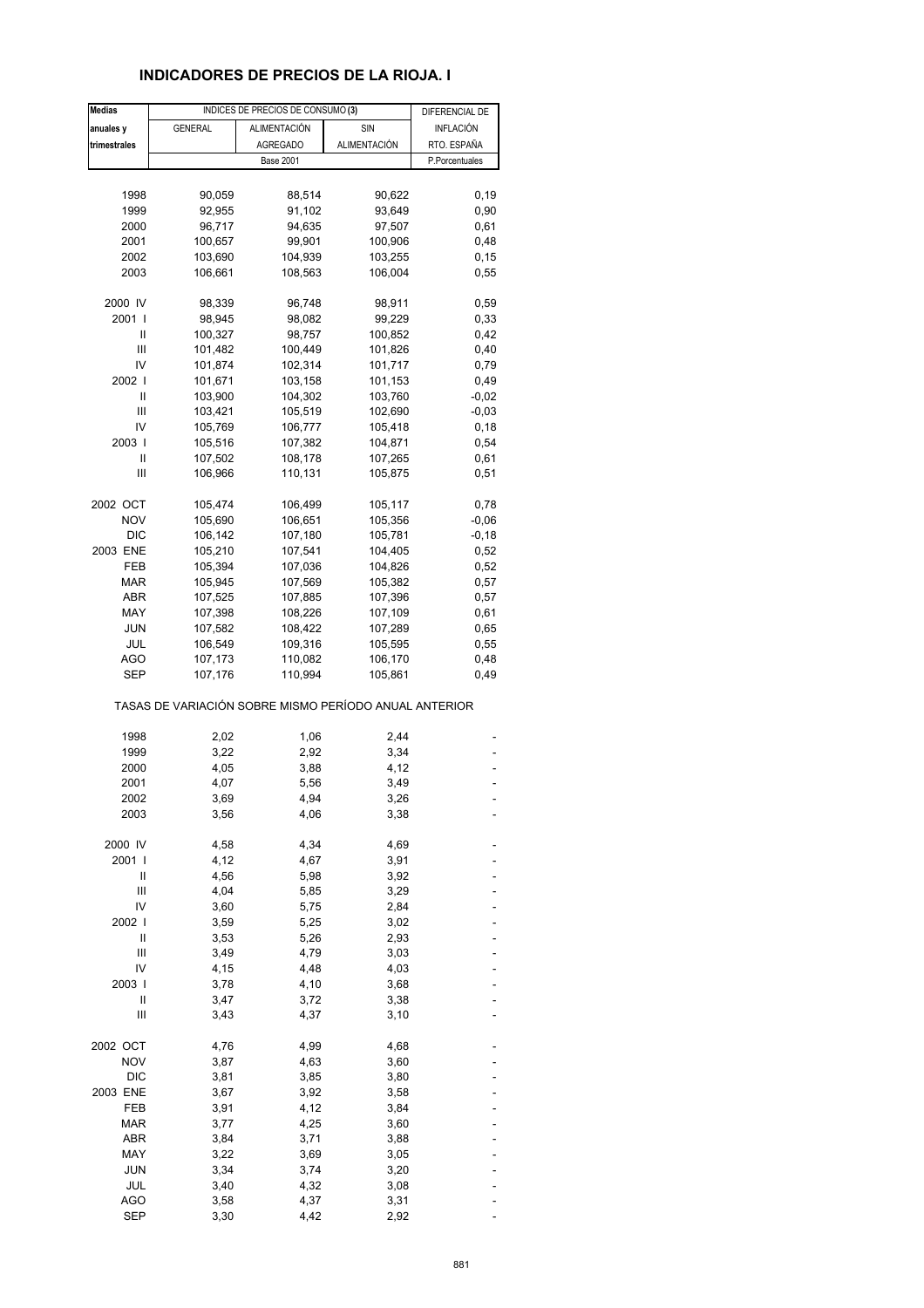| <b>Medias</b>              | INDICES DE PRECIOS DE CONSUMO (3) |              |                                                       |                 |         |                 |  |  |
|----------------------------|-----------------------------------|--------------|-------------------------------------------------------|-----------------|---------|-----------------|--|--|
| anuales y                  | <b>ALIMENTOS Y</b>                | BEBIDAS ALC. | <b>VESTIDO Y</b>                                      | <b>VIVIENDA</b> | MENAJE  | <b>MEDICINA</b> |  |  |
| trimestrales               | BEB.NO ALCOH.                     | Y TABACO     | CALZADO                                               |                 |         |                 |  |  |
|                            |                                   |              | <b>Base 2001</b>                                      |                 |         |                 |  |  |
|                            |                                   |              |                                                       |                 |         |                 |  |  |
| 1998                       | 89,041                            | 84,036       | 102,783                                               | 87,146          | 89,514  | 91,529          |  |  |
| 1999                       | 90,963                            | 91,172       | 105,207                                               | 89,088          | 92,823  | 94,104          |  |  |
| 2000                       |                                   |              |                                                       |                 | 95,874  |                 |  |  |
|                            | 94,223                            | 96,538       | 107,577                                               | 93,331          |         | 97,148          |  |  |
| 2001                       | 99,826                            | 99,972       | 110,106                                               | 99,037          | 100,372 | 99,806          |  |  |
| 2002                       | 104,872                           | 105,375      | 104,936                                               | 101,802         | 103,443 | 102,935         |  |  |
| 2003                       | 108,546                           | 108,676      | 105,761                                               | 104,417         | 106,871 | 106,043         |  |  |
|                            |                                   |              |                                                       |                 |         |                 |  |  |
| 2000 IV                    | 96,405                            | 98,158       | 108,688                                               | 95,144          | 97,096  | 98,302          |  |  |
| 2001 l                     | 97,905                            | 98,627       | 109,167                                               | 95,855          | 98,628  | 98,838          |  |  |
| Ш                          | 98,659                            | 98,938       | 109,934                                               | 99,008          | 99,978  | 99,785          |  |  |
| Ш                          | 100,503                           | 99,941       | 110,009                                               | 100,653         | 101,301 | 100,088         |  |  |
| IV                         | 102,239                           | 102,382      | 111,312                                               | 100,630         | 101,580 | 100,514         |  |  |
| 2002                       | 103,286                           | 102,324      | 97,869                                                | 101,238         | 101,714 | 101,729         |  |  |
| Ш                          | 104,008                           | 106,215      | 110,273                                               | 101,502         | 103,070 | 103,069         |  |  |
| Ш                          | 105,368                           | 106,499      | 96,975                                                | 101,908         | 103,710 | 103,223         |  |  |
| IV                         | 106,825                           | 106,461      | 114,625                                               | 102,559         | 105,277 | 103,719         |  |  |
| 2003                       | 107,352                           | 107,584      | 100,299                                               | 104,233         | 105,391 | 105,266         |  |  |
| Ш                          | 108,092                           | 108,737      | 116,982                                               | 104,441         | 107,385 | 106,381         |  |  |
| $\mathsf{III}$             | 110,196                           | 109,708      | 100,003                                               | 104,578         | 107,837 | 106,481         |  |  |
|                            |                                   |              |                                                       |                 |         |                 |  |  |
| 2002 OCT                   | 106,505                           | 106,458      | 112,058                                               | 102,538         | 105,116 | 103,574         |  |  |
| <b>NOV</b>                 | 106,678                           | 106,475      | 115,957                                               | 102,429         | 105,248 | 103,750         |  |  |
| <b>DIC</b>                 | 107,292                           | 106,450      | 115,860                                               | 102,711         | 105,468 | 103,833         |  |  |
| 2003 ENE                   | 107,694                           | 106,551      | 100,543                                               | 103,575         | 104,993 | 104,705         |  |  |
| FEB                        | 106,891                           | 107,982      | 100,023                                               | 104,201         | 105,215 | 105,164         |  |  |
| <b>MAR</b>                 | 107,470                           | 108,219      | 100,330                                               | 104,922         | 105,966 | 105,930         |  |  |
| ABR                        | 107,777                           | 108,593      | 116,285                                               | 104,598         | 107,001 |                 |  |  |
|                            |                                   |              |                                                       |                 |         | 106,358         |  |  |
| MAY                        | 108,124                           | 108,889      | 117,319                                               | 104,368         | 107,542 | 106,379         |  |  |
| JUN                        | 108,375                           | 108,728      | 117,341                                               | 104,357         | 107,612 | 106,407         |  |  |
| JUL                        | 109,272                           | 109,602      | 99,875                                                | 104,418         | 107,388 | 106,443         |  |  |
| AGO                        | 110,150                           | 109,637      | 99,760                                                | 104,669         | 108,004 | 106,500         |  |  |
| SEP                        | 111,165                           | 109,884      | 100,373                                               | 104,646         | 108,120 | 106,500         |  |  |
|                            |                                   |              | TASAS DE VARIACIÓN SOBRE MISMO PERÍODO ANUAL ANTERIOR |                 |         |                 |  |  |
| 1998                       |                                   | 4,30         |                                                       | 1,01            |         | 3,18            |  |  |
|                            | 0,63                              |              | 2,38                                                  |                 | 3,44    |                 |  |  |
| 1999                       | 2,16                              | 8,49         | 2,36                                                  | 2,23            | 3,70    | 2,81            |  |  |
| 2000                       | 3,58                              | 5,88         | 2,25                                                  | 4,76            | 3,29    | 3,23            |  |  |
| 2001                       | 5,95                              | 3,56         | 2,35                                                  | 6,11            | 4,69    | 2,74            |  |  |
| 2002                       | 4,87                              | 5,37         | 4,94                                                  | 1,80            | 3,44    | 2,93            |  |  |
| 2003                       | 4,15                              | 3,49         | 3,99                                                  | 2,82            | 3,93    | 3,28            |  |  |
|                            |                                   |              |                                                       |                 |         |                 |  |  |
| 2000 IV                    | 4,29                              | 4,72         | 2,51                                                  | 5,46            | 4,09    | 3,49            |  |  |
| 2001 l                     | 4,88                              | 3,55         | 2,48                                                  | 4,47            | 5,05    | 3,57            |  |  |
| Ш                          | 6,46                              | 3,28         | 2,27                                                  | 6,60            | 4,25    | 2,60            |  |  |
| $\mathsf{III}$             | 6,39                              | 3,08         | 2,24                                                  | 7,59            | 4,85    | 2,55            |  |  |
| IV                         | 6,05                              | 4,30         | 2,41                                                  | 5,77            | 4,62    | 2,25            |  |  |
| 2002                       | 5,48                              | 3,70         | 4,70                                                  | 3,04            | 3,23    | 2,54            |  |  |
| $\ensuremath{\mathsf{II}}$ | 4,93                              | 7,40         | 5,12                                                  | 1,15            | 3,14    | 3,08            |  |  |
| $\mathsf{III}$             | 4,56                              | 6,30         | 3,41                                                  | 1,22            | 3,34    | 2,94            |  |  |
| IV                         | 4,54                              | 4,13         | 6,29                                                  | 1,82            | 4,06    | 3,18            |  |  |
| 2003                       | 3,94                              | 5,14         | 2,48                                                  | 2,96            | 3,62    | 3,48            |  |  |
| $\ensuremath{\mathsf{II}}$ | 3,93                              | 2,37         | 6,08                                                  | 2,90            | 4,19    | 3,21            |  |  |
| Ш                          | 4,58                              | 3,01         | 3,12                                                  | 2,62            | 3,98    | 3,16            |  |  |
| 2002 OCT                   | 5,13                              | 4,07         | 11,28                                                 | 1,58            | 4,25    | 3,04            |  |  |
| <b>NOV</b>                 | 4,68                              | 4,28         | 4,33                                                  | 1,70            | 4,04    | 3,21            |  |  |
| <b>DIC</b>                 | 3,82                              | 4,04         | 3,75                                                  | 2,18            | 3,89    | 3,29            |  |  |
| 2003 ENE                   | 3,88                              | 4,19         | 3,00                                                  | 2,12            | 3,57    | 3,81            |  |  |
| FEB                        | 3,90                              | 5,56         | 2,26                                                  | 3,14            | 3,69    | 3,77            |  |  |
| <b>MAR</b>                 | 4,03                              | 5,67         | 2,19                                                  | 3,61            | 3,59    | 2,87            |  |  |
| ABR                        |                                   |              |                                                       |                 |         |                 |  |  |
|                            | 3,91                              | 2,47         | 7,21                                                  | 3,11            | 3,95    | 2,97            |  |  |
| MAY                        | 3,88                              | 2,46         | 5,53                                                  | 2,76            | 4,46    | 3,41            |  |  |
| JUN                        | 3,99                              | 2,19         | 5,55                                                  | 2,82            | 4,15    | 3,26            |  |  |
| JUL                        | 4,53                              | 2,97         | 2,26                                                  | 2,63            | 3,94    | 3,13            |  |  |
| <b>AGO</b>                 | 4,59                              | 2,95         | 3,44                                                  | 2,76            | 4,29    | 3,18            |  |  |
| <b>SEP</b>                 | 4,63                              | 3,12         | 3,68                                                  | 2,47            | 3,71    | 3,16            |  |  |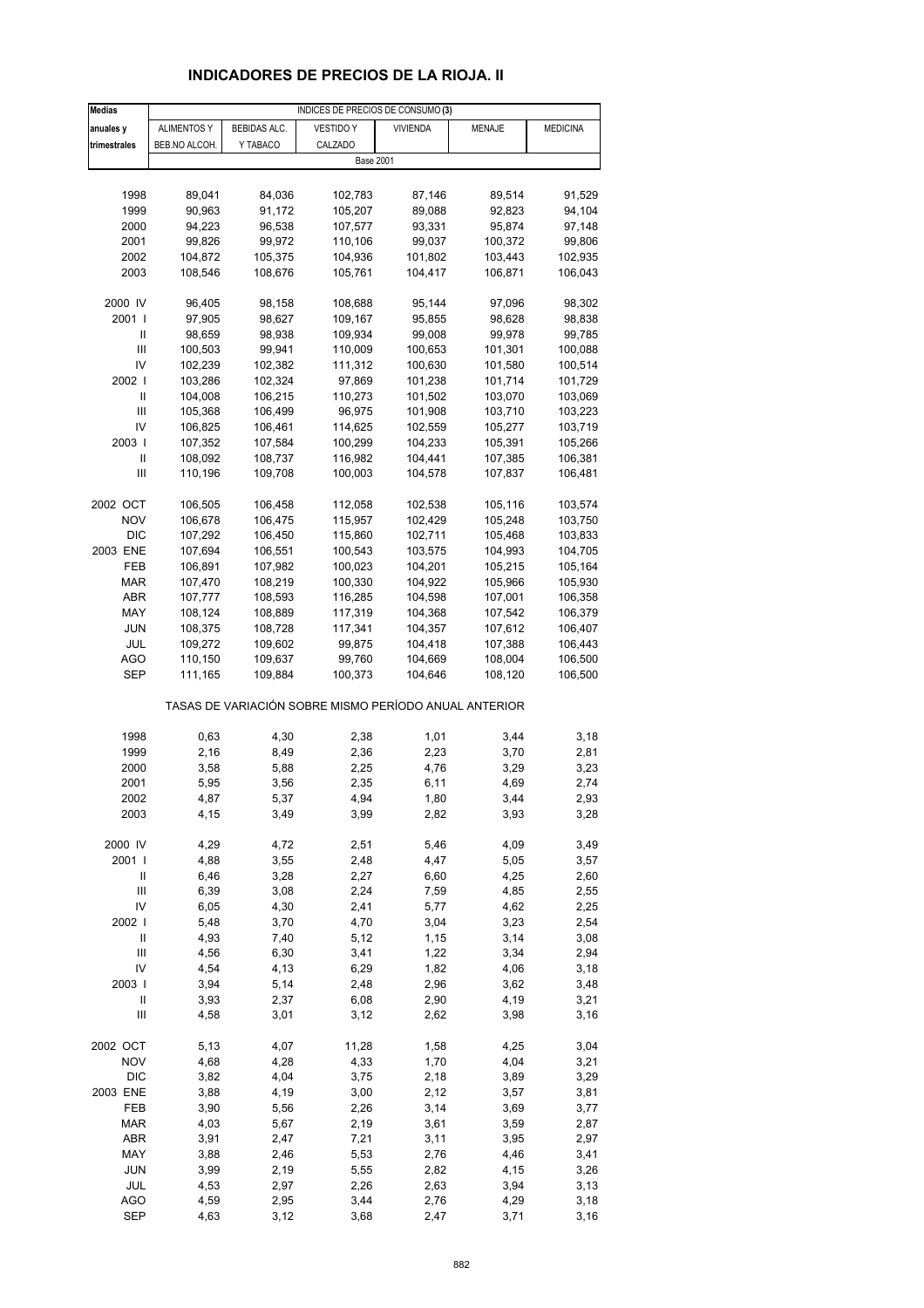# **INDICADORES DE PRECIOS DE LA RIOJA. III**

| <b>Medias</b>                        | INDICES DE PRECIOS DE CONSUMO (3) |                    |                                                       |                  |                  |                   |  |  |
|--------------------------------------|-----------------------------------|--------------------|-------------------------------------------------------|------------------|------------------|-------------------|--|--|
| anuales y                            | TRANSPORTE                        | COMUNICA -         | OCIO <sub>Y</sub>                                     | ENSEÑANZA        | HOTELES,         | <b>OTROS</b>      |  |  |
| trimestrales                         |                                   | <b>CIONES</b>      | <b>CULTURA</b>                                        |                  | CAFÉS Y REST.    |                   |  |  |
|                                      |                                   |                    | <b>Base 2001</b>                                      |                  |                  |                   |  |  |
|                                      |                                   |                    |                                                       |                  |                  |                   |  |  |
| 1998                                 | 91,190                            | 105,053            | 87,963                                                | 106,303          | 83,655           | 88,382            |  |  |
| 1999                                 | 93,084                            | 107,231            | 91,201                                                | 108,144          | 89,089           | 91,650            |  |  |
| 2000                                 | 98,979                            | 101,281            | 93,631                                                | 104,654          | 94,883           | 95,128            |  |  |
| 2001                                 | 99,980                            | 100,347            | 98,332                                                | 100,270          | 98,930           | 99,762            |  |  |
| 2002                                 | 101,612                           | 97,042             | 102,880                                               | 105,827          | 105,983          | 103,997           |  |  |
| 2003                                 | 103,799                           | 94,616             | 104,766                                               | 109,775          | 111,113          | 107,068           |  |  |
|                                      |                                   |                    |                                                       |                  |                  |                   |  |  |
| 2000 IV                              | 101,020                           | 101,581            | 94,126                                                | 101,573          | 96,407           | 97,045            |  |  |
| 2001 l                               | 99,552                            | 101,184            | 94,547                                                | 98,937           | 97,168           | 98,736            |  |  |
| Ш<br>Ш                               | 101,592<br>100,356                | 100,502<br>100,296 | 97,451<br>101,690                                     | 98,937<br>99,120 | 97,884<br>99,889 | 99,339            |  |  |
| IV                                   | 98,420                            | 99,406             | 99,639                                                | 104,087          | 100,778          | 99,967<br>101,006 |  |  |
| 2002                                 | 99,925                            | 98,761             | 101,682                                               | 104,449          | 103,344          | 103,388           |  |  |
| Ш                                    | 102,286                           | 97,391             | 101,773                                               | 104,456          | 105,148          | 103,950           |  |  |
| Ш                                    | 102,051                           | 97,056             | 104,268                                               | 105,114          | 107,398          | 104,184           |  |  |
| IV                                   | 102,188                           | 94,961             | 103,798                                               | 109,291          | 108,040          | 104,464           |  |  |
| 2003                                 | 104,458                           | 95,047             | 103,337                                               | 109,710          | 109,712          | 106,379           |  |  |
| Ш                                    | 103,152                           | 94,548             | 104,408                                               | 109,710          | 110,979          | 107,281           |  |  |
| Ш                                    | 103,788                           | 94,253             | 106,553                                               | 109,906          | 112,649          | 107,544           |  |  |
|                                      |                                   |                    |                                                       |                  |                  |                   |  |  |
| 2002 OCT                             | 102,822                           | 97,206             | 103,320                                               | 109,123          | 107,597          | 104,296           |  |  |
| <b>NOV</b>                           | 101,511                           | 93,925             | 103,005                                               | 109,376          | 108,157          | 104,458           |  |  |
| <b>DIC</b>                           | 102,230                           | 93,753             | 105,069                                               | 109,375          | 108,365          | 104,637           |  |  |
| 2003 ENE                             | 103,452                           | 95,029             | 103,079                                               | 109,710          | 109,197          | 105,964           |  |  |
| FEB                                  | 104,512                           | 95,146             | 103,430                                               | 109,710          | 109,678          | 106,322           |  |  |
| <b>MAR</b>                           | 105,411                           | 94,965             | 103,503                                               | 109,710          | 110,262          | 106,852           |  |  |
| ABR                                  | 103,993                           | 94,712             | 105,670                                               | 109,710          | 110,707          | 107,074           |  |  |
| MAY                                  | 102,850                           | 94,511             | 103,377                                               | 109,710          | 110,702          | 107,308           |  |  |
| JUN                                  | 102,612                           | 94,422             | 104,177                                               | 109,710          | 111,527          | 107,462           |  |  |
| JUL                                  | 103,412                           | 94,297             | 105,698                                               | 109,710          | 112,397          | 107,504           |  |  |
| AGO                                  | 103,972                           | 94,225             | 108,242                                               | 109,710          | 113,345          | 107,467           |  |  |
| SEP                                  | 103,980                           | 94,238             | 105,718                                               | 110,298          | 112,205          | 107,661           |  |  |
|                                      |                                   |                    | TASAS DE VARIACIÓN SOBRE MISMO PERÍODO ANUAL ANTERIOR |                  |                  |                   |  |  |
| 1998                                 | $-0,04$                           | 2,31               | 3,80                                                  | 2,70             | 4,43             | 3,74              |  |  |
| 1999                                 | 2,08                              | 2,07               | 3,68                                                  | 1,73             | 6,50             | 3,70              |  |  |
| 2000                                 | 6,33                              | $-5,55$            | 2,66                                                  | $-3,23$          | 6,50             | 3,80              |  |  |
| 2001                                 | 1,01                              | $-0,92$            | 5,02                                                  | $-4,19$          | 4,27             | 4,87              |  |  |
| 2002                                 | 1,61                              | -2,96              | 2,88                                                  | 5,83             | 5,98             | 4,00              |  |  |
| 2003                                 | 2,35                              | $-3,19$            | 2,14                                                  | 4,87             | 5,52             | 3,11              |  |  |
|                                      |                                   |                    |                                                       |                  |                  |                   |  |  |
| 2000 IV                              | 6,65                              | $-3,59$            | 3,92                                                  | $-5,42$          | 6,42             | 5,65              |  |  |
| 2001 l                               | 3,43                              | $-0,65$            | 5,48                                                  | $-6,94$          | 4,25             | 6,64              |  |  |
| Ш                                    | 2,93                              | 0,02               | 6,84                                                  | $-6,94$          | 3,59             | 4,72              |  |  |
| $\mathsf{III}$<br>IV                 | 0,41                              | $-0,91$            | 2,15                                                  | $-5,06$          | 4,68             | 4,12              |  |  |
|                                      | $-2,57$                           | $-2,14$            | 5,86                                                  | 2,48             | 4,53             | 4,08              |  |  |
| 2002 l<br>$\ensuremath{\mathsf{II}}$ | 0,24<br>0,72                      | $-1,91$<br>$-2,55$ | 3,34<br>2,25                                          | 5,97<br>5,81     | 4,79<br>5,75     | 4,31<br>4,23      |  |  |
| $\mathsf{III}$                       | 1,71                              | $-2,96$            | 2,55                                                  | 6,27             | 6,44             | 4,11              |  |  |
| IV                                   | 3,82                              | $-4,42$            | 3,39                                                  | 5,28             | 6,93             | 3,35              |  |  |
| 2003                                 | 4,54                              | $-3,76$            | 1,63                                                  | 5,04             | 6,16             | 2,89              |  |  |
| $\ensuremath{\mathsf{II}}$           | 0,85                              | $-2,92$            | 2,59                                                  | 5,03             | 5,54             | 3,20              |  |  |
| Ш                                    | 1,70                              | $-2,89$            | 2,19                                                  | 4,56             | 4,89             | 3,23              |  |  |
|                                      |                                   |                    |                                                       |                  |                  |                   |  |  |
| 2002 OCT                             | 3,52                              | $-2,98$            | 3,72                                                  | 5,53             | 6,72             | 3,83              |  |  |
| <b>NOV</b>                           | 3,42                              | $-5,07$            | 3,23                                                  | 5,38             | 6,93             | 3,09              |  |  |
| <b>DIC</b>                           | 4,54                              | $-5,24$            | 3,24                                                  | 4,95             | 7,13             | 3,14              |  |  |
| 2003 ENE                             | 4,33                              | $-5,13$            | 2,23                                                  | 5,04             | 6,40             | 2,52              |  |  |
| FEB                                  | 4,93                              | $-3,57$            | 2,43                                                  | 5,04             | 6,01             | 2,99              |  |  |
| <b>MAR</b>                           | 4,35                              | $-2,55$            | 0,25                                                  | 5,04             | 6,08             | 3,17              |  |  |
| ABR                                  | 1,53                              | $-2,81$            | 4,59                                                  | 5,03             | 5,64             | 3,33              |  |  |
| MAY                                  | 0,17                              | $-3,02$            | 1,65                                                  | 5,03             | 5,36             | 3,08              |  |  |
| JUN                                  | 0,84                              | $-2,93$            | 1,55                                                  | 5,03             | 5,64             | 3,20              |  |  |
| JUL                                  | 1,59                              | $-2,71$            | 2,39                                                  | 4,69             | 5,36             | 3,31              |  |  |
| <b>AGO</b>                           | 1,92                              | $-2,79$            | 2,86                                                  | 4,57             | 4,90             | 3,24              |  |  |
| <b>SEP</b>                           | 1,59                              | $-3,16$            | 1,32                                                  | 4,42             | 4,41             | 3,13              |  |  |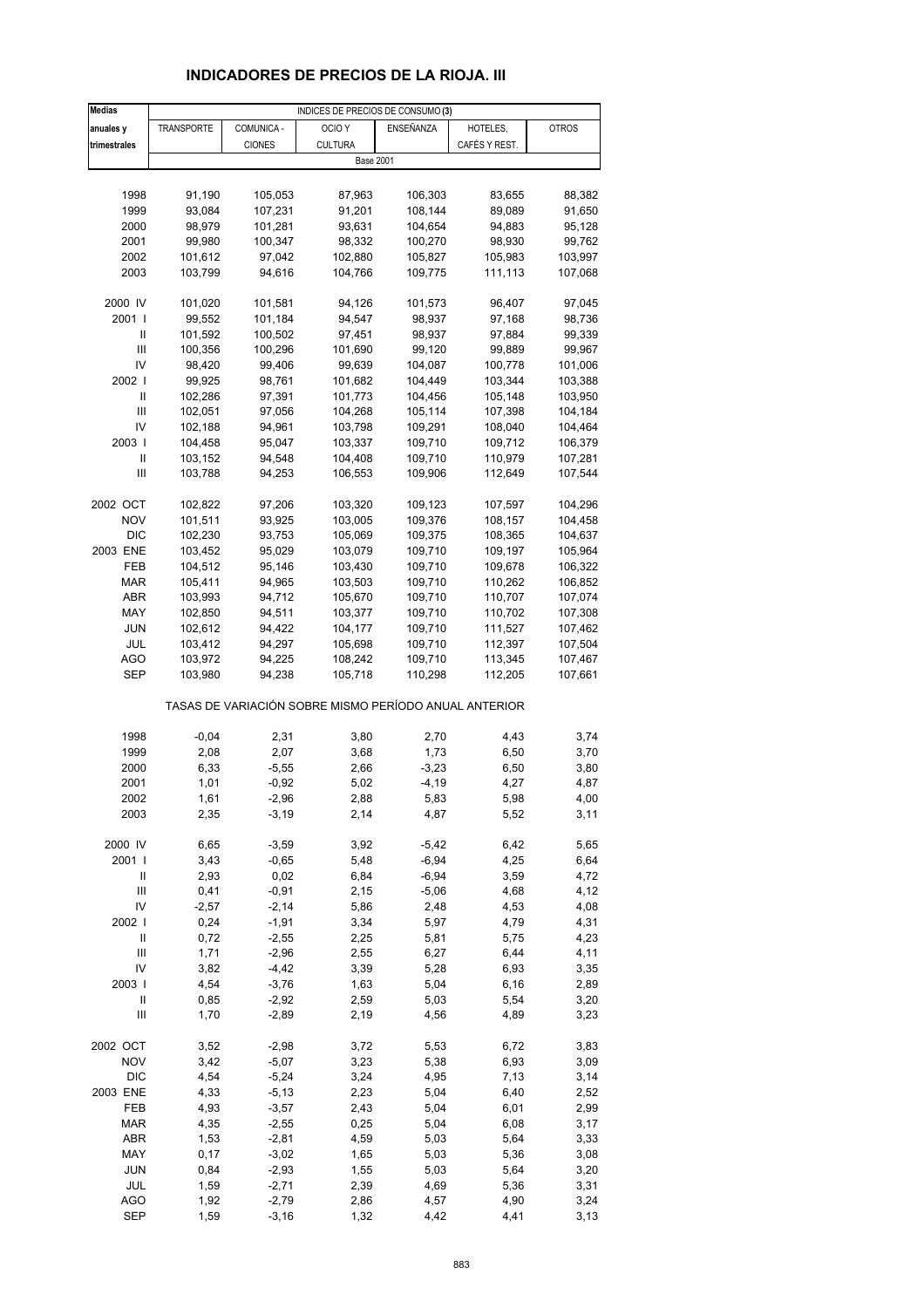| <b>Medias</b>                      |                      | <b>COSTE SALARIAL</b> |                                                       |                  |              | <b>SALARIOS</b>                             |        |         |       |  |
|------------------------------------|----------------------|-----------------------|-------------------------------------------------------|------------------|--------------|---------------------------------------------|--------|---------|-------|--|
|                                    | POR TRABAJADOR Y MES |                       |                                                       |                  |              | INCREMENTO SALARIAL PACTADO EN CONVENIO (4) |        |         |       |  |
| anuales y<br>trimestrales          | <b>TOTAL</b>         | <b>ORDINARIO</b>      | POR HORA EFECTIVA DE TRABAJO<br><b>TOTAL</b>          | <b>ORDINARIO</b> | <b>TOTAL</b> | AGRIC.                                      | CONST. | INDUST. | SERV. |  |
|                                    |                      | €                     |                                                       |                  |              |                                             | $\%$   |         |       |  |
|                                    |                      |                       |                                                       |                  |              |                                             |        |         |       |  |
| 1998                               | 1.181,37             | 1.024,70              | 8,43                                                  | 7,31             | 2,51         | 2,85                                        | 2,30   | 2,57    | 2,48  |  |
| 1999                               | 1.208,21             | 1.041,43              | 8,65                                                  | 7,46             | 2,97         | 2,90                                        | 2,80   | 2,89    | 3,24  |  |
| 2000                               | 1.240,05             | 1.066,22              | 8,84                                                  | 7,59             | 4,27         | 4,50                                        | 3,85   | 4,37    | 4,34  |  |
| 2001                               | 1.268,56             | 1.093,86              | 9,03                                                  | 7,79             | 3,74         | 4,19                                        | 5,00   | 3,37    | 3,43  |  |
| 2002                               | 1.297,47             | 1.117,25              | 9,36                                                  | 8,07             | 4,19         | 5,00                                        | 2,80   | 4,43    | 4,46  |  |
| 2003                               | 1.330,98             | 1.149,91              | 9,40                                                  | 8,11             | 3,27         | 3,00                                        | 4,85   | 2,89    | 2,71  |  |
| 2000 IV                            | 1.354,86             | 1.067,52              | 9,71                                                  | 7,64             | 3,06         | 0,00                                        | 3,85   | 3,02    | 2,52  |  |
| 2001 l                             | 1.149,45             | 1.077,83              | 7,54                                                  | 7,07             | 3,44         | 0,00                                        | 5,00   | 2,57    | 2,57  |  |
| Ш                                  | 1.329,20             | 1.086,52              | 9,17                                                  | 7,49             | 3,44         | 0,00                                        | 5,00   | 2,57    | 2,59  |  |
| Ш                                  | 1.211,75             | 1.106,88              | 9,49                                                  | 8,67             | 3,50         | 4,00                                        | 5,00   | 2,93    | 2,73  |  |
| IV                                 | 1.383,85             | 1.104,20              | 9,91                                                  | 7,91             | 3,51         | 4,00                                        | 5,00   | 3,03    | 2,72  |  |
| 2002                               | 1.170,33             | 1.100,39              | 7,99                                                  | 7,51             | 2,71         | 3,00                                        | 0,00   | 2,52    | 2,76  |  |
| Ш                                  | 1.361,42             | 1.100,70              | 9,30                                                  | 7,52             | 2,67         | 3,00                                        | 0,00   | 2,44    | 2,81  |  |
| Ш                                  | 1.226,30             | 1.135,55              | 9,91                                                  | 9,17             | 2,87         | 3,00                                        | 2,80   | 2,90    | 2,81  |  |
| IV                                 | 1.431,83             | 1.132,36              | 10,23                                                 | 8,09             | 2,89         | 3,00                                        | 2,80   | 2,90    | 2,91  |  |
| 2003                               | 1.221,02             | 1.134,08              | 8,34                                                  | 7,75             | 2,46         | 3,00                                        | 0,00   | 2,17    | 2,77  |  |
| $\mathbf{II}$                      | 1.440,94             | 1.165,74              | 10,45                                                 | 8,46             | 2,72         | 3,00                                        | 2,85   | 2,47    | 2,87  |  |
| Ш                                  |                      |                       |                                                       |                  | 3,27         | 3,00                                        | 4,85   | 2,89    | 2,71  |  |
| 2002 SEP                           |                      |                       |                                                       | ÷,               | 2,87         | 3,00                                        | 2,80   | 2,90    | 2,81  |  |
| OCT                                |                      |                       |                                                       |                  | 2,89         | 3,00                                        | 2,80   | 2,90    | 2,91  |  |
| <b>NOV</b>                         |                      |                       | ÷.                                                    | $\overline{a}$   | 2,89         | 3,00                                        | 2,80   | 2,90    | 2,91  |  |
| <b>DIC</b>                         |                      |                       |                                                       | ä,               | 2,89         | 3,00                                        | 2,80   | 2,90    | 2,91  |  |
| 2003 ENE                           |                      |                       |                                                       |                  | 2,44         | 3,00                                        | 0,00   | 2,17    | 2,72  |  |
| FEB                                |                      |                       | ٠                                                     | ÷,               | 2,46         | 3,00                                        | 0,00   | 2,17    | 2,77  |  |
| <b>MAR</b>                         |                      |                       |                                                       | ä,               | 2,46         | 3,00                                        | 0,00   | 2,17    | 2,77  |  |
| ABR                                |                      |                       |                                                       |                  | 2,51         | 3,00                                        | 0,00   | 2,17    | 2,86  |  |
| MAY                                |                      |                       | ä,                                                    | ÷,               | 2,60         | 3,00                                        | 2,85   | 2,17    | 2,87  |  |
| <b>JUN</b>                         |                      |                       |                                                       |                  | 2,72         | 3,00                                        | 2,85   | 2,47    | 2,87  |  |
| JUL                                |                      |                       |                                                       | ٠                | 2,67         | 3,00                                        | 2,85   | 2,45    | 2,71  |  |
| <b>AGO</b>                         |                      |                       |                                                       | ÷,               | 3,27         | 3,00                                        | 4,85   | 2,89    | 2,71  |  |
|                                    |                      |                       | TASAS DE VARIACIÓN SOBRE MISMO PERÍODO ANUAL ANTERIOR |                  |              |                                             |        |         |       |  |
| 1998                               | 1,41                 | 1,01                  | 2,53                                                  | 2,06             |              |                                             |        |         |       |  |
| 1999                               | 2,27                 | 1,63                  | 2,64                                                  | 2,05             |              |                                             |        |         |       |  |
| 2000                               | 2,64                 | 2,38                  | 2,17                                                  | 1,78             |              |                                             |        |         |       |  |
| 2001                               | 2,30                 | 2,59                  | 2,18                                                  | 2,60             |              |                                             |        |         |       |  |
| 2002                               | 2,28                 | 2,14                  | 3,66                                                  | 3,69             |              |                                             |        |         |       |  |
| 2003                               | 5,14                 | 4,49                  | 8,68                                                  | 7,85             |              |                                             |        |         |       |  |
| 2000 IV                            | 2,96                 | 2,60                  | 2,53                                                  | 2,00             |              |                                             |        |         |       |  |
| 2001 l                             | 3,32                 | 2,26                  | 3,29                                                  | 2,32             |              |                                             |        |         |       |  |
| $\ensuremath{\mathsf{II}}$         | 2,62                 | 2,41                  | 1,78                                                  | 1,49             |              |                                             |        |         |       |  |
| $\ensuremath{\mathsf{III}}\xspace$ | 1,19                 | 2,27                  | 1,82                                                  | 2,97             |              |                                             |        |         |       |  |
| IV                                 | 2,14                 | 3,44                  | 2,06                                                  | 3,53             |              |                                             |        |         |       |  |
| 2002                               | 1,82                 | 2,09                  | 5,97                                                  | 6,22             |              |                                             |        |         |       |  |
| Ш                                  | 2,42                 | 1,31                  | 1,42                                                  | 0,40             |              |                                             |        |         |       |  |
| Ш                                  | 1,20                 | 2,59                  | 4,43                                                  | 5,77             |              |                                             |        |         |       |  |
| IV                                 | 3,47                 | 2,55                  | 3,23                                                  | 2,28             |              |                                             |        |         |       |  |
| 2003                               | 4,33                 | 3,06                  | 4,38                                                  | 3,20             |              |                                             |        |         |       |  |
| Ш                                  | 5,84                 | 5,91                  | 12,37                                                 | 12,50            |              |                                             |        |         |       |  |
| $\ensuremath{\mathsf{III}}\xspace$ |                      |                       |                                                       |                  |              |                                             |        |         |       |  |
| 2002 SEP                           |                      |                       |                                                       |                  |              |                                             |        |         |       |  |
| OCT                                |                      |                       |                                                       |                  |              |                                             |        |         |       |  |
| <b>NOV</b>                         |                      |                       |                                                       |                  |              |                                             |        |         |       |  |
| <b>DIC</b>                         |                      |                       |                                                       |                  |              |                                             |        |         |       |  |
| 2003 ENE                           |                      |                       |                                                       |                  |              |                                             |        |         |       |  |
| FEB                                |                      |                       |                                                       |                  |              |                                             |        |         |       |  |
| <b>MAR</b>                         |                      |                       |                                                       |                  |              |                                             |        |         |       |  |
| ABR                                |                      |                       |                                                       |                  |              |                                             |        |         |       |  |
| MAY                                |                      |                       |                                                       |                  |              |                                             |        |         |       |  |
| <b>JUN</b>                         |                      |                       |                                                       |                  |              |                                             |        |         |       |  |
| JUL                                |                      |                       |                                                       |                  |              |                                             |        |         |       |  |

### **INDICADORES DE SALARIOS DE LA RIOJA**

AGO - - - - - - ---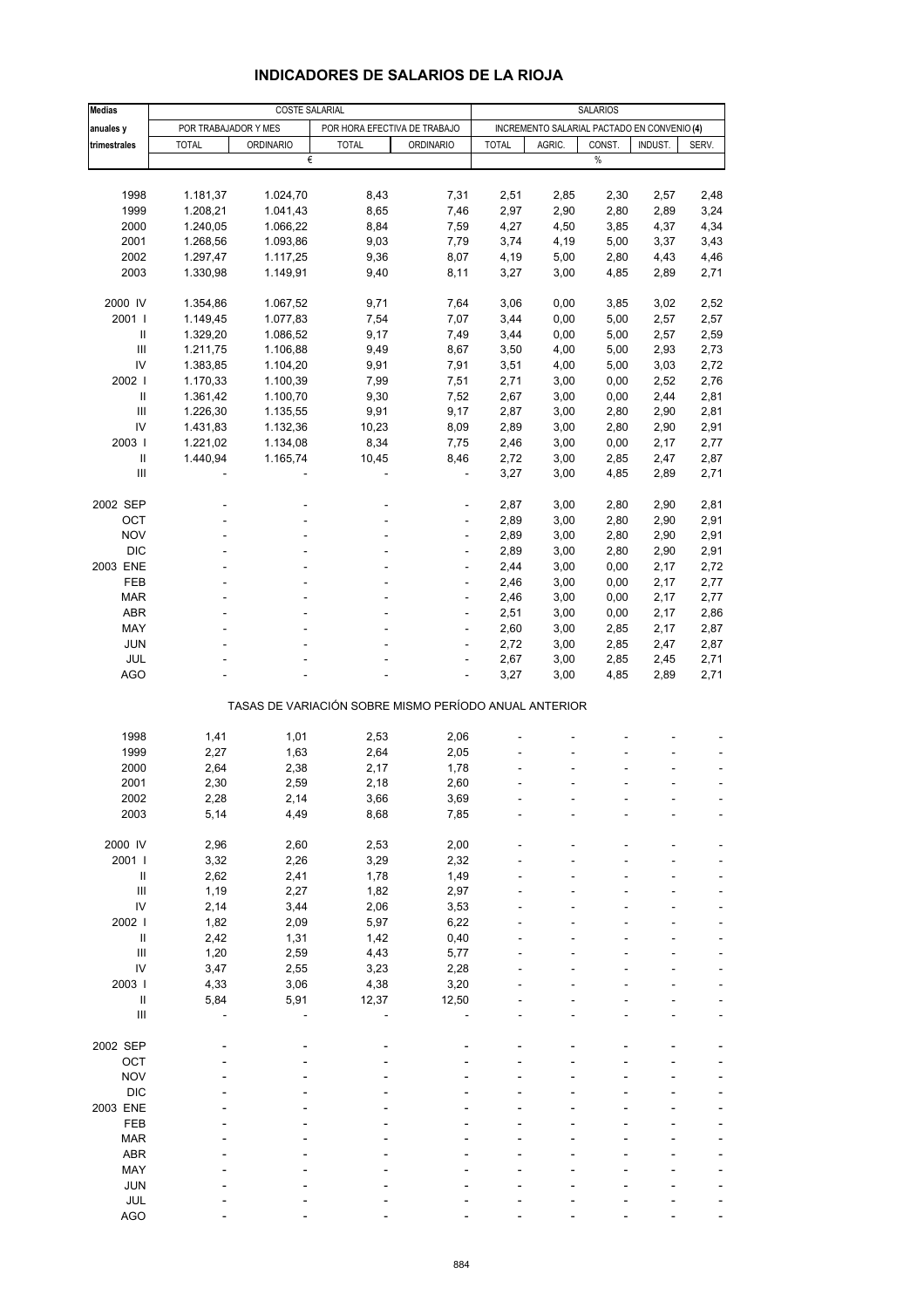| <b>Medias</b>              |                                                       |               | CRÉDITOS Y DEPÓSITOS DEL SISTEMA BANCARIO |           | HIPOTECAS INMOBILIARIAS |                           |  |  |
|----------------------------|-------------------------------------------------------|---------------|-------------------------------------------|-----------|-------------------------|---------------------------|--|--|
| anuales y                  | <b>CRÉDITOS</b>                                       |               | <b>DEPÓSITOS</b>                          |           |                         | FINCAS RÚSTICAS Y URBANAS |  |  |
| trimestrales               | S.PRIVADO                                             | S.PÚBLICO     | S.PRIVADO                                 | S.PÚBLICO | NÚMERO                  | <b>IMPORTE</b>            |  |  |
|                            |                                                       | Millones de € |                                           |           | Unidades                | Miles de €                |  |  |
|                            |                                                       |               |                                           |           |                         |                           |  |  |
| 1998                       | 2.299,28                                              | 171,35        | 2.523,68                                  | 48,82     | 453                     | 25.934                    |  |  |
| 1999                       | 2.789,49                                              | 171,03        | 2.858,55                                  | 54,78     | 480                     | 36.991                    |  |  |
| 2000                       | 3.404,55                                              | 183,56        | 3.377,34                                  | 71,03     | 507                     | 47.989                    |  |  |
| 2001                       | 3.927,25                                              | 230,45        | 3.736,61                                  | 85,28     | 455                     | 45.687                    |  |  |
| 2002                       | 4.511,07                                              | 229,58        | 3.966,80                                  | 110,64    | 554                     | 55.215                    |  |  |
| 2003                       |                                                       |               | 4.147,93                                  |           | 643                     | 84.215                    |  |  |
|                            | 5.094,32                                              | 242,06        |                                           | 99,42     |                         |                           |  |  |
| 2000 III                   | 3.515,50                                              | 167,25        | 3.435,30                                  | 59,80     | 383                     | 44.161                    |  |  |
| IV                         | 3.655,67                                              | 202,29        | 3.519,98                                  | 88,58     | 521                     | 46.397                    |  |  |
| 2001 l                     | 3.785,74                                              | 218,44        | 3.625,54                                  | 77,11     | 446                     | 41.348                    |  |  |
| Ш                          | 3.917,33                                              | 236,14        | 3.755,83                                  | 85,62     | 550                     | 47.461                    |  |  |
| Ш                          | 3.911,56                                              | 230,49        | 3.772,49                                  | 84,20     | 373                     | 38.017                    |  |  |
| IV                         | 4.094,38                                              | 236,74        | 3.792,59                                  | 94,19     | 450                     | 55.920                    |  |  |
| 2002                       | 4.252,29                                              | 236,97        | 3.884,23                                  | 99,04     | 546                     | 53.080                    |  |  |
| Ш                          | 4.436,00                                              | 230,27        | 3.969,58                                  | 100,80    | 553                     | 56.337                    |  |  |
|                            |                                                       |               |                                           |           |                         |                           |  |  |
| Ш                          | 4.584,90                                              | 217,32        | 3.973,61                                  | 105,09    | 544                     | 54.804                    |  |  |
| IV                         | 4.771,11                                              | 233,77        | 4.039,76                                  | 137,65    | 571                     | 56.639                    |  |  |
| 2003                       | 4.948,36                                              | 247,81        | 4.109,80                                  | 104,78    | 657                     | 70.403                    |  |  |
| Ш                          | 5.240,28                                              | 236,30        | 4.186,06                                  | 94,06     | 629                     | 98.027                    |  |  |
| 2002 JUL                   |                                                       |               |                                           | ÷,        | 587                     | 50.056                    |  |  |
| AGO                        |                                                       |               |                                           |           | 518                     | 51.709                    |  |  |
| <b>SEP</b>                 |                                                       |               |                                           |           | 528                     | 62.646                    |  |  |
| OCT                        | ä,                                                    | ä,            | ä,                                        | ٠         | 470                     | 52.120                    |  |  |
| <b>NOV</b>                 |                                                       |               |                                           |           | 593                     | 50.781                    |  |  |
| <b>DIC</b>                 | ä,                                                    |               |                                           | L,        | 650                     | 67.016                    |  |  |
|                            |                                                       |               |                                           |           |                         |                           |  |  |
| 2003 ENE                   | ٠                                                     | ä,            | ä,                                        | ä,        | 647                     | 68.638                    |  |  |
| FEB                        |                                                       |               |                                           | L,        | 643                     | 63.565                    |  |  |
| <b>MAR</b>                 | ä,                                                    |               | ä,                                        |           | 681                     | 79.005                    |  |  |
| ABR                        | ä,                                                    | ä,            | L,                                        |           | 471                     | 47.427                    |  |  |
| MAY                        |                                                       |               |                                           |           | 745                     | 155.930                   |  |  |
| <b>JUN</b>                 |                                                       |               |                                           |           | 672                     | 90.724                    |  |  |
|                            | TASAS DE VARIACIÓN SOBRE MISMO PERÍODO ANUAL ANTERIOR |               |                                           |           |                         |                           |  |  |
| 1998                       | 16,49                                                 | $-7,16$       | $-0,08$                                   | 25,11     | 13,78                   | 33,08                     |  |  |
| 1999                       | 21,32                                                 | $-0,19$       | 13,27                                     | 12,20     | 5,96                    | 42,64                     |  |  |
| 2000                       | 22,05                                                 | 7,33          | 18,15                                     | 29,68     | 5,65                    | 29,73                     |  |  |
|                            |                                                       |               |                                           |           |                         |                           |  |  |
| 2001                       | 15,35                                                 | 25,55         | 10,64                                     | 20,06     | $-10,28$                | $-4,80$                   |  |  |
| 2002                       | 14,87                                                 | $-0,38$       | 6,16                                      | 29,74     | 21,72                   | 20,86                     |  |  |
| 2003                       | 17,27                                                 | 3,61          | 5,63                                      | $-0,50$   | 17,08                   | 53,93                     |  |  |
| 2000 III                   | 23,05                                                 | $-2,24$       | 18,24                                     | 21,84     | $-10,02$                | 44,60                     |  |  |
| IV                         | 22,96                                                 | 4,67          | 14,86                                     | 28,15     | 9,31                    | 30,97                     |  |  |
| 2001 l                     | 20,14                                                 | 20,51         | 11,96                                     | 11,41     | $-20,79$                | $-9,97$                   |  |  |
| Ш                          | 18,85                                                 | 28,73         | 13,27                                     | 28,69     | $-1,96$                 | $-14,44$                  |  |  |
| Ш                          | 11,27                                                 | 37,81         | 9,82                                      | 40,79     | $-2,52$                 | $-13,91$                  |  |  |
| IV                         | 12,00                                                 | 17,03         | 7,74                                      | 6,34      | $-13,57$                | 20,53                     |  |  |
| 2002                       |                                                       |               |                                           |           | 22,44                   |                           |  |  |
|                            | 12,32                                                 | 8,48          | 7,14                                      | 28,44     |                         | 28,37                     |  |  |
| $\ensuremath{\mathsf{II}}$ | 13,24                                                 | $-2,48$       | 5,69                                      | 17,73     | 0,55                    | 18,70                     |  |  |
| Ш                          | 17,21                                                 | $-5,71$       | 5,33                                      | 24,81     | 45,80                   | 44,16                     |  |  |
| IV                         | 16,53                                                 | $-1,26$       | 6,52                                      | 46,14     | 26,89                   | 1,29                      |  |  |
| 2003                       | 16,37                                                 | 4,57          | 5,81                                      | 5,79      | 20,40                   | 32,64                     |  |  |
| Ш                          | 18,13                                                 | 2,62          | 5,45                                      | $-6,69$   | 13,80                   | 74,00                     |  |  |
| 2002 JUL                   |                                                       |               |                                           |           | 47,86                   | 34,83                     |  |  |
| AGO                        |                                                       |               |                                           |           | 13,10                   | 13,52                     |  |  |
| <b>SEP</b>                 |                                                       |               |                                           |           | 99,25                   | 99,66                     |  |  |
|                            |                                                       |               |                                           |           |                         |                           |  |  |
| OCT                        |                                                       |               |                                           |           | $-6,00$                 | $-18,88$                  |  |  |
| <b>NOV</b>                 |                                                       |               |                                           |           | 39,53                   | 7,33                      |  |  |
| <b>DIC</b>                 |                                                       |               |                                           |           | 52,94                   | 19,25                     |  |  |
| 2003 ENE                   |                                                       |               |                                           |           | 15,12                   | 58,84                     |  |  |
| FEB                        |                                                       |               |                                           |           | 11,05                   | $-11,76$                  |  |  |
| <b>MAR</b>                 |                                                       |               |                                           |           | 37,30                   | 79,60                     |  |  |
| ABR                        |                                                       |               |                                           |           | $-6,18$                 | $-0,44$                   |  |  |
| MAY                        |                                                       |               |                                           |           | 11,36                   | 93,35                     |  |  |
|                            |                                                       |               |                                           |           |                         |                           |  |  |
| <b>JUN</b>                 |                                                       |               |                                           |           | 37,70                   | 122,77                    |  |  |